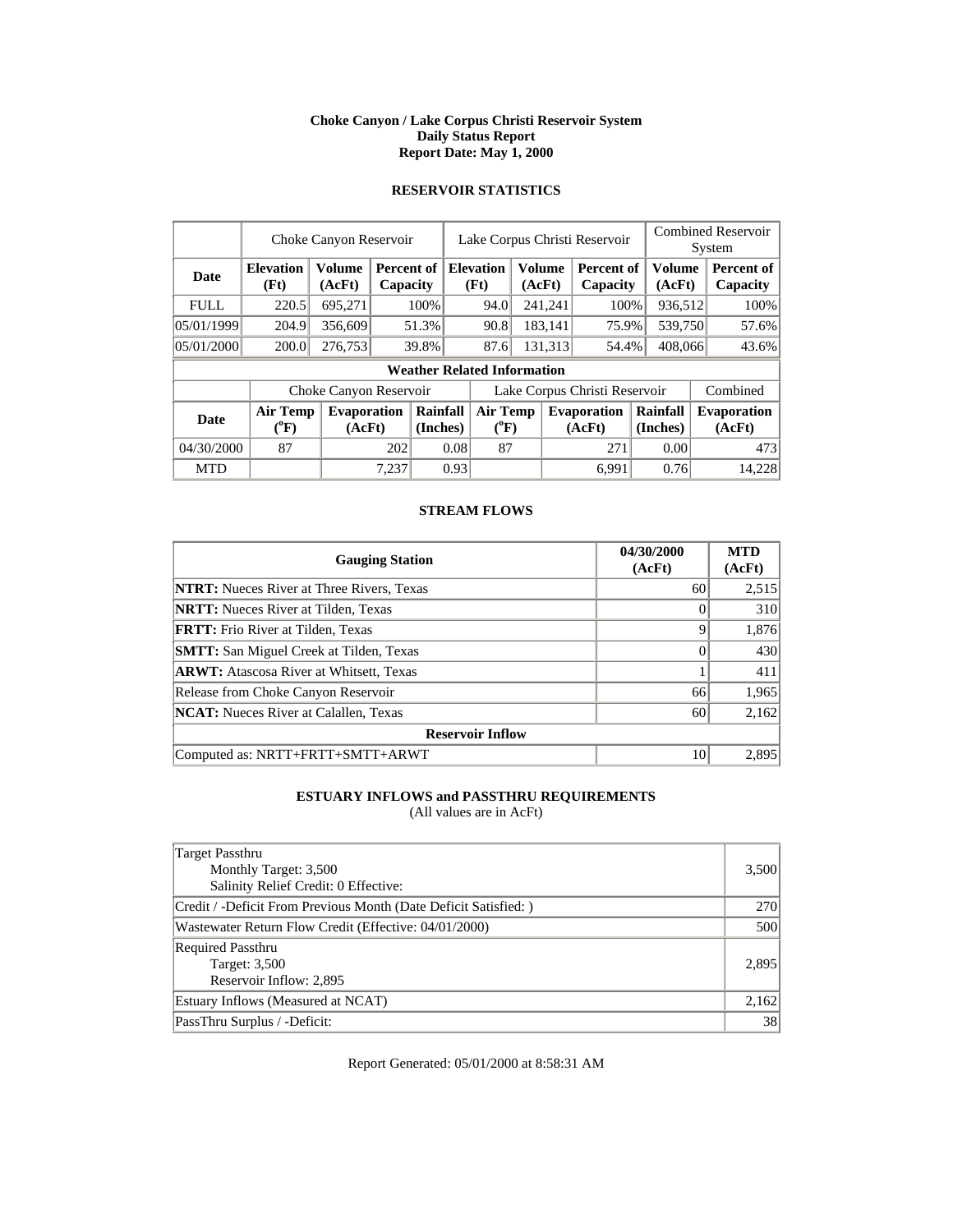#### **Choke Canyon / Lake Corpus Christi Reservoir System Daily Status Report Report Date: May 2, 2000**

|             | Choke Canyon Reservoir         |                        |            |          |                               | Lake Corpus Christi Reservoir         |        |               |                    | <b>Combined Reservoir</b> |         |        |                    |
|-------------|--------------------------------|------------------------|------------|----------|-------------------------------|---------------------------------------|--------|---------------|--------------------|---------------------------|---------|--------|--------------------|
|             |                                |                        |            |          |                               |                                       |        |               |                    |                           |         | System |                    |
| <b>Date</b> | <b>Elevation</b>               | <b>Volume</b>          | Percent of |          |                               | <b>Elevation</b>                      |        | <b>Volume</b> | Percent of         |                           | Volume  |        | <b>Percent of</b>  |
|             | (Ft)                           | (AcFt)                 | Capacity   |          |                               | (Ft)                                  | (AcFt) |               | Capacity           |                           | (AcFt)  |        | Capacity           |
| <b>FULL</b> | 220.5                          | 695,271                |            | 100%     |                               | 94.0                                  |        | 241,241       | 100%               |                           | 936,512 |        | 100%               |
| 05/02/1999  | 204.9                          | 356,084                |            | 51.2%    | 90.8                          |                                       |        | 182,277       | 75.6%              | 538.361                   |         |        | 57.5%              |
| 05/02/2000  | 200.1                          | 279,173                |            | 40.2%    |                               | 87.6                                  |        | 131,013       | 54.3%              | 410,186                   |         |        | 43.8%              |
|             |                                |                        |            |          |                               | <b>Weather Related Information</b>    |        |               |                    |                           |         |        |                    |
|             |                                | Choke Canyon Reservoir |            |          | Lake Corpus Christi Reservoir |                                       |        |               |                    |                           |         |        | Combined           |
| <b>Date</b> | Air Temp<br>$({}^0\mathrm{F})$ | <b>Evaporation</b>     |            | Rainfall |                               | <b>Air Temp</b><br>$({}^0\mathrm{F})$ |        |               | <b>Evaporation</b> | Rainfall                  |         |        | <b>Evaporation</b> |
|             |                                | (AcFt)                 |            | (Inches) |                               |                                       |        |               | (AcFt)             | (Inches)                  |         |        | (AcFt)             |
| 05/01/2000  | 85                             |                        | 177        | 1.12     |                               | 83                                    |        |               | 376                |                           | 0.13    |        | 553                |
| <b>MTD</b>  |                                |                        | 177        |          | 1.12                          |                                       |        |               | 376                |                           | 0.13    |        | 553                |

# **RESERVOIR STATISTICS**

### **STREAM FLOWS**

| <b>Gauging Station</b>                           | 05/01/2000<br>(AcFt) | <b>MTD</b><br>(AcFt) |
|--------------------------------------------------|----------------------|----------------------|
| <b>NTRT:</b> Nueces River at Three Rivers, Texas | 62                   | 62                   |
| <b>NRTT:</b> Nueces River at Tilden, Texas       |                      |                      |
| <b>FRTT:</b> Frio River at Tilden, Texas         |                      |                      |
| <b>SMTT:</b> San Miguel Creek at Tilden, Texas   |                      | 0                    |
| <b>ARWT:</b> Atascosa River at Whitsett, Texas   |                      |                      |
| Release from Choke Canyon Reservoir              | 66                   | 66                   |
| <b>NCAT:</b> Nueces River at Calallen, Texas     | 38                   | 38                   |
| <b>Reservoir Inflow</b>                          |                      |                      |
| Computed as: NRTT+FRTT+SMTT+ARWT                 |                      | 8                    |

### **ESTUARY INFLOWS and PASSTHRU REQUIREMENTS**

(All values are in AcFt)

| Target Passthru<br>Monthly Target: 23,500                         | 23,500         |
|-------------------------------------------------------------------|----------------|
| Salinity Relief Credit: 0 Effective:                              |                |
| Credit / -Deficit From Previous Month (Date Deficit Satisfied: )  | 38             |
| Wastewater Return Flow Credit (Effective: 05/01/2000)             | 500            |
| <b>Required Passthru</b><br>Target: 23,500<br>Reservoir Inflow: 8 | 8              |
| Estuary Inflows (Measured at NCAT)                                | 38             |
| PassThru Surplus / -Deficit:                                      | $\overline{0}$ |

Report Generated: 05/02/2000 at 8:49:11 AM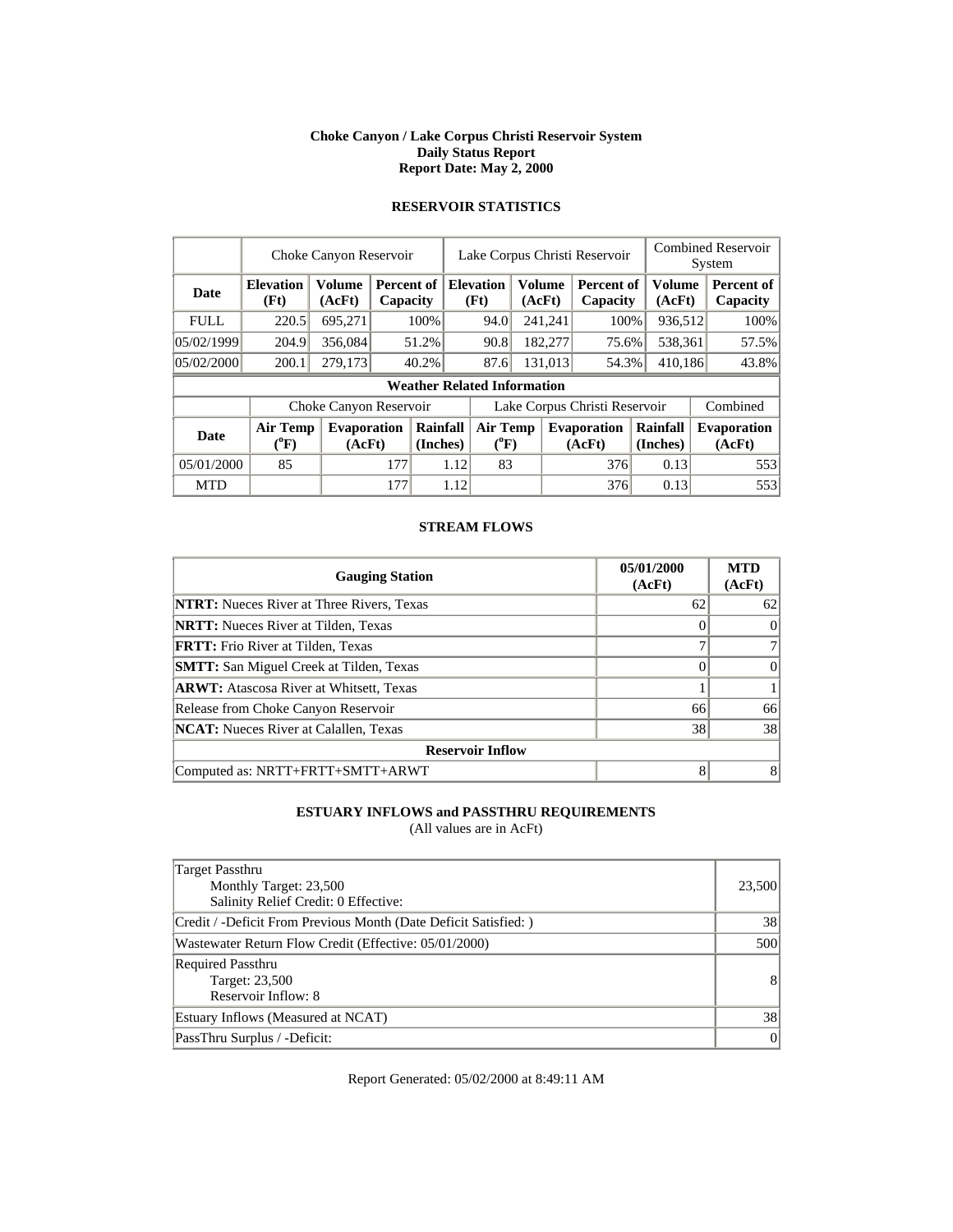#### **Choke Canyon / Lake Corpus Christi Reservoir System Daily Status Report Report Date: May 3, 2000**

|             | Choke Canyon Reservoir       |                              |     |                        |                               | Lake Corpus Christi Reservoir      |         |                         |                              |                      |                  | <b>Combined Reservoir</b><br>System |
|-------------|------------------------------|------------------------------|-----|------------------------|-------------------------------|------------------------------------|---------|-------------------------|------------------------------|----------------------|------------------|-------------------------------------|
| Date        | <b>Elevation</b><br>(Ft)     | <b>Volume</b><br>(AcFt)      |     | Percent of<br>Capacity |                               | <b>Elevation</b><br>(Ft)           |         | <b>Volume</b><br>(AcFt) | Percent of<br>Capacity       |                      | Volume<br>(AcFt) | Percent of<br>Capacity              |
| <b>FULL</b> | 220.5                        | 695,271                      |     | 100%                   |                               | 94.0                               |         | 241,241                 | 100%                         |                      | 936,512          | 100%                                |
| 05/03/1999  | 204.9                        | 356,609                      |     | 51.3%                  |                               | 90.8                               |         | 181,932                 | 75.4%                        |                      | 538,541          | 57.5%                               |
| 05/03/2000  | 200.2                        | 280,235                      |     | 40.3%                  |                               | 87.7                               | 131,765 |                         | 54.6%                        | 412,000              |                  | 44.0%                               |
|             |                              |                              |     |                        |                               | <b>Weather Related Information</b> |         |                         |                              |                      |                  |                                     |
|             |                              | Choke Canyon Reservoir       |     |                        | Lake Corpus Christi Reservoir |                                    |         |                         |                              |                      |                  | Combined                            |
| <b>Date</b> | <b>Air Temp</b><br>$(^{0}F)$ | <b>Evaporation</b><br>(AcFt) |     | Rainfall<br>(Inches)   |                               | <b>Air Temp</b><br>$(^{0}F)$       |         |                         | <b>Evaporation</b><br>(AcFt) | Rainfall<br>(Inches) |                  | <b>Evaporation</b><br>(AcFt)        |
| 05/02/2000  | 76                           |                              | 71  | 1.15                   |                               |                                    | 73      |                         | 96                           | 0.10                 |                  | 167                                 |
| <b>MTD</b>  |                              |                              | 248 |                        | 2.27                          |                                    |         |                         | 472                          | 0.23                 |                  | 720                                 |

# **RESERVOIR STATISTICS**

#### **STREAM FLOWS**

| <b>Gauging Station</b>                                  | 05/02/2000<br>(AcFt) | <b>MTD</b><br>(AcFt) |
|---------------------------------------------------------|----------------------|----------------------|
| <b>NTRT:</b> Nueces River at Three Rivers, Texas        | 141                  | 202                  |
| <b>NRTT:</b> Nueces River at Tilden, Texas              |                      | 8                    |
| <b>FRTT:</b> Frio River at Tilden, Texas                | 20                   | 27                   |
| <b>SMTT:</b> San Miguel Creek at Tilden, Texas          |                      | $\Omega$             |
| <b>ARWT:</b> Atascosa River at Whitsett, Texas          | 44                   | 45                   |
| Release from Choke Canyon Reservoir                     | 66                   | 131                  |
| <b>NCAT:</b> Nueces River at Calallen, Texas            | 46                   | 83                   |
| <b>Reservoir Inflow</b>                                 |                      |                      |
| Computed as: (NTRT+FRTT+SMTT)-Release From Choke Canyon | 95                   | 103                  |

### **ESTUARY INFLOWS and PASSTHRU REQUIREMENTS**

(All values are in AcFt)

| Target Passthru<br>Monthly Target: 23,500<br>Salinity Relief Credit: 0 Effective: | 23,500 |
|-----------------------------------------------------------------------------------|--------|
| Credit / -Deficit From Previous Month (Date Deficit Satisfied: )                  | 38     |
| Wastewater Return Flow Credit (Effective: 05/01/2000)                             | 500    |
| <b>Required Passthru</b><br>Target: 23,500<br>Reservoir Inflow: 103               | 103    |
| Estuary Inflows (Measured at NCAT)                                                | 83     |
| PassThru Surplus / -Deficit:                                                      | 0      |

Report Generated: 05/03/2000 at 8:41:06 AM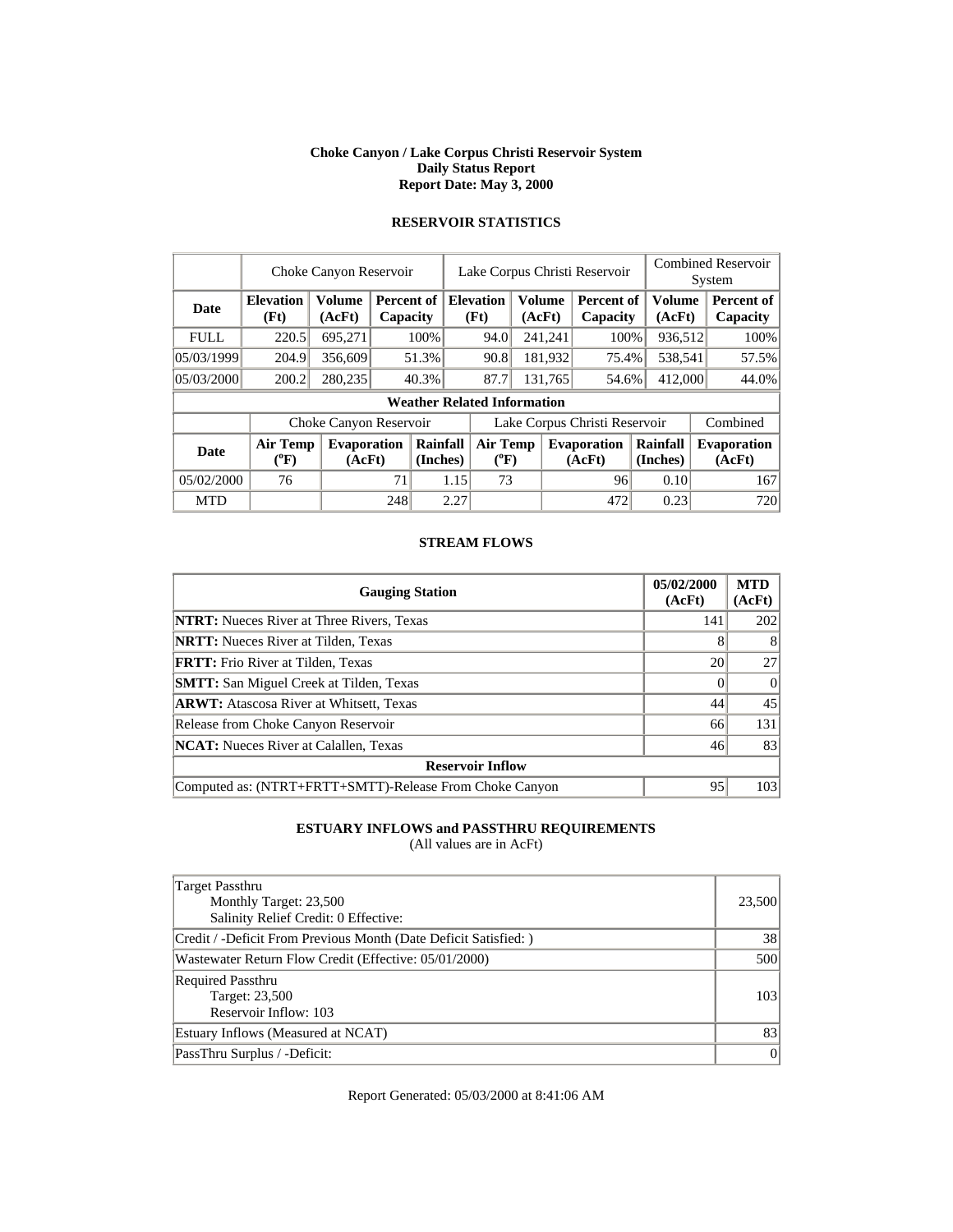#### **Choke Canyon / Lake Corpus Christi Reservoir System Daily Status Report Report Date: May 4, 2000**

|             | Choke Canyon Reservoir   |                              |     |                                    |                               | Lake Corpus Christi Reservoir |         |                         |                               |         |                      | <b>Combined Reservoir</b><br>System |                              |  |
|-------------|--------------------------|------------------------------|-----|------------------------------------|-------------------------------|-------------------------------|---------|-------------------------|-------------------------------|---------|----------------------|-------------------------------------|------------------------------|--|
| <b>Date</b> | <b>Elevation</b><br>(Ft) | <b>Volume</b><br>(AcFt)      |     | Percent of<br>Capacity             |                               | <b>Elevation</b><br>(Ft)      |         | <b>Volume</b><br>(AcFt) | <b>Percent of</b><br>Capacity |         | Volume<br>(AcFt)     |                                     | Percent of<br>Capacity       |  |
| <b>FULL</b> | 220.5                    | 695,271                      |     | 100%                               |                               | 94.0                          |         | 241,241                 | 100%                          |         | 936,512              |                                     | 100%                         |  |
| 05/04/1999  | 204.9                    | 356,084                      |     | 51.2%                              |                               | 90.7                          | 181,587 |                         | 75.3%                         |         | 537,671              |                                     | 57.4%                        |  |
| 05/04/2000  | 200.2                    | 280,235                      |     | 40.3%                              |                               | 87.7                          |         | 131.765<br>54.6%        |                               | 412,000 |                      |                                     | 44.0%                        |  |
|             |                          |                              |     | <b>Weather Related Information</b> |                               |                               |         |                         |                               |         |                      |                                     |                              |  |
|             |                          | Choke Canyon Reservoir       |     |                                    | Lake Corpus Christi Reservoir |                               |         |                         |                               |         |                      |                                     | Combined                     |  |
| <b>Date</b> | <b>Air Temp</b><br>(°F)  | <b>Evaporation</b><br>(AcFt) |     | Rainfall<br>(Inches)               |                               | <b>Air Temp</b><br>$(^{0}F)$  |         |                         | <b>Evaporation</b><br>(AcFt)  |         | Rainfall<br>(Inches) |                                     | <b>Evaporation</b><br>(AcFt) |  |
| 05/03/2000  | 84                       |                              |     | 186<br>0.00                        |                               | 83                            |         |                         | 149                           |         | 0.00                 |                                     | 335                          |  |
| <b>MTD</b>  |                          |                              | 434 |                                    | 2.27                          |                               |         |                         | 621                           |         | 0.23                 |                                     | 1.055                        |  |

# **RESERVOIR STATISTICS**

#### **STREAM FLOWS**

| <b>Gauging Station</b>                                  | 05/03/2000<br>(AcFt) | <b>MTD</b><br>(AcFt) |
|---------------------------------------------------------|----------------------|----------------------|
| <b>NTRT:</b> Nueces River at Three Rivers, Texas        | 326                  | 528                  |
| <b>NRTT:</b> Nueces River at Tilden, Texas              |                      | 16                   |
| <b>FRTT:</b> Frio River at Tilden, Texas                | 24                   | 51                   |
| <b>SMTT:</b> San Miguel Creek at Tilden, Texas          | 17                   | 17                   |
| <b>ARWT:</b> Atascosa River at Whitsett, Texas          | 913                  | 958                  |
| Release from Choke Canyon Reservoir                     | 66                   | 197                  |
| <b>NCAT:</b> Nueces River at Calallen, Texas            | 42                   | 125                  |
| <b>Reservoir Inflow</b>                                 |                      |                      |
| Computed as: (NTRT+FRTT+SMTT)-Release From Choke Canyon | 301                  | 404                  |

### **ESTUARY INFLOWS and PASSTHRU REQUIREMENTS**

(All values are in AcFt)

| Target Passthru<br>Monthly Target: 23,500<br>Salinity Relief Credit: 0 Effective: | 23,500 |
|-----------------------------------------------------------------------------------|--------|
| Credit / -Deficit From Previous Month (Date Deficit Satisfied:)                   | 38     |
| Wastewater Return Flow Credit (Effective: 05/01/2000)                             | 500    |
| <b>Required Passthru</b><br>Target: 23,500<br>Reservoir Inflow: 404               | 404    |
| Estuary Inflows (Measured at NCAT)                                                | 125    |
| PassThru Surplus / -Deficit:                                                      | 0      |

Report Generated: 05/04/2000 at 8:47:50 AM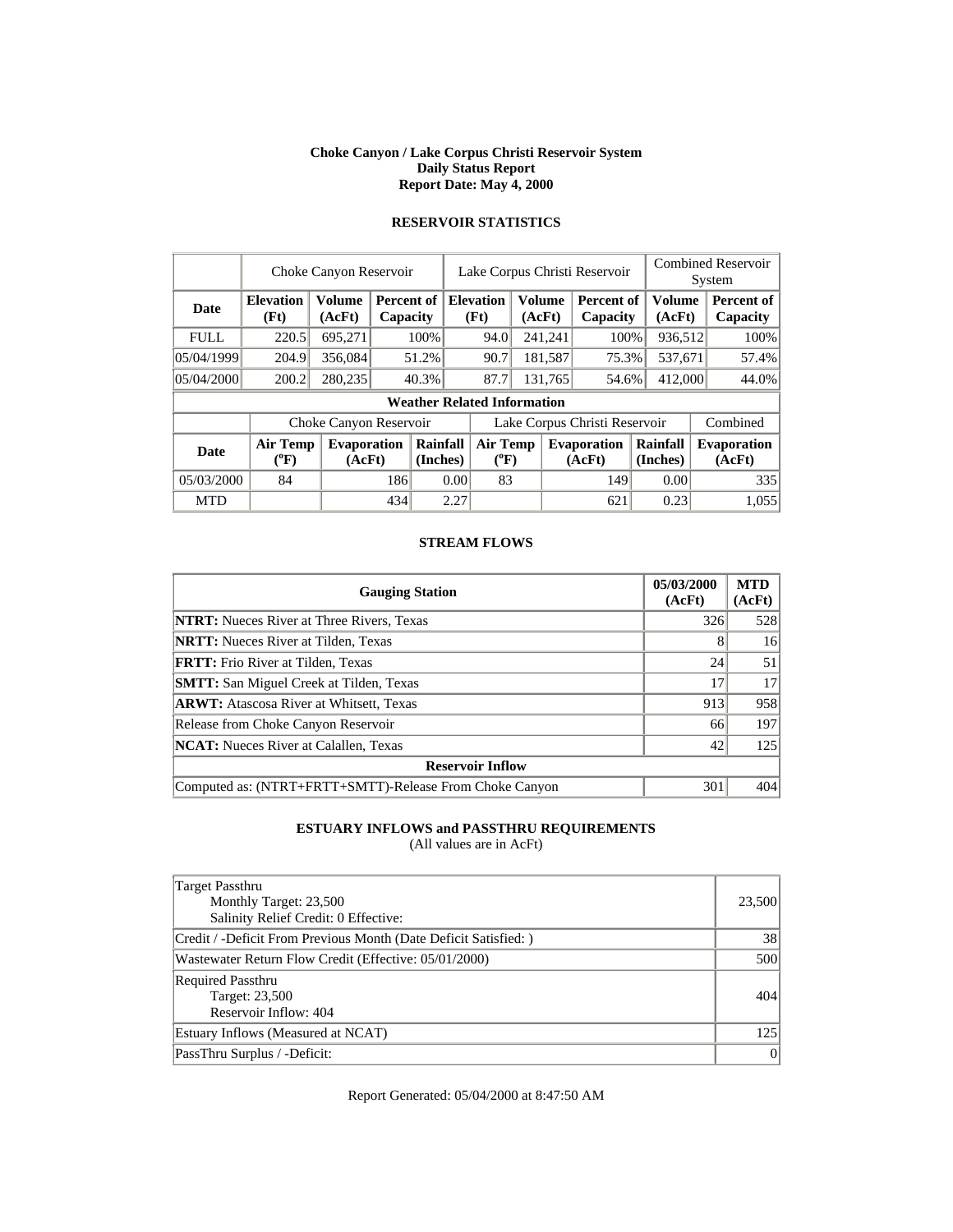#### **Choke Canyon / Lake Corpus Christi Reservoir System Daily Status Report Report Date: May 5, 2000**

|             |                              | Choke Canyon Reservoir       |                        | Lake Corpus Christi Reservoir |      |                                    |                         |         |                               | <b>Combined Reservoir</b><br>System |                         |  |                              |
|-------------|------------------------------|------------------------------|------------------------|-------------------------------|------|------------------------------------|-------------------------|---------|-------------------------------|-------------------------------------|-------------------------|--|------------------------------|
| Date        | <b>Elevation</b><br>(Ft)     | <b>Volume</b><br>(AcFt)      | Percent of<br>Capacity |                               |      | <b>Elevation</b><br>(Ft)           | <b>Volume</b><br>(AcFt) |         | <b>Percent of</b><br>Capacity |                                     | <b>Volume</b><br>(AcFt) |  | Percent of<br>Capacity       |
| <b>FULL</b> | 220.5                        | 695,271                      |                        | 100%                          |      | 94.0                               |                         | 241,241 | 100%                          |                                     | 936,512                 |  | 100%                         |
| 05/05/1999  | 204.9                        | 356,084                      |                        | 51.2%                         |      | 90.7                               |                         | 181,587 | 75.3%                         |                                     | 537,671                 |  | 57.4%                        |
| 05/05/2000  | 200.2                        | 279,780                      |                        | 40.2%                         |      | 87.7                               |                         | 131,915 | 54.7%                         |                                     | 411,695                 |  | 44.0%                        |
|             |                              |                              |                        |                               |      | <b>Weather Related Information</b> |                         |         |                               |                                     |                         |  |                              |
|             |                              | Choke Canyon Reservoir       |                        |                               |      |                                    |                         |         | Lake Corpus Christi Reservoir |                                     |                         |  | Combined                     |
| <b>Date</b> | <b>Air Temp</b><br>$(^{0}F)$ | <b>Evaporation</b><br>(AcFt) |                        | Rainfall<br>(Inches)          |      | <b>Air Temp</b><br>$(^{0}F)$       |                         |         | <b>Evaporation</b><br>(AcFt)  | Rainfall<br>(Inches)                |                         |  | <b>Evaporation</b><br>(AcFt) |
| 05/04/2000  | 90                           |                              | 256                    |                               | 0.00 | 89                                 |                         |         | 272                           |                                     | 0.00                    |  | 528                          |
| <b>MTD</b>  |                              |                              | 690                    |                               | 2.27 |                                    |                         |         | 893                           |                                     | 0.23                    |  | 1,583                        |

# **RESERVOIR STATISTICS**

#### **STREAM FLOWS**

| <b>Gauging Station</b>                                  | 05/04/2000<br>(AcFt) | <b>MTD</b><br>(AcFt) |
|---------------------------------------------------------|----------------------|----------------------|
| <b>NTRT:</b> Nueces River at Three Rivers, Texas        | 891                  | 1,419                |
| <b>NRTT:</b> Nueces River at Tilden, Texas              |                      | 22                   |
| <b>FRTT:</b> Frio River at Tilden, Texas                | 14                   | 65                   |
| <b>SMTT:</b> San Miguel Creek at Tilden, Texas          | 8                    | 25                   |
| <b>ARWT:</b> Atascosa River at Whitsett, Texas          | 621                  | 1,579                |
| Release from Choke Canyon Reservoir                     | 66                   | 262                  |
| <b>NCAT:</b> Nueces River at Calallen, Texas            | 20                   | 145                  |
| <b>Reservoir Inflow</b>                                 |                      |                      |
| Computed as: (NTRT+FRTT+SMTT)-Release From Choke Canyon | 848                  | 1,252                |

### **ESTUARY INFLOWS and PASSTHRU REQUIREMENTS**

(All values are in AcFt)

| <b>Target Passthru</b><br>Monthly Target: 23,500<br>Salinity Relief Credit: 0 Effective: | 23,500 |
|------------------------------------------------------------------------------------------|--------|
| Credit / -Deficit From Previous Month (Date Deficit Satisfied:)                          | 38     |
| Wastewater Return Flow Credit (Effective: 05/01/2000)                                    | 500    |
| <b>Required Passthru</b><br>Target: 23,500<br>Reservoir Inflow: 1,252                    | 1.252  |
| Estuary Inflows (Measured at NCAT)                                                       | 145    |
| PassThru Surplus / -Deficit:                                                             | $-569$ |

Report Generated: 05/05/2000 at 8:44:33 AM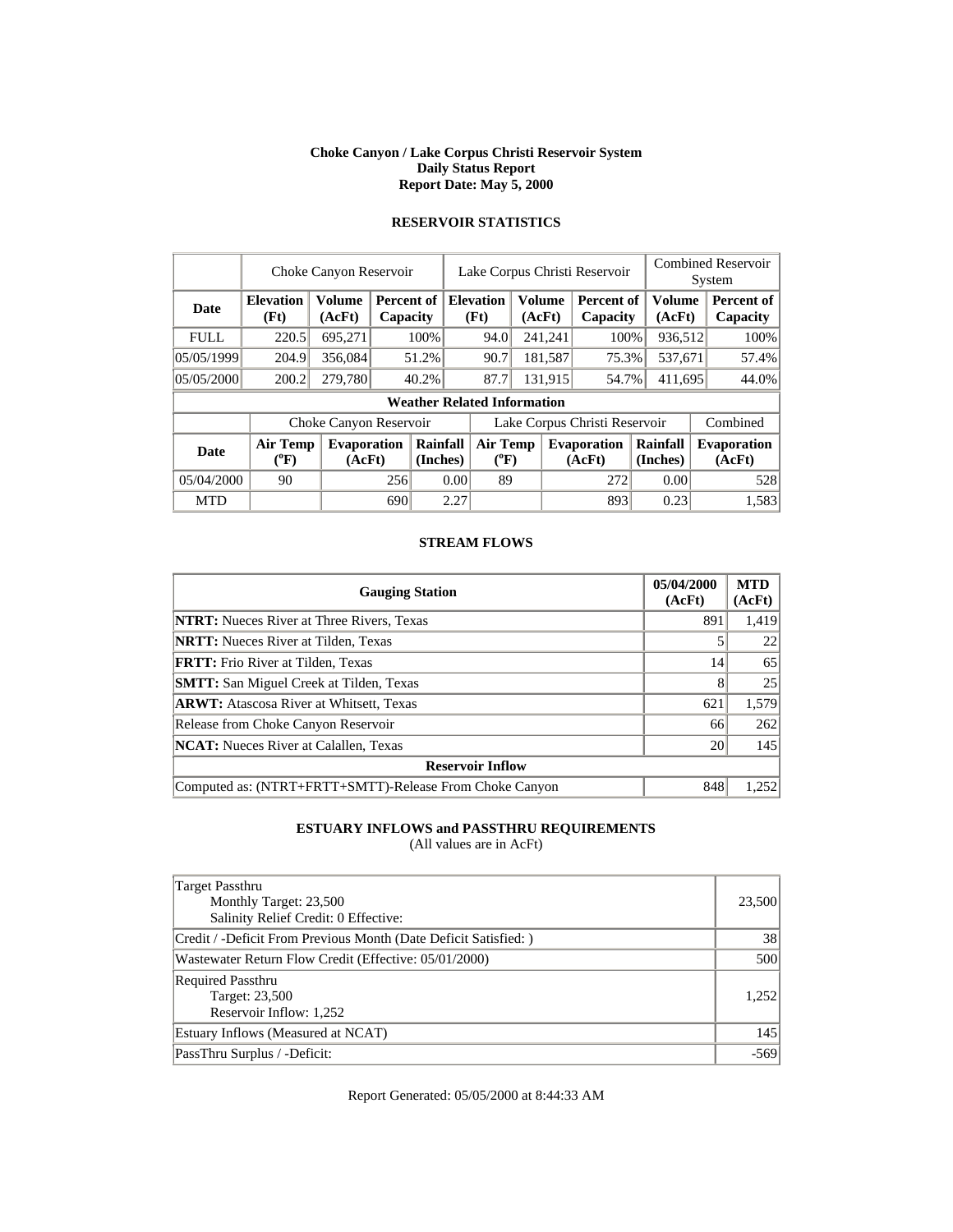#### **Choke Canyon / Lake Corpus Christi Reservoir System Daily Status Report Report Date: May 6, 2000**

|             | Choke Canyon Reservoir       |                              | Lake Corpus Christi Reservoir |                      |      |                                    |                         |         | <b>Combined Reservoir</b><br>System |  |                         |  |                              |
|-------------|------------------------------|------------------------------|-------------------------------|----------------------|------|------------------------------------|-------------------------|---------|-------------------------------------|--|-------------------------|--|------------------------------|
| Date        | <b>Elevation</b><br>(Ft)     | <b>Volume</b><br>(AcFt)      | Percent of<br>Capacity        |                      |      | <b>Elevation</b><br>(Ft)           | <b>Volume</b><br>(AcFt) |         | <b>Percent of</b><br>Capacity       |  | <b>Volume</b><br>(AcFt) |  | Percent of<br>Capacity       |
| <b>FULL</b> | 220.5                        | 695,271                      |                               | 100%                 |      | 94.0                               |                         | 241,241 | 100%                                |  | 936,512                 |  | 100%                         |
| 05/06/1999  | 204.8                        | 355,735                      |                               | 51.2%                |      | 90.8                               |                         | 181,932 | 75.4%                               |  | 537,667                 |  | 57.4%                        |
| 05/06/2000  | 200.2                        | 279,476                      |                               | 40.2%                |      | 87.7                               | 131,765                 |         | 54.6%                               |  | 411,241                 |  | 43.9%                        |
|             |                              |                              |                               |                      |      | <b>Weather Related Information</b> |                         |         |                                     |  |                         |  |                              |
|             |                              | Choke Canyon Reservoir       |                               |                      |      |                                    |                         |         | Lake Corpus Christi Reservoir       |  |                         |  | Combined                     |
| <b>Date</b> | <b>Air Temp</b><br>$(^{0}F)$ | <b>Evaporation</b><br>(AcFt) |                               | Rainfall<br>(Inches) |      | <b>Air Temp</b><br>$(^{0}F)$       |                         |         | <b>Evaporation</b><br>(AcFt)        |  | Rainfall<br>(Inches)    |  | <b>Evaporation</b><br>(AcFt) |
| 05/05/2000  | 89                           |                              | 265                           |                      | 0.00 | 88                                 |                         |         | 245                                 |  | 0.00                    |  | 510                          |
| <b>MTD</b>  |                              |                              | 955                           |                      | 2.27 |                                    |                         |         | 1,138                               |  | 0.23                    |  | 2.093                        |

# **RESERVOIR STATISTICS**

#### **STREAM FLOWS**

| <b>Gauging Station</b>                                  | 05/05/2000<br>(AcFt) | <b>MTD</b><br>(AcFt) |
|---------------------------------------------------------|----------------------|----------------------|
| <b>NTRT:</b> Nueces River at Three Rivers, Texas        | 397                  | 1,816                |
| <b>NRTT:</b> Nueces River at Tilden, Texas              |                      | 25                   |
| <b>FRTT:</b> Frio River at Tilden, Texas                | 12                   | 77                   |
| <b>SMTT:</b> San Miguel Creek at Tilden, Texas          |                      | 25                   |
| <b>ARWT:</b> Atascosa River at Whitsett, Texas          | 133                  | 1,712                |
| Release from Choke Canyon Reservoir                     | 66                   | 328                  |
| <b>NCAT:</b> Nueces River at Calallen, Texas            | 44                   | 189                  |
| <b>Reservoir Inflow</b>                                 |                      |                      |
| Computed as: (NTRT+FRTT+SMTT)-Release From Choke Canyon | 344                  | 1.596                |

### **ESTUARY INFLOWS and PASSTHRU REQUIREMENTS**

(All values are in AcFt)

| Target Passthru<br>Monthly Target: 23,500<br>Salinity Relief Credit: 0 Effective: | 23,500 |
|-----------------------------------------------------------------------------------|--------|
| Credit / -Deficit From Previous Month (Date Deficit Satisfied:)                   | 38     |
| Wastewater Return Flow Credit (Effective: 05/01/2000)                             | 500    |
| <b>Required Passthru</b><br>Target: 23,500<br>Reservoir Inflow: 1,596             | 1.596  |
| Estuary Inflows (Measured at NCAT)                                                | 189    |
| PassThru Surplus / -Deficit:                                                      | $-870$ |

Report Generated: 05/06/2000 at 8:33:29 AM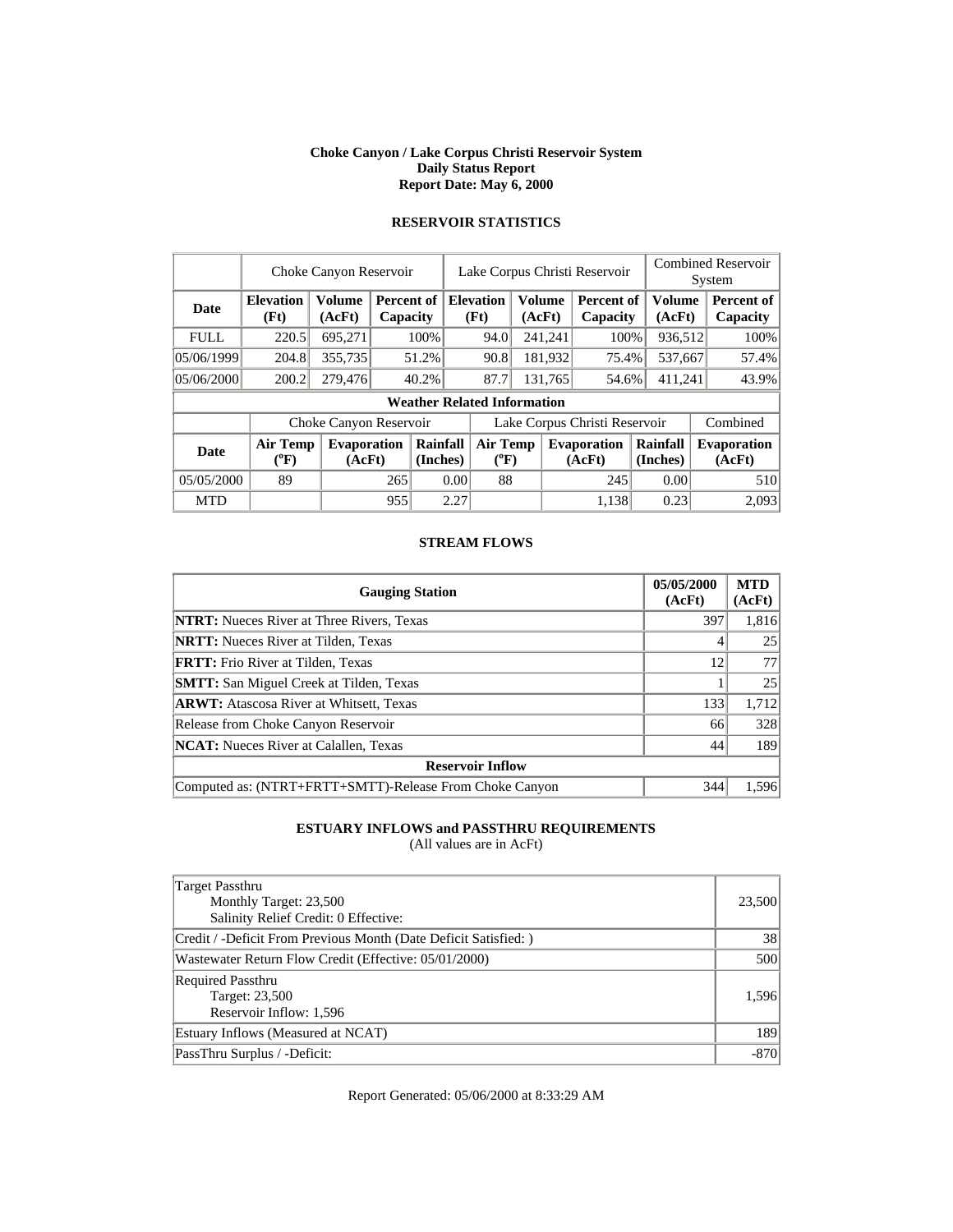#### **Choke Canyon / Lake Corpus Christi Reservoir System Daily Status Report Report Date: May 7, 2000**

|             | Choke Canyon Reservoir       |                              | Lake Corpus Christi Reservoir |                                    |      |                              |        |         | <b>Combined Reservoir</b><br>System |                      |                         |  |                              |
|-------------|------------------------------|------------------------------|-------------------------------|------------------------------------|------|------------------------------|--------|---------|-------------------------------------|----------------------|-------------------------|--|------------------------------|
| <b>Date</b> | <b>Elevation</b><br>(Ft)     | <b>Volume</b><br>(AcFt)      | Percent of<br>Capacity        |                                    |      | <b>Elevation</b><br>(Ft)     | (AcFt) | Volume  | <b>Percent of</b><br>Capacity       |                      | <b>Volume</b><br>(AcFt) |  | Percent of<br>Capacity       |
| <b>FULL</b> | 220.5                        | 695,271                      |                               | 100%                               |      | 94.0                         |        | 241,241 | 100%                                |                      | 936,512                 |  | 100%                         |
| 05/07/1999  | 204.8                        | 354,863                      |                               | 51.0%                              |      | 90.8                         |        | 182,104 | 75.5%                               |                      | 536,967                 |  | 57.3%                        |
| 05/07/2000  | 200.2                        | 279,324                      |                               | 40.2%                              |      | 87.7                         |        | 131,765 | 54.6%                               |                      | 411,089                 |  | 43.9%                        |
|             |                              |                              |                               | <b>Weather Related Information</b> |      |                              |        |         |                                     |                      |                         |  |                              |
|             |                              | Choke Canyon Reservoir       |                               |                                    |      |                              |        |         | Lake Corpus Christi Reservoir       |                      |                         |  | Combined                     |
| <b>Date</b> | <b>Air Temp</b><br>$(^{0}F)$ | <b>Evaporation</b><br>(AcFt) |                               | Rainfall<br>(Inches)               |      | <b>Air Temp</b><br>$(^{0}F)$ |        |         | <b>Evaporation</b><br>(AcFt)        | Rainfall<br>(Inches) |                         |  | <b>Evaporation</b><br>(AcFt) |
| 05/06/2000  | 91                           |                              | 300                           |                                    | 0.00 | 88                           |        |         | 289                                 |                      | 0.00                    |  | 589                          |
| <b>MTD</b>  |                              |                              | 1.255                         |                                    | 2.27 |                              |        |         | 1.427                               |                      | 0.23                    |  | 2,682                        |

# **RESERVOIR STATISTICS**

#### **STREAM FLOWS**

| <b>Gauging Station</b>                                  | 05/06/2000<br>(AcFt) | <b>MTD</b><br>(AcFt) |
|---------------------------------------------------------|----------------------|----------------------|
| <b>NTRT:</b> Nueces River at Three Rivers, Texas        | 163                  | 1,979                |
| <b>NRTT:</b> Nueces River at Tilden, Texas              |                      | 28                   |
| <b>FRTT:</b> Frio River at Tilden, Texas                | 14                   | 91                   |
| <b>SMTT:</b> San Miguel Creek at Tilden, Texas          |                      | 25                   |
| <b>ARWT:</b> Atascosa River at Whitsett, Texas          | 52                   | 1,764                |
| Release from Choke Canyon Reservoir                     | 66                   | 393                  |
| <b>NCAT:</b> Nueces River at Calallen, Texas            | 44                   | 232                  |
| <b>Reservoir Inflow</b>                                 |                      |                      |
| Computed as: (NTRT+FRTT+SMTT)-Release From Choke Canyon | 111                  | 1.707                |

### **ESTUARY INFLOWS and PASSTHRU REQUIREMENTS**

(All values are in AcFt)

| Target Passthru<br>Monthly Target: 23,500<br>Salinity Relief Credit: 0 Effective: | 23,500 |
|-----------------------------------------------------------------------------------|--------|
| Credit / -Deficit From Previous Month (Date Deficit Satisfied:)                   | 38     |
| Wastewater Return Flow Credit (Effective: 05/01/2000)                             | 500    |
| <b>Required Passthru</b><br>Target: 23,500<br>Reservoir Inflow: 1,707             | 1.707  |
| Estuary Inflows (Measured at NCAT)                                                | 232    |
| PassThru Surplus / -Deficit:                                                      | $-937$ |

Report Generated: 05/07/2000 at 8:41:40 AM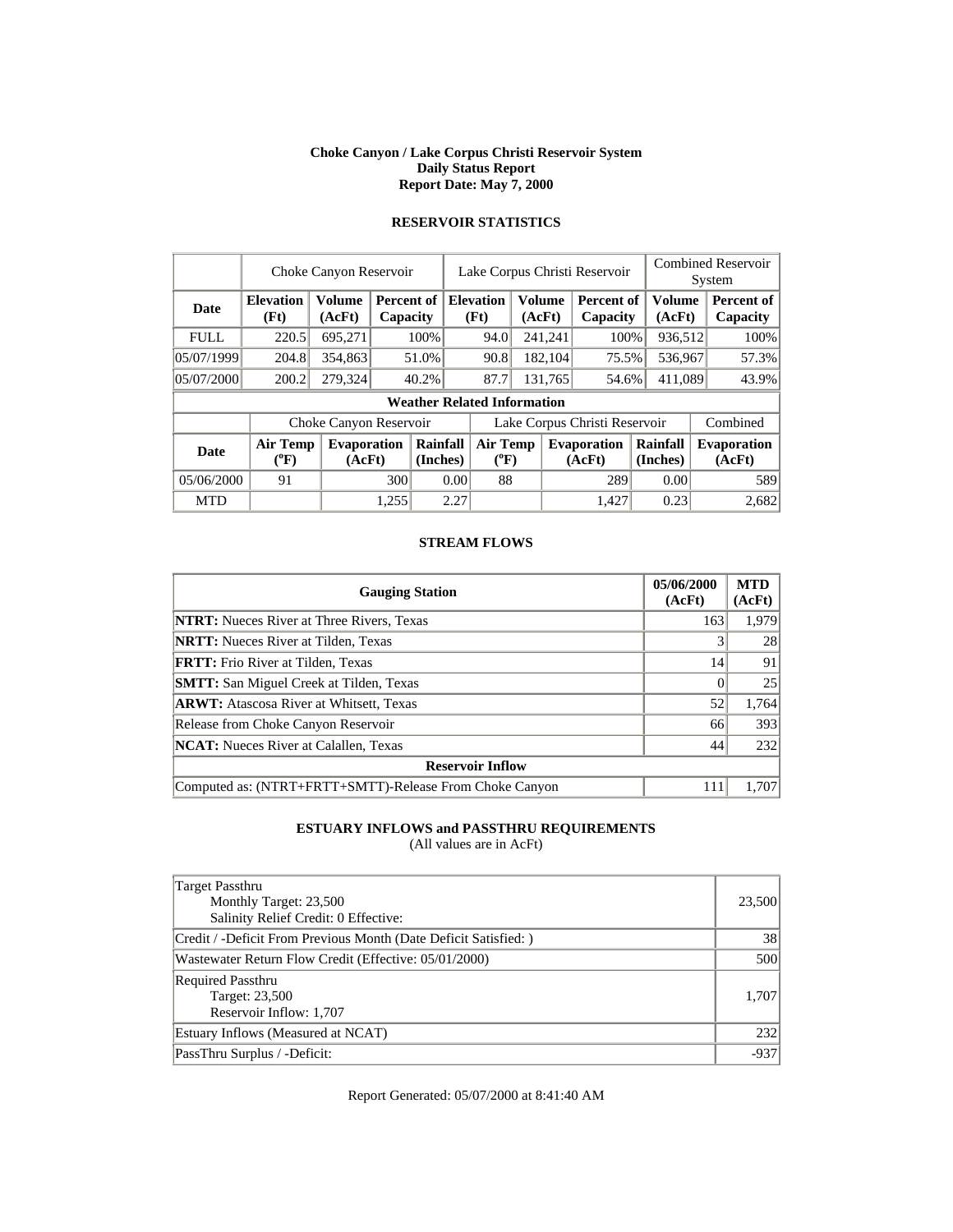#### **Choke Canyon / Lake Corpus Christi Reservoir System Daily Status Report Report Date: May 8, 2000**

|             |                              | Choke Canyon Reservoir       |                        |                      |      | Lake Corpus Christi Reservoir      |                         |         |                               | <b>Combined Reservoir</b><br>System |                  |  |                              |
|-------------|------------------------------|------------------------------|------------------------|----------------------|------|------------------------------------|-------------------------|---------|-------------------------------|-------------------------------------|------------------|--|------------------------------|
| Date        | <b>Elevation</b><br>(Ft)     | <b>Volume</b><br>(AcFt)      | Percent of<br>Capacity |                      |      | <b>Elevation</b><br>(Ft)           | <b>Volume</b><br>(AcFt) |         | <b>Percent of</b><br>Capacity |                                     | Volume<br>(AcFt) |  | Percent of<br>Capacity       |
| <b>FULL</b> | 220.5                        | 695,271                      |                        | 100%                 |      | 94.0                               |                         | 241,241 | 100%                          |                                     | 936,512          |  | 100%                         |
| 05/08/1999  | 204.8                        | 355,561                      |                        | 51.1%                |      | 90.8                               |                         | 181,932 | 75.4%                         |                                     | 537,493          |  | 57.4%                        |
| 05/08/2000  | 200.1                        | 279,173                      |                        | 40.2%                |      | 87.6                               |                         | 131,464 | 54.5%                         |                                     | 410,637          |  | 43.8%                        |
|             |                              |                              |                        |                      |      | <b>Weather Related Information</b> |                         |         |                               |                                     |                  |  |                              |
|             |                              | Choke Canyon Reservoir       |                        |                      |      |                                    |                         |         | Lake Corpus Christi Reservoir |                                     |                  |  | Combined                     |
| <b>Date</b> | <b>Air Temp</b><br>$(^{0}F)$ | <b>Evaporation</b><br>(AcFt) |                        | Rainfall<br>(Inches) |      | <b>Air Temp</b><br>$(^{0}F)$       |                         |         | <b>Evaporation</b><br>(AcFt)  | Rainfall<br>(Inches)                |                  |  | <b>Evaporation</b><br>(AcFt) |
| 05/07/2000  | 92                           |                              | 309                    |                      | 0.00 | 89                                 |                         |         | 324                           |                                     | 0.00             |  | 633                          |
| <b>MTD</b>  |                              |                              | 1,564                  |                      | 2.27 |                                    |                         |         | 1.751                         |                                     | 0.23             |  | 3,315                        |

# **RESERVOIR STATISTICS**

#### **STREAM FLOWS**

| <b>Gauging Station</b>                                  | 05/07/2000<br>(AcFt) | <b>MTD</b><br>(AcFt) |
|---------------------------------------------------------|----------------------|----------------------|
| <b>NTRT:</b> Nueces River at Three Rivers, Texas        | 109                  | 2,088                |
| <b>NRTT:</b> Nueces River at Tilden, Texas              |                      | 31                   |
| <b>FRTT:</b> Frio River at Tilden, Texas                | 14                   | 105                  |
| <b>SMTT:</b> San Miguel Creek at Tilden, Texas          |                      | 25                   |
| <b>ARWT:</b> Atascosa River at Whitsett, Texas          | 30                   | 1,793                |
| Release from Choke Canyon Reservoir                     | 66                   | 459                  |
| <b>NCAT:</b> Nueces River at Calallen, Texas            | 8                    | 240                  |
| <b>Reservoir Inflow</b>                                 |                      |                      |
| Computed as: (NTRT+FRTT+SMTT)-Release From Choke Canyon | 58                   | 1,765                |

### **ESTUARY INFLOWS and PASSTHRU REQUIREMENTS**

(All values are in AcFt)

| Target Passthru<br>Monthly Target: 23,500<br>Salinity Relief Credit: 0 Effective: | 23,500 |
|-----------------------------------------------------------------------------------|--------|
| Credit / -Deficit From Previous Month (Date Deficit Satisfied:)                   | 38     |
| Wastewater Return Flow Credit (Effective: 05/01/2000)                             | 500    |
| <b>Required Passthru</b><br>Target: 23,500<br>Reservoir Inflow: 1,765             | 1.765  |
| Estuary Inflows (Measured at NCAT)                                                | 240    |
| PassThru Surplus / -Deficit:                                                      | $-987$ |

Report Generated: 05/08/2000 at 8:21:00 AM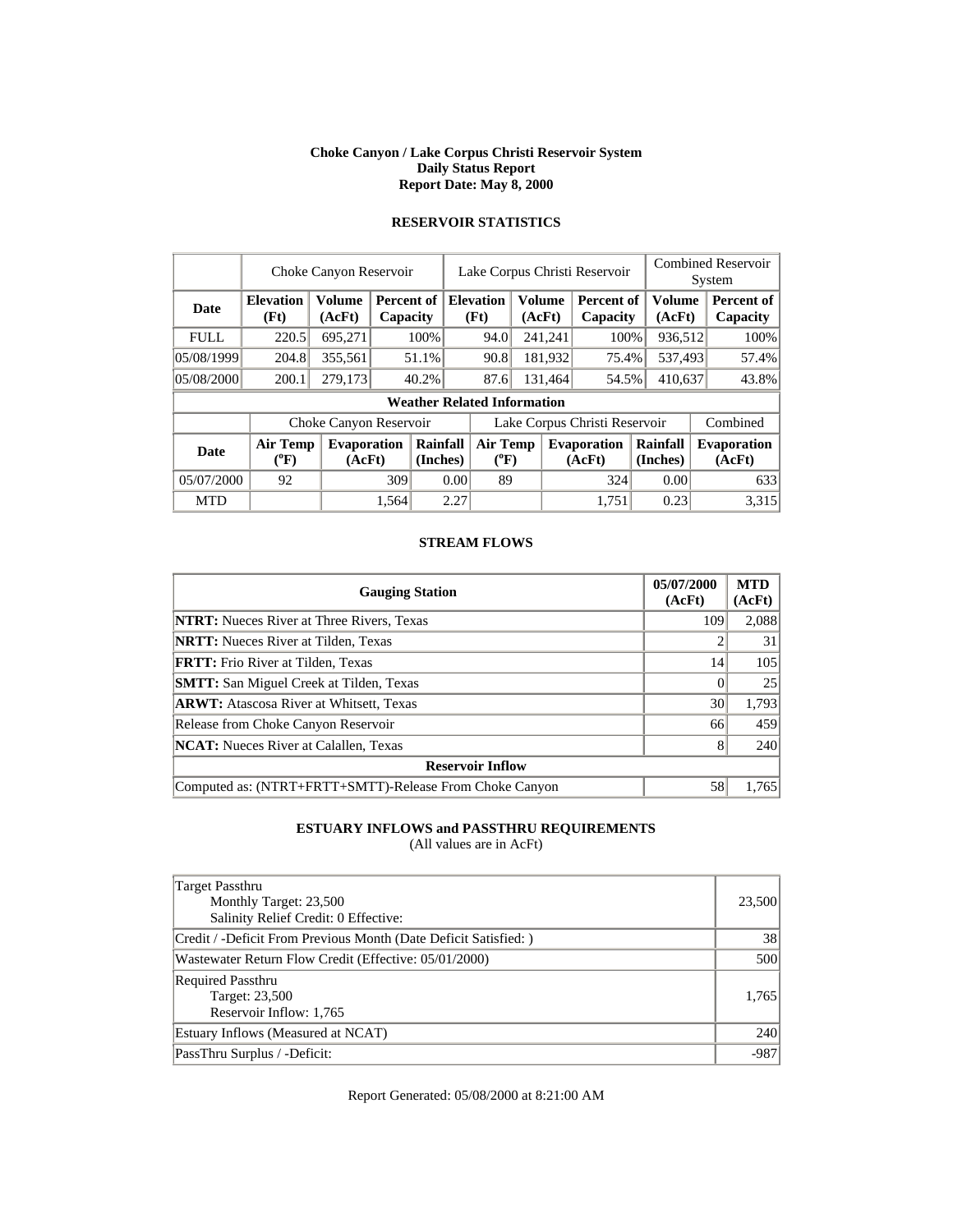#### **Choke Canyon / Lake Corpus Christi Reservoir System Daily Status Report Report Date: May 9, 2000**

|             | Choke Canyon Reservoir       |                              |                      |                        | Lake Corpus Christi Reservoir |                                              |  |                  |                              |                      | <b>Combined Reservoir</b> |                              |  |
|-------------|------------------------------|------------------------------|----------------------|------------------------|-------------------------------|----------------------------------------------|--|------------------|------------------------------|----------------------|---------------------------|------------------------------|--|
|             |                              |                              |                      |                        |                               |                                              |  |                  |                              | System               |                           |                              |  |
| Date        | <b>Elevation</b><br>(Ft)     | <b>Volume</b><br>(AcFt)      |                      | Percent of<br>Capacity |                               | Volume<br><b>Elevation</b><br>(Ft)<br>(AcFt) |  |                  | Percent of<br>Capacity       |                      | <b>Volume</b><br>(AcFt)   | Percent of<br>Capacity       |  |
| <b>FULL</b> | 220.5                        | 695,271                      |                      | 100%                   |                               | 94.0                                         |  | 241,241          | 100%                         |                      | 936,512                   | 100%                         |  |
| 05/09/1999  | 204.8                        | 355,212                      |                      | 51.1%                  |                               | 90.7                                         |  | 181,415          | 75.2%                        |                      | 536,627                   | 57.3%                        |  |
| 05/09/2000  | 200.1                        | 278,870                      |                      | 40.1%                  |                               | 87.6                                         |  | 131,163<br>54.4% |                              | 410,033              |                           | 43.8%                        |  |
|             |                              |                              |                      |                        |                               | <b>Weather Related Information</b>           |  |                  |                              |                      |                           |                              |  |
|             |                              | Choke Canyon Reservoir       |                      |                        | Lake Corpus Christi Reservoir |                                              |  |                  |                              |                      |                           | Combined                     |  |
| <b>Date</b> | <b>Air Temp</b><br>$(^{0}F)$ | <b>Evaporation</b><br>(AcFt) | Rainfall<br>(Inches) |                        |                               | Air Temp<br>$(^{0}F)$                        |  |                  | <b>Evaporation</b><br>(AcFt) | Rainfall<br>(Inches) |                           | <b>Evaporation</b><br>(AcFt) |  |
| 05/08/2000  | 92                           |                              | 265                  | 0.00                   |                               | 92                                           |  |                  | 298                          |                      | 0.00                      | 563                          |  |
| <b>MTD</b>  |                              |                              | 1,829                |                        | 2.27                          |                                              |  |                  | 2.049                        |                      | 0.23                      | 3,878                        |  |

# **RESERVOIR STATISTICS**

#### **STREAM FLOWS**

| <b>Gauging Station</b>                                  | 05/08/2000<br>(AcFt) | <b>MTD</b><br>(AcFt) |
|---------------------------------------------------------|----------------------|----------------------|
| <b>NTRT:</b> Nueces River at Three Rivers, Texas        | 89                   | 2,178                |
| <b>NRTT:</b> Nueces River at Tilden, Texas              |                      | 33                   |
| FRTT: Frio River at Tilden, Texas                       | 11                   | 116                  |
| <b>SMTT:</b> San Miguel Creek at Tilden, Texas          |                      | 25                   |
| <b>ARWT:</b> Atascosa River at Whitsett, Texas          | 22                   | 1,815                |
| Release from Choke Canyon Reservoir                     | 66                   | 524                  |
| <b>NCAT:</b> Nueces River at Calallen, Texas            |                      | 240                  |
| <b>Reservoir Inflow</b>                                 |                      |                      |
| Computed as: (NTRT+FRTT+SMTT)-Release From Choke Canyon | 35                   | 1.800                |

### **ESTUARY INFLOWS and PASSTHRU REQUIREMENTS**

(All values are in AcFt)

| <b>Target Passthru</b><br>Monthly Target: 23,500<br>Salinity Relief Credit: 0 Effective: | 23,500   |
|------------------------------------------------------------------------------------------|----------|
| Credit / -Deficit From Previous Month (Date Deficit Satisfied:)                          | 38       |
| Wastewater Return Flow Credit (Effective: 05/01/2000)                                    | 500      |
| <b>Required Passthru</b><br>Target: 23,500<br>Reservoir Inflow: 1,800                    | 1,800    |
| Estuary Inflows (Measured at NCAT)                                                       | 240      |
| PassThru Surplus / -Deficit:                                                             | $-1.022$ |

Report Generated: 05/09/2000 at 8:29:25 AM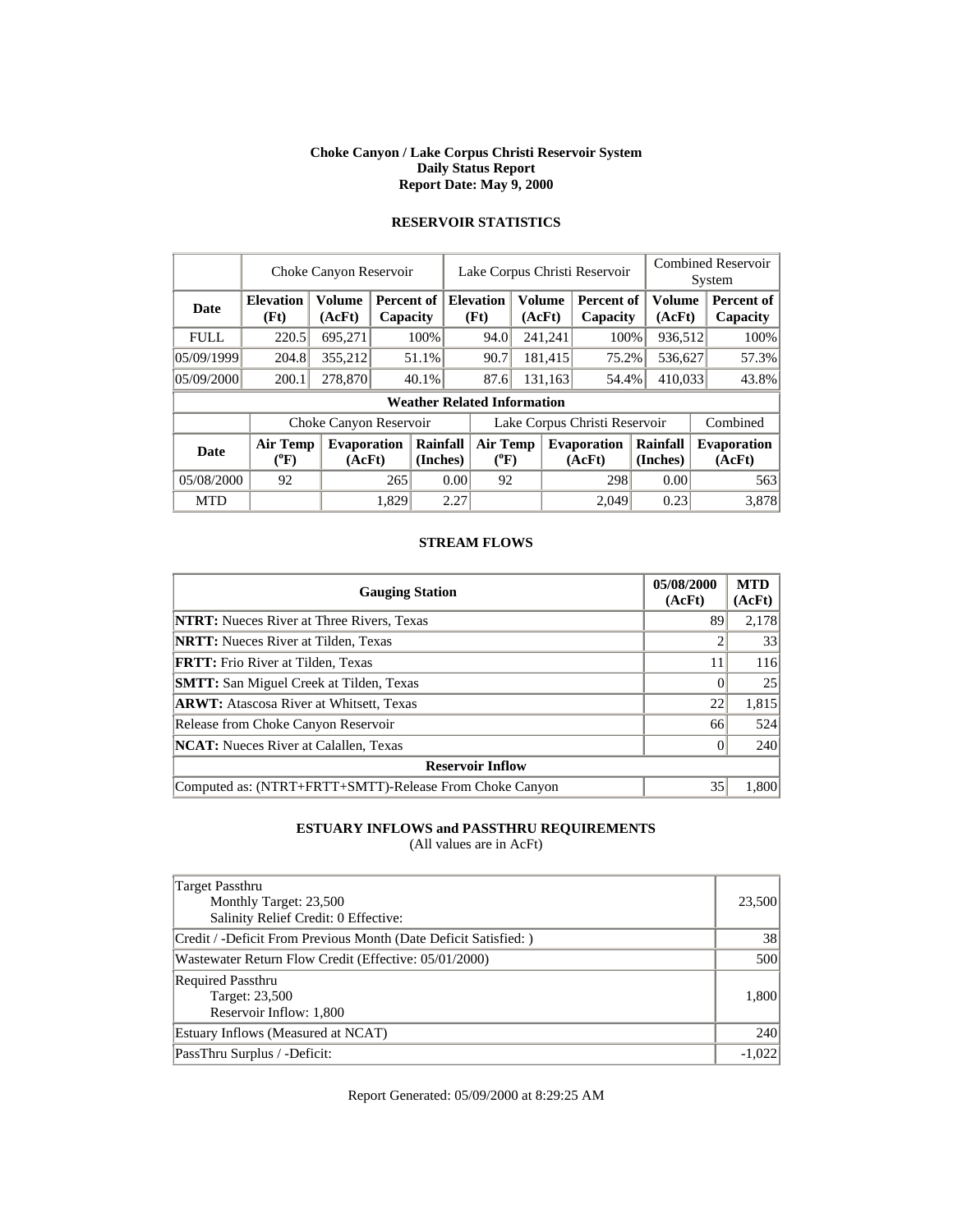#### **Choke Canyon / Lake Corpus Christi Reservoir System Daily Status Report Report Date: May 10, 2000**

|             | Choke Canyon Reservoir   |                              |                        |                      | Lake Corpus Christi Reservoir |                                    |         |               |                               |                      | <b>Combined Reservoir</b><br>System |                              |  |
|-------------|--------------------------|------------------------------|------------------------|----------------------|-------------------------------|------------------------------------|---------|---------------|-------------------------------|----------------------|-------------------------------------|------------------------------|--|
| Date        | <b>Elevation</b><br>(Ft) | <b>Volume</b><br>(AcFt)      | Percent of<br>Capacity |                      |                               | <b>Elevation</b><br>(Ft)           | (AcFt)  | <b>Volume</b> | <b>Percent of</b><br>Capacity |                      | Volume<br>(AcFt)                    | Percent of<br>Capacity       |  |
| <b>FULL</b> | 220.5                    | 695,271                      |                        | 100%                 |                               | 94.0                               |         | 241,241       | 100%                          |                      | 936,512                             | 100%                         |  |
| 05/10/1999  | 204.7                    | 354,166                      |                        | 50.9%                |                               | 90.7                               | 180,898 |               | 75.0%                         |                      | 535,064                             | 57.1%                        |  |
| 05/10/2000  | 200.1                    | 278,567                      |                        | 40.1%                |                               | 87.6                               |         | 130.863       |                               | 409,430<br>54.2%     |                                     | 43.7%                        |  |
|             |                          |                              |                        |                      |                               | <b>Weather Related Information</b> |         |               |                               |                      |                                     |                              |  |
|             |                          | Choke Canyon Reservoir       |                        |                      | Lake Corpus Christi Reservoir |                                    |         |               |                               |                      | Combined                            |                              |  |
| <b>Date</b> | Air Temp<br>$(^{0}F)$    | <b>Evaporation</b><br>(AcFt) |                        | Rainfall<br>(Inches) |                               | <b>Air Temp</b><br>$(^{0}F)$       |         |               | <b>Evaporation</b><br>(AcFt)  | Rainfall<br>(Inches) |                                     | <b>Evaporation</b><br>(AcFt) |  |
| 05/09/2000  | 91                       |                              | 238                    |                      | 0.00                          | 89                                 |         |               | 227                           | 0.00                 |                                     | 465                          |  |
| <b>MTD</b>  |                          |                              | 2.067                  |                      | 2.27                          |                                    |         |               | 2.276                         | 0.23                 |                                     | 4,343                        |  |

# **RESERVOIR STATISTICS**

#### **STREAM FLOWS**

| <b>Gauging Station</b>                                  | 05/09/2000<br>(AcFt) | <b>MTD</b><br>(AcFt) |
|---------------------------------------------------------|----------------------|----------------------|
| <b>NTRT:</b> Nueces River at Three Rivers, Texas        | 79                   | 2,257                |
| <b>NRTT:</b> Nueces River at Tilden, Texas              |                      | 34                   |
| <b>FRTT:</b> Frio River at Tilden, Texas                | Q                    | 125                  |
| <b>SMTT:</b> San Miguel Creek at Tilden, Texas          |                      | 25                   |
| <b>ARWT:</b> Atascosa River at Whitsett, Texas          | 17                   | 1,832                |
| Release from Choke Canyon Reservoir                     | 66                   | 590                  |
| <b>NCAT:</b> Nueces River at Calallen, Texas            |                      | 240                  |
| <b>Reservoir Inflow</b>                                 |                      |                      |
| Computed as: (NTRT+FRTT+SMTT)-Release From Choke Canyon | 23                   | 1,823                |

### **ESTUARY INFLOWS and PASSTHRU REQUIREMENTS**

(All values are in AcFt)

| Target Passthru<br>Monthly Target: 23,500<br>Salinity Relief Credit: 0 Effective: | 23,500   |
|-----------------------------------------------------------------------------------|----------|
| Credit / -Deficit From Previous Month (Date Deficit Satisfied:)                   | 38       |
| Wastewater Return Flow Credit (Effective: 05/01/2000)                             | 500      |
| <b>Required Passthru</b><br>Target: 23,500<br>Reservoir Inflow: 1,823             | 1.823    |
| Estuary Inflows (Measured at NCAT)                                                | 240      |
| PassThru Surplus / -Deficit:                                                      | $-1,045$ |

Report Generated: 05/10/2000 at 8:48:37 AM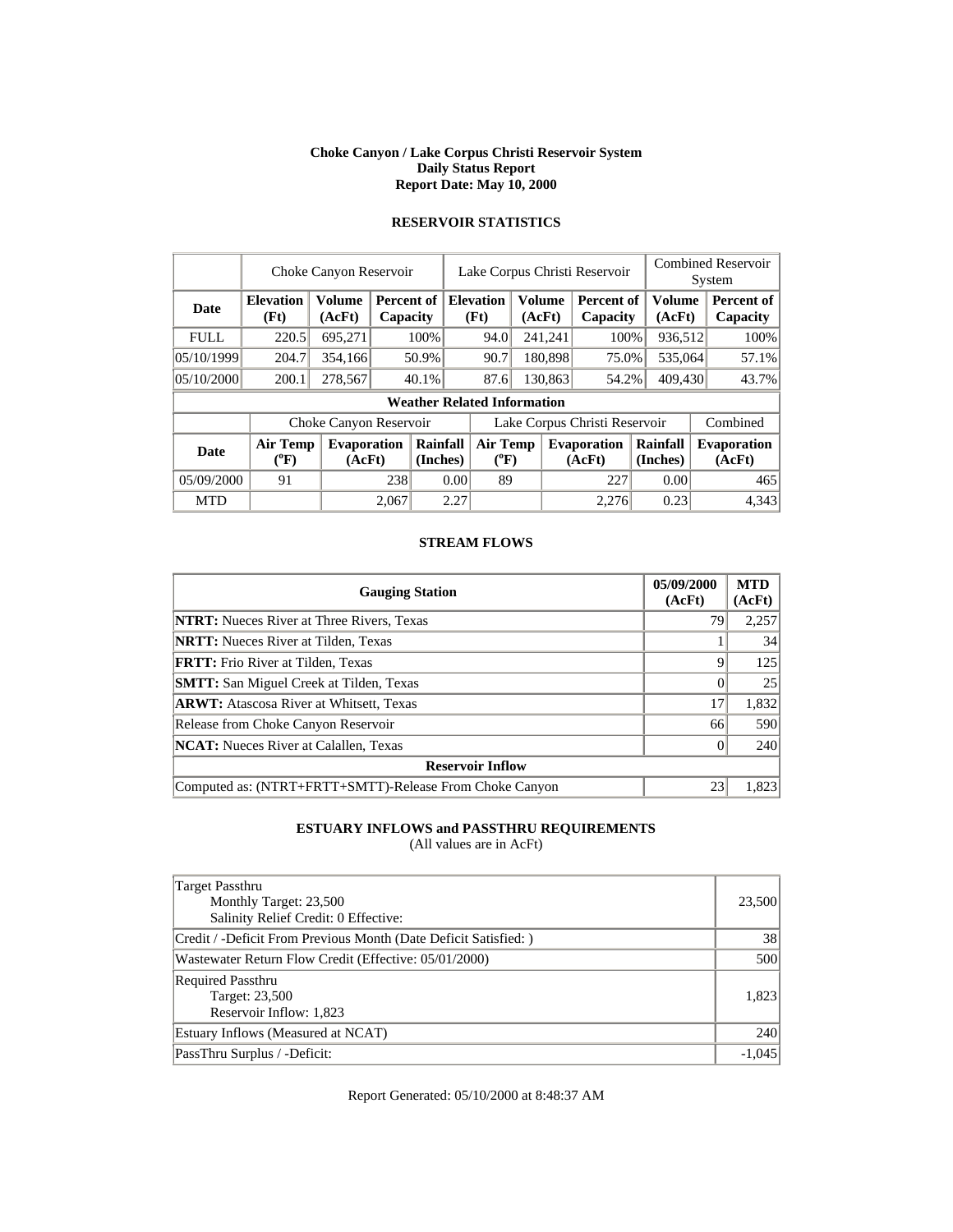#### **Choke Canyon / Lake Corpus Christi Reservoir System Daily Status Report Report Date: May 11, 2000**

|             | Choke Canyon Reservoir   |                              |                        |                                    | Lake Corpus Christi Reservoir |                                                     |  |         |                               |                      | <b>Combined Reservoir</b><br>System |  |                              |
|-------------|--------------------------|------------------------------|------------------------|------------------------------------|-------------------------------|-----------------------------------------------------|--|---------|-------------------------------|----------------------|-------------------------------------|--|------------------------------|
| <b>Date</b> | <b>Elevation</b><br>(Ft) | <b>Volume</b><br>(AcFt)      | Percent of<br>Capacity |                                    |                               | <b>Elevation</b><br><b>Volume</b><br>(Ft)<br>(AcFt) |  |         | <b>Percent of</b><br>Capacity |                      | Volume<br>(AcFt)                    |  | Percent of<br>Capacity       |
| <b>FULL</b> | 220.5                    | 695,271                      |                        | 100%                               |                               | 94.0                                                |  | 241,241 | 100%                          |                      | 936,512                             |  | 100%                         |
| 05/11/1999  | 204.8                    | 354,688                      |                        | 51.0%                              |                               | 90.7                                                |  | 180,726 | 74.9%                         | 535,414              |                                     |  | 57.2%                        |
| 05/11/2000  | 200.1                    | 278,113                      |                        | 40.0%                              |                               | 87.6                                                |  | 130.413 | 54.1%                         | 408,526              |                                     |  | 43.6%                        |
|             |                          |                              |                        | <b>Weather Related Information</b> |                               |                                                     |  |         |                               |                      |                                     |  |                              |
|             |                          | Choke Canyon Reservoir       |                        |                                    | Lake Corpus Christi Reservoir |                                                     |  |         |                               |                      |                                     |  | Combined                     |
| <b>Date</b> | <b>Air Temp</b><br>(°F)  | <b>Evaporation</b><br>(AcFt) |                        | Rainfall<br>(Inches)               |                               | <b>Air Temp</b><br>$(^{0}F)$                        |  |         | <b>Evaporation</b><br>(AcFt)  | Rainfall<br>(Inches) |                                     |  | <b>Evaporation</b><br>(AcFt) |
| 05/10/2000  | 92                       |                              | 159                    | 0.00                               |                               | 92                                                  |  |         | 279                           |                      | 0.00                                |  | 438                          |
| <b>MTD</b>  |                          |                              | 2,226                  |                                    | 2.27                          |                                                     |  |         | 2.555                         |                      | 0.23                                |  | 4.781                        |

# **RESERVOIR STATISTICS**

#### **STREAM FLOWS**

| <b>Gauging Station</b>                                  | 05/10/2000<br>(AcFt) | <b>MTD</b><br>(AcFt) |
|---------------------------------------------------------|----------------------|----------------------|
| <b>NTRT:</b> Nueces River at Three Rivers, Texas        | 69                   | 2,326                |
| <b>NRTT:</b> Nueces River at Tilden, Texas              |                      | 35                   |
| <b>FRTT:</b> Frio River at Tilden, Texas                | 8                    | 133                  |
| <b>SMTT:</b> San Miguel Creek at Tilden, Texas          |                      | 25                   |
| <b>ARWT:</b> Atascosa River at Whitsett, Texas          | 12                   | 1,844                |
| Release from Choke Canyon Reservoir                     | 66                   | 655                  |
| <b>NCAT:</b> Nueces River at Calallen, Texas            |                      | 240                  |
| <b>Reservoir Inflow</b>                                 |                      |                      |
| Computed as: (NTRT+FRTT+SMTT)-Release From Choke Canyon | 12                   | 1,835                |

### **ESTUARY INFLOWS and PASSTHRU REQUIREMENTS**

(All values are in AcFt)

| Target Passthru<br>Monthly Target: 23,500<br>Salinity Relief Credit: 0 Effective: | 23,500   |
|-----------------------------------------------------------------------------------|----------|
| Credit / -Deficit From Previous Month (Date Deficit Satisfied: )                  | 38       |
| Wastewater Return Flow Credit (Effective: 05/01/2000)                             | 500      |
| <b>Required Passthru</b><br>Target: 23,500<br>Reservoir Inflow: 1,835             | 1,835    |
| Estuary Inflows (Measured at NCAT)                                                | 240      |
| PassThru Surplus / -Deficit:                                                      | $-1,057$ |

Report Generated: 05/11/2000 at 8:41:27 AM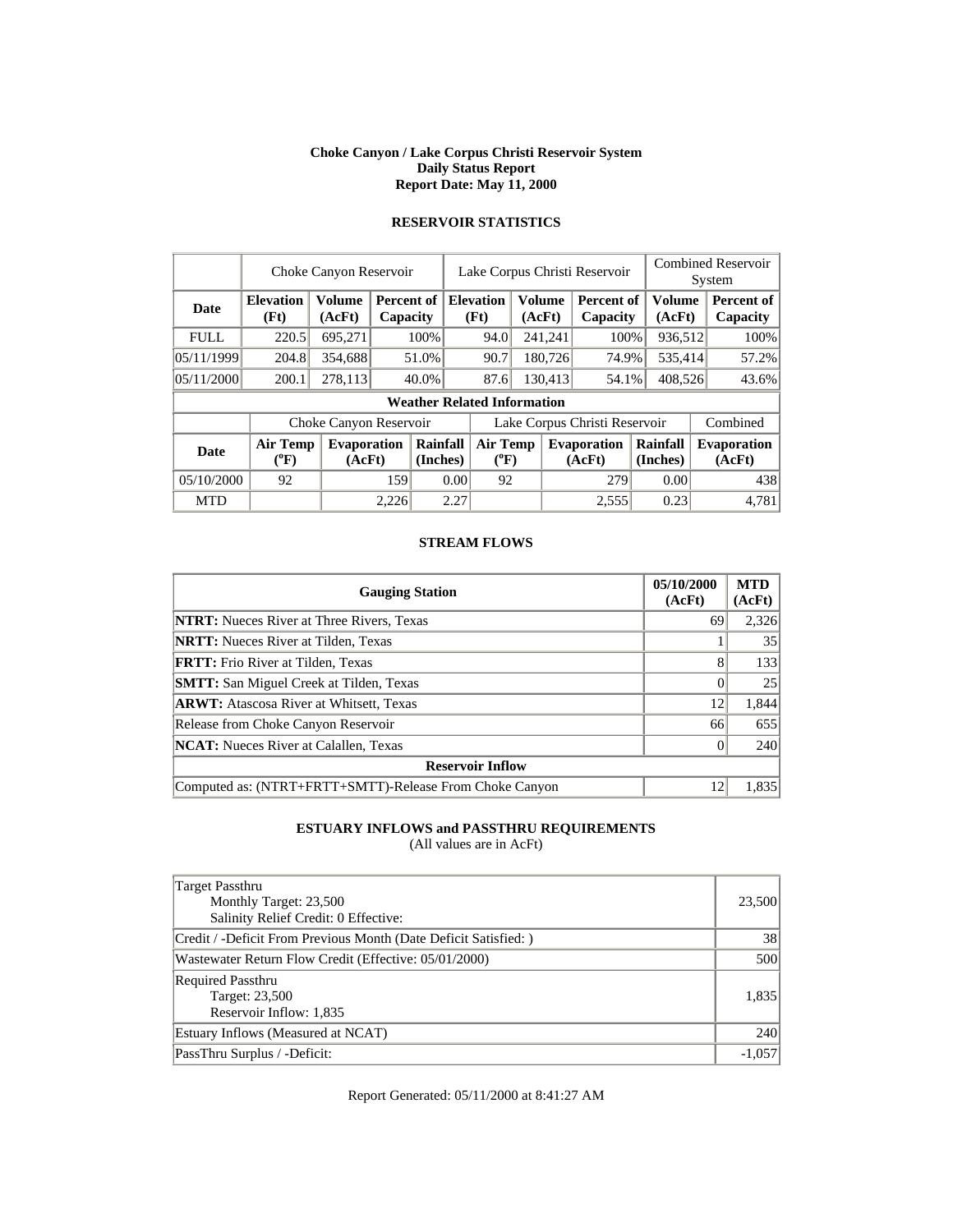#### **Choke Canyon / Lake Corpus Christi Reservoir System Daily Status Report Report Date: May 12, 2000**

|             | Choke Canyon Reservoir   |                              |                        |                      |                               |                                    | Lake Corpus Christi Reservoir |                  | <b>Combined Reservoir</b><br>System |                      |  |                              |
|-------------|--------------------------|------------------------------|------------------------|----------------------|-------------------------------|------------------------------------|-------------------------------|------------------|-------------------------------------|----------------------|--|------------------------------|
| <b>Date</b> | <b>Elevation</b><br>(Ft) | <b>Volume</b><br>(AcFt)      | Percent of<br>Capacity |                      |                               | <b>Elevation</b><br>(Ft)           | <b>Volume</b><br>(AcFt)       |                  | <b>Percent of</b><br>Capacity       | Volume<br>(AcFt)     |  | Percent of<br>Capacity       |
| <b>FULL</b> | 220.5                    | 695,271                      |                        | 100%                 |                               | 94.0                               |                               | 241,241          | 100%                                | 936,512              |  | 100%                         |
| 05/12/1999  | 204.8                    | 354,514                      |                        | 51.0%                |                               | 90.7                               |                               | 181,415          | 75.2%                               | 535,929              |  | 57.2%                        |
| 05/12/2000  | 200.0                    | 276,904                      |                        | 39.8%                |                               | 87.5                               |                               | 129.814<br>53.8% |                                     | 406.718              |  | 43.4%                        |
|             |                          |                              |                        |                      |                               | <b>Weather Related Information</b> |                               |                  |                                     |                      |  |                              |
|             |                          | Choke Canyon Reservoir       |                        |                      | Lake Corpus Christi Reservoir |                                    |                               |                  |                                     |                      |  | Combined                     |
| <b>Date</b> | <b>Air Temp</b><br>(°F)  | <b>Evaporation</b><br>(AcFt) |                        | Rainfall<br>(Inches) |                               | <b>Air Temp</b><br>$(^{0}F)$       |                               |                  | <b>Evaporation</b><br>(AcFt)        | Rainfall<br>(Inches) |  | <b>Evaporation</b><br>(AcFt) |
| 05/11/2000  | 95                       |                              | 343                    | 0.00                 |                               | 92                                 |                               |                  | 296                                 | 0.00                 |  | 639                          |
| <b>MTD</b>  |                          |                              | 2.569                  |                      | 2.27                          |                                    |                               |                  | 2.851                               | 0.23                 |  | 5.420                        |

# **RESERVOIR STATISTICS**

#### **STREAM FLOWS**

| <b>Gauging Station</b>                           | 05/11/2000<br>(AcFt) | <b>MTD</b><br>(AcFt) |
|--------------------------------------------------|----------------------|----------------------|
| <b>NTRT:</b> Nueces River at Three Rivers, Texas | 62                   | 2,388                |
| <b>NRTT:</b> Nueces River at Tilden, Texas       |                      | 37                   |
| <b>FRTT:</b> Frio River at Tilden, Texas         |                      | 139                  |
| <b>SMTT:</b> San Miguel Creek at Tilden, Texas   |                      | 25                   |
| <b>ARWT:</b> Atascosa River at Whitsett, Texas   | 10                   | 1,853                |
| Release from Choke Canyon Reservoir              | 66                   | 721                  |
| <b>NCAT:</b> Nueces River at Calallen, Texas     |                      | 240                  |
| <b>Reservoir Inflow</b>                          |                      |                      |
| Computed as: NRTT+FRTT+SMTT+ARWT                 | 18                   | 1,852                |

### **ESTUARY INFLOWS and PASSTHRU REQUIREMENTS**

(All values are in AcFt)

| Target Passthru<br>Monthly Target: 23,500<br>Salinity Relief Credit: 0 Effective: | 23,500   |
|-----------------------------------------------------------------------------------|----------|
| Credit / -Deficit From Previous Month (Date Deficit Satisfied: )                  | 38       |
| Wastewater Return Flow Credit (Effective: 05/01/2000)                             | 500      |
| <b>Required Passthru</b><br>Target: 23,500<br>Reservoir Inflow: 1,852             | 1,852    |
| Estuary Inflows (Measured at NCAT)                                                | 240      |
| PassThru Surplus / -Deficit:                                                      | $-1,074$ |

Report Generated: 05/12/2000 at 8:28:59 AM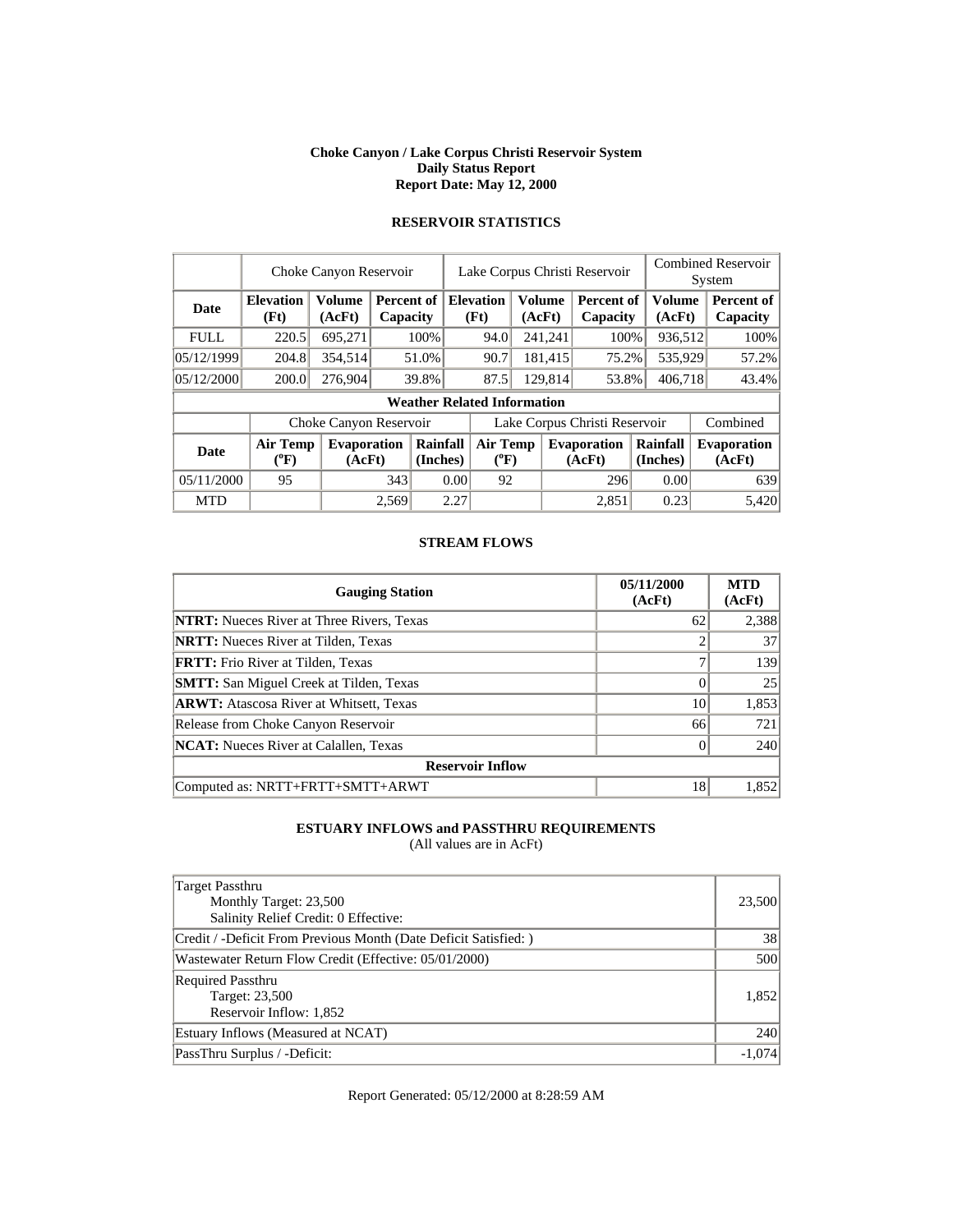#### **Choke Canyon / Lake Corpus Christi Reservoir System Daily Status Report Report Date: May 13, 2000**

|             | Choke Canyon Reservoir       |                              |       |                                    |                               | Lake Corpus Christi Reservoir |                                                                                          |                         |                               |                              |          | <b>Combined Reservoir</b><br>System |  |  |
|-------------|------------------------------|------------------------------|-------|------------------------------------|-------------------------------|-------------------------------|------------------------------------------------------------------------------------------|-------------------------|-------------------------------|------------------------------|----------|-------------------------------------|--|--|
| <b>Date</b> | <b>Elevation</b><br>(Ft)     | <b>Volume</b><br>(AcFt)      |       | Percent of<br>Capacity             |                               | <b>Elevation</b><br>(Ft)      |                                                                                          | <b>Volume</b><br>(AcFt) | <b>Percent of</b><br>Capacity | <b>Volume</b><br>(AcFt)      |          | Percent of<br>Capacity              |  |  |
| <b>FULL</b> | 220.5                        | 695,271                      |       | 100\%                              |                               | 94.0                          |                                                                                          | 241,241                 | 100%                          | 936,512                      |          | 100%                                |  |  |
| 05/13/1999  | 204.8                        | 354,863                      |       | 51.0%                              | 90.8                          |                               |                                                                                          | 181,932                 | 75.4%                         |                              | 536,795  | 57.3%                               |  |  |
| 05/13/2000  | 199.9                        | 276,151                      |       | 39.7%                              |                               | 87.5                          |                                                                                          | 129,665                 | 53.7%                         | 405,816                      |          | 43.3%                               |  |  |
|             |                              |                              |       | <b>Weather Related Information</b> |                               |                               |                                                                                          |                         |                               |                              |          |                                     |  |  |
|             |                              | Choke Canyon Reservoir       |       |                                    | Lake Corpus Christi Reservoir |                               |                                                                                          |                         |                               |                              | Combined |                                     |  |  |
| <b>Date</b> | <b>Air Temp</b><br>$(^{0}F)$ | <b>Evaporation</b><br>(AcFt) |       | Rainfall<br>(Inches)               |                               |                               | <b>Air Temp</b><br>Rainfall<br><b>Evaporation</b><br>$(^{\circ}F)$<br>(AcFt)<br>(Inches) |                         |                               | <b>Evaporation</b><br>(AcFt) |          |                                     |  |  |
| 05/12/2000  | 95                           |                              | 237   |                                    | 0.70                          | 93                            |                                                                                          |                         | 366                           | 0.13                         |          | 603                                 |  |  |
| <b>MTD</b>  |                              |                              | 2,806 |                                    | 2.97                          |                               |                                                                                          |                         | 3.217                         | 0.36                         |          | 6,023                               |  |  |

### **RESERVOIR STATISTICS**

#### **STREAM FLOWS**

| <b>Gauging Station</b>                           | 05/12/2000<br>(AcFt) | <b>MTD</b><br>(AcFt) |
|--------------------------------------------------|----------------------|----------------------|
| <b>NTRT:</b> Nueces River at Three Rivers, Texas | 60                   | 2,448                |
| <b>NRTT:</b> Nueces River at Tilden, Texas       |                      | 37                   |
| <b>FRTT:</b> Frio River at Tilden, Texas         |                      | 145                  |
| <b>SMTT:</b> San Miguel Creek at Tilden, Texas   |                      | 25                   |
| <b>ARWT:</b> Atascosa River at Whitsett, Texas   | 8                    | 1,861                |
| Release from Choke Canyon Reservoir              | 66                   | 786                  |
| <b>NCAT:</b> Nueces River at Calallen, Texas     |                      | 240                  |
| <b>Reservoir Inflow</b>                          |                      |                      |
| Computed as: NRTT+FRTT+SMTT+ARWT                 | 14                   | 1,866                |

### **ESTUARY INFLOWS and PASSTHRU REQUIREMENTS**

(All values are in AcFt)

| Target Passthru<br>Monthly Target: 23,500<br>Salinity Relief Credit: 0 Effective: | 23,500   |
|-----------------------------------------------------------------------------------|----------|
| Credit / -Deficit From Previous Month (Date Deficit Satisfied: )                  | 38       |
| Wastewater Return Flow Credit (Effective: 05/01/2000)                             | 500      |
| <b>Required Passthru</b><br>Target: 23,500<br>Reservoir Inflow: 1,866             | 1,866    |
| Estuary Inflows (Measured at NCAT)                                                | 240      |
| PassThru Surplus / -Deficit:                                                      | $-1,088$ |

Report Generated: 05/13/2000 at 8:58:53 AM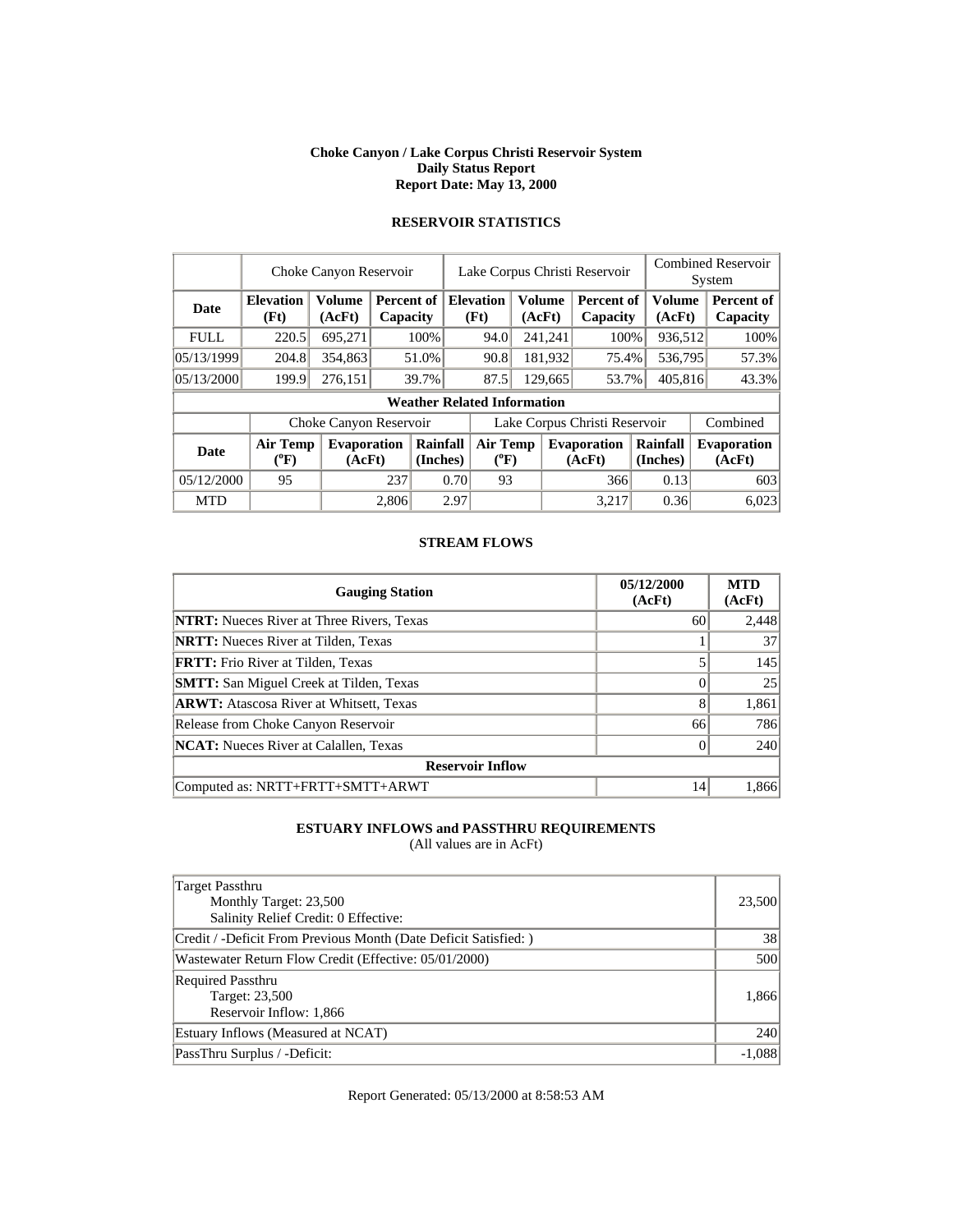#### **Choke Canyon / Lake Corpus Christi Reservoir System Daily Status Report Report Date: May 14, 2000**

|             | Choke Canyon Reservoir   |                              |                        |                      |                               | Lake Corpus Christi Reservoir      |         |                         |                              |  |                      | <b>Combined Reservoir</b><br>System |                              |  |                        |
|-------------|--------------------------|------------------------------|------------------------|----------------------|-------------------------------|------------------------------------|---------|-------------------------|------------------------------|--|----------------------|-------------------------------------|------------------------------|--|------------------------|
| <b>Date</b> | <b>Elevation</b><br>(Ft) | <b>Volume</b><br>(AcFt)      | Percent of<br>Capacity |                      |                               | <b>Elevation</b><br>(Ft)           |         | <b>Volume</b><br>(AcFt) | Percent of<br>Capacity       |  | Volume<br>(AcFt)     |                                     |                              |  | Percent of<br>Capacity |
| <b>FULL</b> | 220.5                    | 695,271                      |                        | 100%                 |                               | 94.0                               |         | 241,241                 | 100%                         |  | 936,512              |                                     | 100%                         |  |                        |
| 05/14/1999  | 204.8                    | 355,212                      |                        | 51.1%                |                               | 90.8                               |         | 182,450                 | 75.6%                        |  | 537,662              |                                     | 57.4%                        |  |                        |
| 05/14/2000  | 200.0                    | 276,301                      |                        | 39.7%                |                               | 87.5                               | 129.515 |                         | 53.7%                        |  | 405,816              |                                     | 43.3%                        |  |                        |
|             |                          |                              |                        |                      |                               | <b>Weather Related Information</b> |         |                         |                              |  |                      |                                     |                              |  |                        |
|             |                          | Choke Canyon Reservoir       |                        |                      | Lake Corpus Christi Reservoir |                                    |         |                         |                              |  |                      |                                     | Combined                     |  |                        |
| <b>Date</b> | <b>Air Temp</b><br>(°F)  | <b>Evaporation</b><br>(AcFt) |                        | Rainfall<br>(Inches) |                               | <b>Air Temp</b><br>$(^{0}F)$       |         |                         | <b>Evaporation</b><br>(AcFt) |  | Rainfall<br>(Inches) |                                     | <b>Evaporation</b><br>(AcFt) |  |                        |
| 05/13/2000  | 85                       |                              | 202                    |                      | 0.00                          | 86                                 |         |                         | 244                          |  | 0.00                 |                                     | 446                          |  |                        |
| <b>MTD</b>  |                          |                              | 3.008                  |                      | 2.97                          |                                    |         |                         | 3.461                        |  | 0.36                 |                                     | 6.469                        |  |                        |

# **RESERVOIR STATISTICS**

#### **STREAM FLOWS**

| <b>Gauging Station</b>                           | 05/13/2000<br>(AcFt) | <b>MTD</b><br>(AcFt) |
|--------------------------------------------------|----------------------|----------------------|
| <b>NTRT:</b> Nueces River at Three Rivers, Texas | 62                   | 2,509                |
| <b>NRTT:</b> Nueces River at Tilden, Texas       |                      | 37                   |
| <b>FRTT:</b> Frio River at Tilden, Texas         |                      | 150                  |
| <b>SMTT:</b> San Miguel Creek at Tilden, Texas   |                      | 25                   |
| <b>ARWT:</b> Atascosa River at Whitsett, Texas   | 8                    | 1,869                |
| Release from Choke Canyon Reservoir              | 66                   | 852                  |
| <b>NCAT:</b> Nueces River at Calallen, Texas     |                      | 240                  |
| <b>Reservoir Inflow</b>                          |                      |                      |
| Computed as: NRTT+FRTT+SMTT+ARWT                 | 13                   | 1.879                |

### **ESTUARY INFLOWS and PASSTHRU REQUIREMENTS**

(All values are in AcFt)

| Target Passthru<br>Monthly Target: 23,500<br>Salinity Relief Credit: 0 Effective: | 23,500   |
|-----------------------------------------------------------------------------------|----------|
| Credit / -Deficit From Previous Month (Date Deficit Satisfied: )                  | 38       |
| Wastewater Return Flow Credit (Effective: 05/01/2000)                             | 500      |
| <b>Required Passthru</b><br>Target: 23,500<br>Reservoir Inflow: 1,879             | 1,879    |
| Estuary Inflows (Measured at NCAT)                                                | 240      |
| PassThru Surplus / -Deficit:                                                      | $-1,101$ |

Report Generated: 05/14/2000 at 8:47:38 AM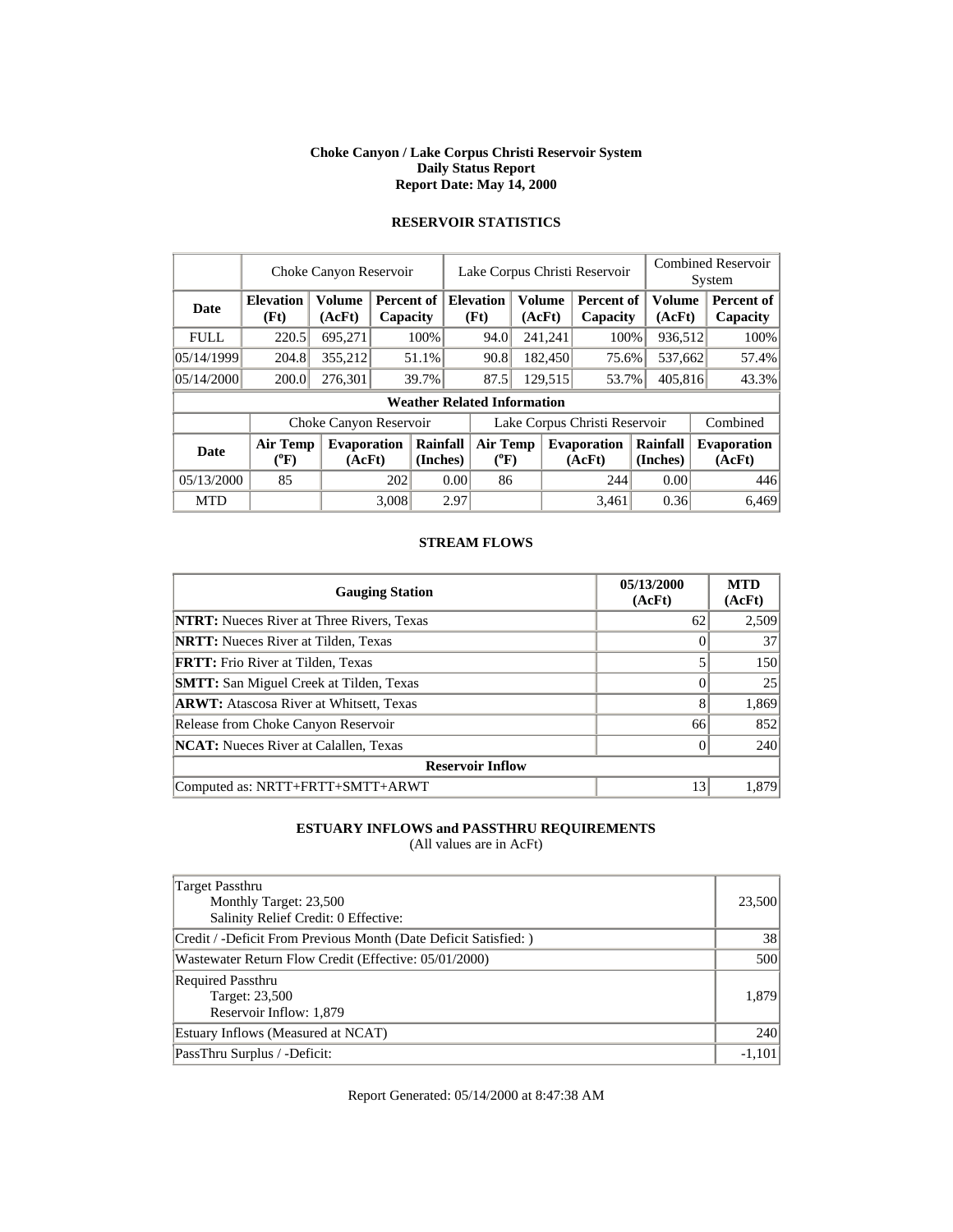#### **Choke Canyon / Lake Corpus Christi Reservoir System Daily Status Report Report Date: May 15, 2000**

|             | Choke Canyon Reservoir   |                              |                        |                      |                               | Lake Corpus Christi Reservoir      |         |               |                              |                      |                  | <b>Combined Reservoir</b><br>System |  |  |
|-------------|--------------------------|------------------------------|------------------------|----------------------|-------------------------------|------------------------------------|---------|---------------|------------------------------|----------------------|------------------|-------------------------------------|--|--|
| <b>Date</b> | <b>Elevation</b><br>(Ft) | <b>Volume</b><br>(AcFt)      | Percent of<br>Capacity |                      |                               | <b>Elevation</b><br>(Ft)           | (AcFt)  | <b>Volume</b> | Percent of<br>Capacity       |                      | Volume<br>(AcFt) | Percent of<br>Capacity              |  |  |
| <b>FULL</b> | 220.5                    | 695,271                      |                        | 100%                 |                               | 94.0                               |         | 241,241       | 100%                         |                      | 936,512          | 100%                                |  |  |
| 05/15/1999  | 204.8                    | 355,386                      |                        | 51.1%                |                               | 90.8                               |         | 182,795       | 75.8%                        |                      | 538,181          | 57.5%                               |  |  |
| 05/15/2000  | 199.9                    | 275,850                      |                        | 39.7%                |                               | 87.5                               | 129.366 |               | 53.6%                        | 405,216              |                  | 43.3%                               |  |  |
|             |                          |                              |                        |                      |                               | <b>Weather Related Information</b> |         |               |                              |                      |                  |                                     |  |  |
|             |                          | Choke Canyon Reservoir       |                        |                      | Lake Corpus Christi Reservoir |                                    |         |               |                              |                      |                  | Combined                            |  |  |
| <b>Date</b> | <b>Air Temp</b><br>(°F)  | <b>Evaporation</b><br>(AcFt) |                        | Rainfall<br>(Inches) |                               | <b>Air Temp</b><br>$(^{0}F)$       |         |               | <b>Evaporation</b><br>(AcFt) | Rainfall<br>(Inches) |                  | <b>Evaporation</b><br>(AcFt)        |  |  |
| 05/14/2000  | 86                       |                              | 307                    |                      | 0.00                          | 85                                 |         |               | 270                          | 0.00                 |                  | 577                                 |  |  |
| <b>MTD</b>  |                          |                              | 3.315                  |                      | 2.97                          |                                    |         |               | 3.731                        | 0.36                 |                  | 7.046                               |  |  |

# **RESERVOIR STATISTICS**

#### **STREAM FLOWS**

| <b>Gauging Station</b>                           | 05/14/2000<br>(AcFt) | <b>MTD</b><br>(AcFt) |
|--------------------------------------------------|----------------------|----------------------|
| <b>NTRT:</b> Nueces River at Three Rivers, Texas | 58                   | 2,567                |
| <b>NRTT:</b> Nueces River at Tilden, Texas       |                      | 37                   |
| <b>FRTT:</b> Frio River at Tilden, Texas         |                      | 154                  |
| <b>SMTT:</b> San Miguel Creek at Tilden, Texas   |                      | 25                   |
| <b>ARWT:</b> Atascosa River at Whitsett, Texas   | Q                    | 1,878                |
| Release from Choke Canyon Reservoir              | 66                   | 917                  |
| <b>NCAT:</b> Nueces River at Calallen. Texas     | 20                   | 259                  |
| <b>Reservoir Inflow</b>                          |                      |                      |
| Computed as: NRTT+FRTT+SMTT+ARWT                 | 13                   | 1,892                |

### **ESTUARY INFLOWS and PASSTHRU REQUIREMENTS**

(All values are in AcFt)

| Target Passthru<br>Monthly Target: 23,500<br>Salinity Relief Credit: 0 Effective: | 23,500   |
|-----------------------------------------------------------------------------------|----------|
| Credit / -Deficit From Previous Month (Date Deficit Satisfied: )                  | 38       |
| Wastewater Return Flow Credit (Effective: 05/01/2000)                             | 500      |
| <b>Required Passthru</b><br>Target: 23,500<br>Reservoir Inflow: 1,892             | 1,892    |
| Estuary Inflows (Measured at NCAT)                                                | 259      |
| PassThru Surplus / -Deficit:                                                      | $-1,095$ |

Report Generated: 05/15/2000 at 9:04:36 AM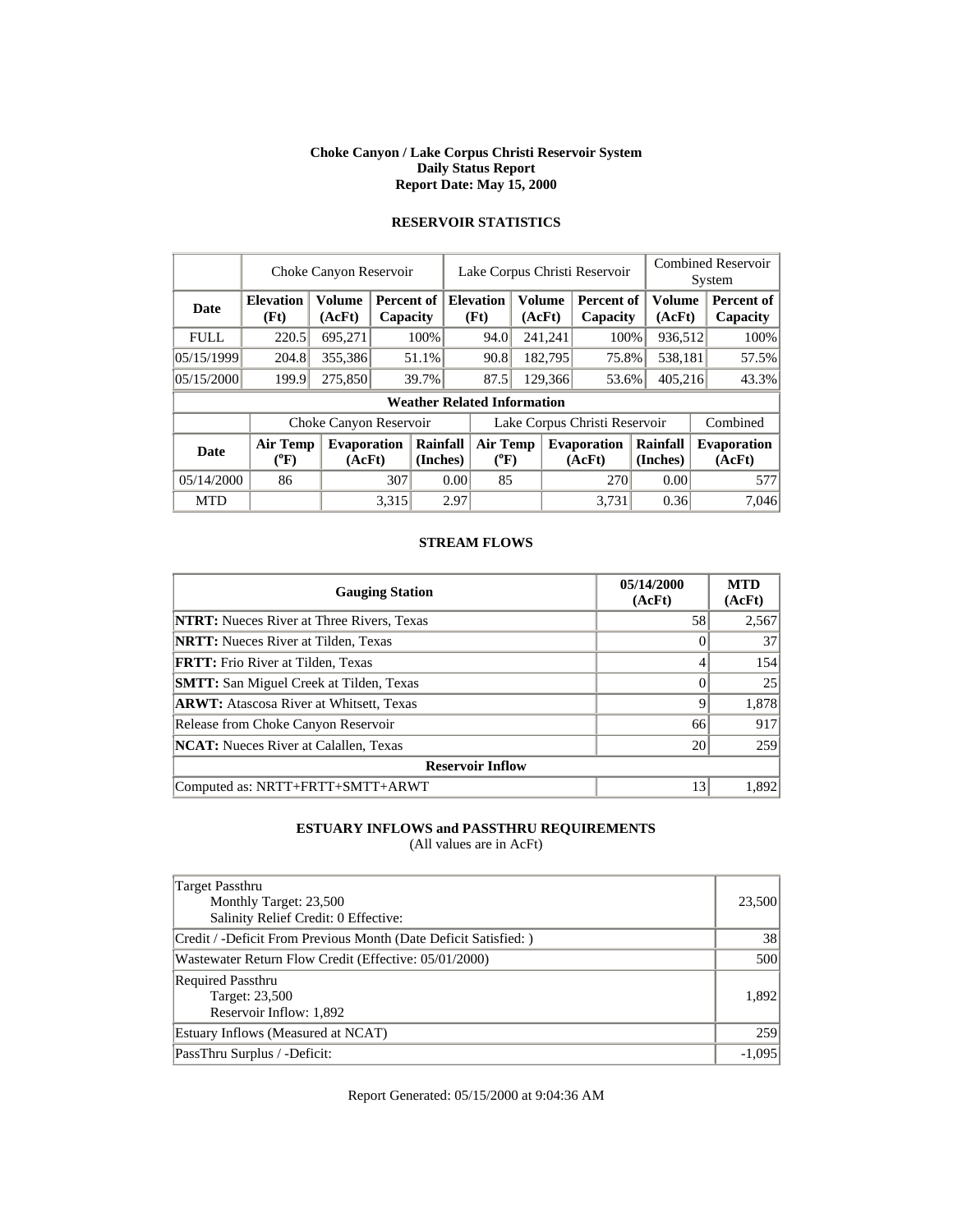### **Choke Canyon / Lake Corpus Christi Reservoir System Daily Status Report Report Date: May 16, 2000**

### **RESERVOIR STATISTICS**

|             | Choke Canyon Reservoir                |                              |       |                        |                               | Lake Corpus Christi Reservoir      |  |                         |                               |         |                         | <b>Combined Reservoir</b><br>System |                              |  |
|-------------|---------------------------------------|------------------------------|-------|------------------------|-------------------------------|------------------------------------|--|-------------------------|-------------------------------|---------|-------------------------|-------------------------------------|------------------------------|--|
| <b>Date</b> | <b>Elevation</b><br>(Ft)              | <b>Volume</b><br>(AcFt)      |       | Percent of<br>Capacity |                               | <b>Elevation</b><br>(Ft)           |  | <b>Volume</b><br>(AcFt) | <b>Percent of</b><br>Capacity |         | <b>Volume</b><br>(AcFt) |                                     | Percent of<br>Capacity       |  |
| <b>FULL</b> | 220.5                                 | 695,271                      |       | 100%                   |                               | 94.0                               |  | 241,241                 | 100%                          |         | 936,512                 |                                     | 100%                         |  |
| 05/16/1999  | 204.8                                 | 355,037                      |       | 51.1%                  |                               | 90.8                               |  | 182,968                 | 75.8%                         |         | 538,005                 |                                     | 57.4%                        |  |
| 05/16/2000  | 199.9                                 | 275,398                      |       | 39.6%                  |                               | 87.4                               |  | 128,620<br>53.3%        |                               | 404,018 |                         |                                     | 43.1%                        |  |
|             |                                       |                              |       |                        |                               | <b>Weather Related Information</b> |  |                         |                               |         |                         |                                     |                              |  |
|             |                                       | Choke Canyon Reservoir       |       |                        | Lake Corpus Christi Reservoir |                                    |  |                         |                               |         |                         |                                     | Combined                     |  |
| <b>Date</b> | <b>Air Temp</b><br>$({}^0\mathrm{F})$ | <b>Evaporation</b><br>(AcFt) |       | Rainfall<br>(Inches)   | Air Temp<br>$(^{0}F)$         |                                    |  |                         | <b>Evaporation</b><br>(AcFt)  |         | Rainfall<br>(Inches)    |                                     | <b>Evaporation</b><br>(AcFt) |  |
| 05/15/2000  | 92                                    |                              | 210   | 0.00                   |                               | 90                                 |  |                         | 304                           |         | 0.00                    |                                     | 514                          |  |
| <b>MTD</b>  |                                       |                              | 3,525 |                        | 2.97                          |                                    |  |                         | 4.035                         |         | 0.36                    |                                     | 7,560                        |  |

### **STREAM FLOWS**

| <b>Gauging Station</b>                           | 05/15/2000<br>(AcFt) | <b>MTD</b><br>(AcFt) |
|--------------------------------------------------|----------------------|----------------------|
| <b>NTRT:</b> Nueces River at Three Rivers, Texas | 56                   | 2,622                |
| <b>NRTT:</b> Nueces River at Tilden, Texas       |                      | 37                   |
| <b>FRTT:</b> Frio River at Tilden, Texas         |                      | 158                  |
| <b>SMTT:</b> San Miguel Creek at Tilden, Texas   |                      | 25                   |
| <b>ARWT:</b> Atascosa River at Whitsett, Texas   | 20                   | 1,897                |
| Release from Choke Canyon Reservoir              | 66                   | 983                  |
| <b>NCAT:</b> Nueces River at Calallen, Texas     | 56                   | 315                  |
| <b>Reservoir Inflow</b>                          |                      |                      |
| Computed as: NRTT+FRTT+SMTT+ARWT                 | 23                   | 1,915                |

# **ESTUARY INFLOWS and PASSTHRU REQUIREMENTS**

(All values are in AcFt)

| Target Passthru                                                  |          |
|------------------------------------------------------------------|----------|
| Monthly Target: 23,500                                           | 23,500   |
| Salinity Relief Credit: 0 Effective:                             |          |
| Credit / -Deficit From Previous Month (Date Deficit Satisfied: ) | 38       |
| Wastewater Return Flow Credit (Effective: 05/01/2000)            | 500      |
| <b>Required Passthru</b>                                         |          |
| Target: 23,500                                                   | 1.915    |
| Reservoir Inflow: 1,915                                          |          |
| Estuary Inflows (Measured at NCAT)                               | 315      |
| PassThru Surplus / -Deficit:                                     | $-1,062$ |

Report Generated: 05/16/2000 at 8:39:17 AM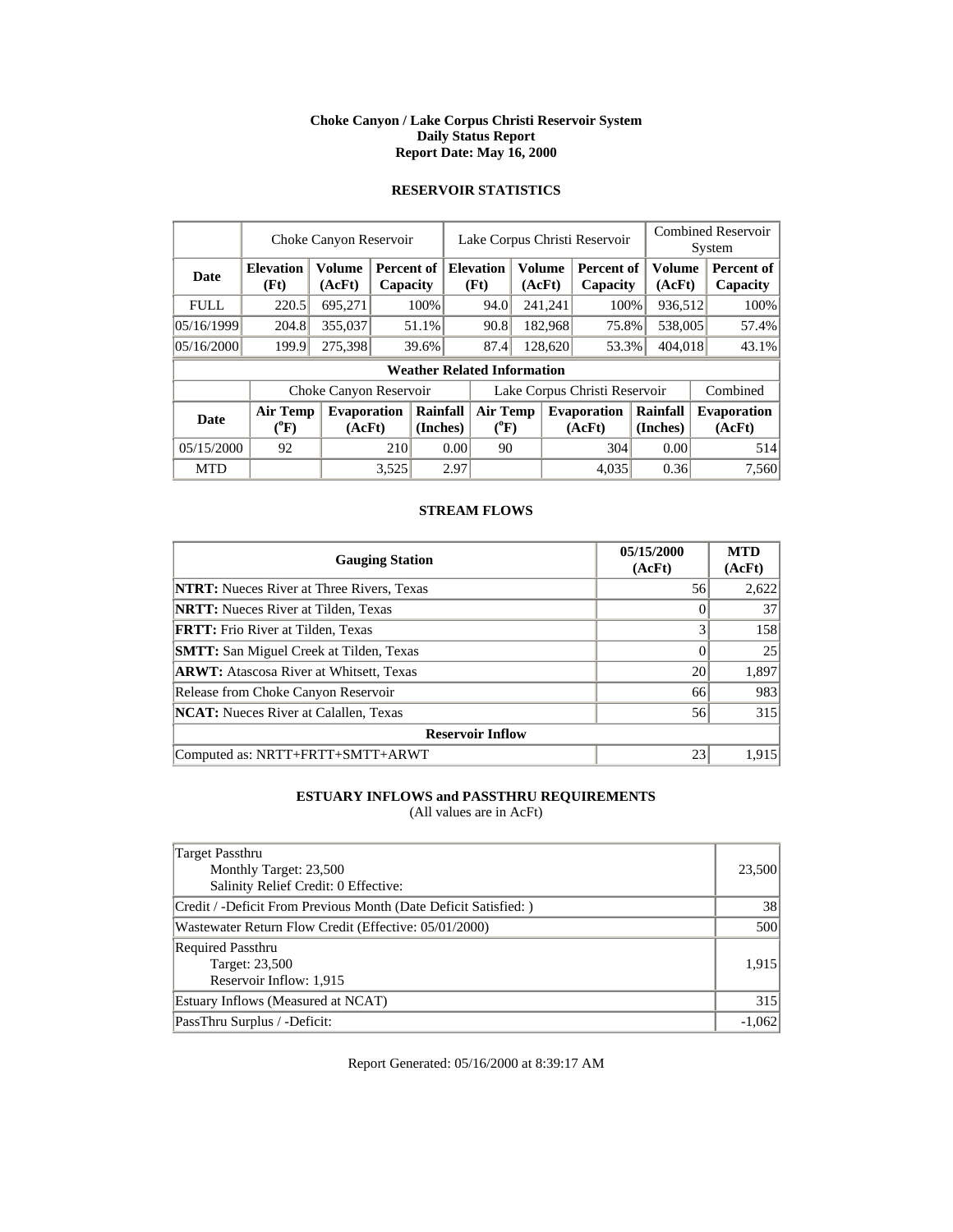#### **Choke Canyon / Lake Corpus Christi Reservoir System Daily Status Report Report Date: May 17, 2000**

|             | Choke Canyon Reservoir         |                              |       |                          |      | Lake Corpus Christi Reservoir                |  |         |                               |                         |  | <b>Combined Reservoir</b><br>System |  |  |
|-------------|--------------------------------|------------------------------|-------|--------------------------|------|----------------------------------------------|--|---------|-------------------------------|-------------------------|--|-------------------------------------|--|--|
| <b>Date</b> | <b>Elevation</b><br>(Ft)       | <b>Volume</b><br>(AcFt)      |       | Percent of I<br>Capacity |      | <b>Elevation</b><br>Volume<br>(Ft)<br>(AcFt) |  |         | Percent of<br>Capacity        | <b>Volume</b><br>(AcFt) |  | Percent of<br>Capacity              |  |  |
| <b>FULL</b> | 220.5                          | 695,271                      |       | 100%                     |      | 94.0                                         |  | 241,241 |                               | 100%<br>936,512         |  | 100%                                |  |  |
| 05/17/1999  | 204.8                          | 354,688                      |       | 51.0%                    |      | 182,968<br>90.8                              |  |         | 75.8%                         | 537,656                 |  | 57.4%                               |  |  |
| 05/17/2000  | 199.8                          | 274,647                      | 39.5% |                          |      | 87.4                                         |  | 128,025 | 53.1%                         | 402,672                 |  | 43.0%                               |  |  |
|             |                                |                              |       |                          |      | <b>Weather Related Information</b>           |  |         |                               |                         |  |                                     |  |  |
|             |                                | Choke Canyon Reservoir       |       |                          |      |                                              |  |         | Lake Corpus Christi Reservoir |                         |  | Combined                            |  |  |
| <b>Date</b> | Air Temp<br>$({}^0\mathrm{F})$ | <b>Evaporation</b><br>(AcFt) |       | Rainfall<br>(Inches)     |      | <b>Air Temp</b><br>$({}^0\mathrm{F})$        |  |         | <b>Evaporation</b><br>(AcFt)  | Rainfall<br>(Inches)    |  | <b>Evaporation</b><br>(AcFt)        |  |  |
| 05/16/2000  | 96                             |                              | 367   | 0.00                     |      | 94                                           |  |         | 338                           | 0.00                    |  | 705                                 |  |  |
| <b>MTD</b>  |                                |                              | 3.892 |                          | 2.97 |                                              |  |         | 4.373                         | 0.36                    |  | 8,265                               |  |  |

# **RESERVOIR STATISTICS**

### **STREAM FLOWS**

| <b>Gauging Station</b>                           | 05/16/2000<br>(AcFt) | <b>MTD</b><br>(AcFt) |
|--------------------------------------------------|----------------------|----------------------|
| <b>NTRT:</b> Nueces River at Three Rivers, Texas | 64                   | 2,686                |
| <b>NRTT:</b> Nueces River at Tilden, Texas       |                      | 37                   |
| FRTT: Frio River at Tilden, Texas                |                      | 159                  |
| <b>SMTT:</b> San Miguel Creek at Tilden, Texas   |                      | 25                   |
| <b>ARWT:</b> Atascosa River at Whitsett, Texas   | 24                   | 1,921                |
| Release from Choke Canyon Reservoir              | 66                   | 1,048                |
| <b>NCAT:</b> Nueces River at Calallen, Texas     | 54                   | 369                  |
| <b>Reservoir Inflow</b>                          |                      |                      |
| Computed as: NRTT+FRTT+SMTT+ARWT                 | 26                   | 1.941                |

### **ESTUARY INFLOWS and PASSTHRU REQUIREMENTS**

(All values are in AcFt)

| Target Passthru                                                 |          |
|-----------------------------------------------------------------|----------|
| Monthly Target: 23,500                                          | 23,500   |
| Salinity Relief Credit: 0 Effective:                            |          |
| Credit / -Deficit From Previous Month (Date Deficit Satisfied:) | 38       |
| Wastewater Return Flow Credit (Effective: 05/01/2000)           | 500      |
| <b>Required Passthru</b>                                        |          |
| Target: 23,500                                                  | 1.941    |
| Reservoir Inflow: 1,941                                         |          |
| Estuary Inflows (Measured at NCAT)                              | 369      |
| PassThru Surplus / -Deficit:                                    | $-1.034$ |

Report Generated: 05/17/2000 at 8:58:54 AM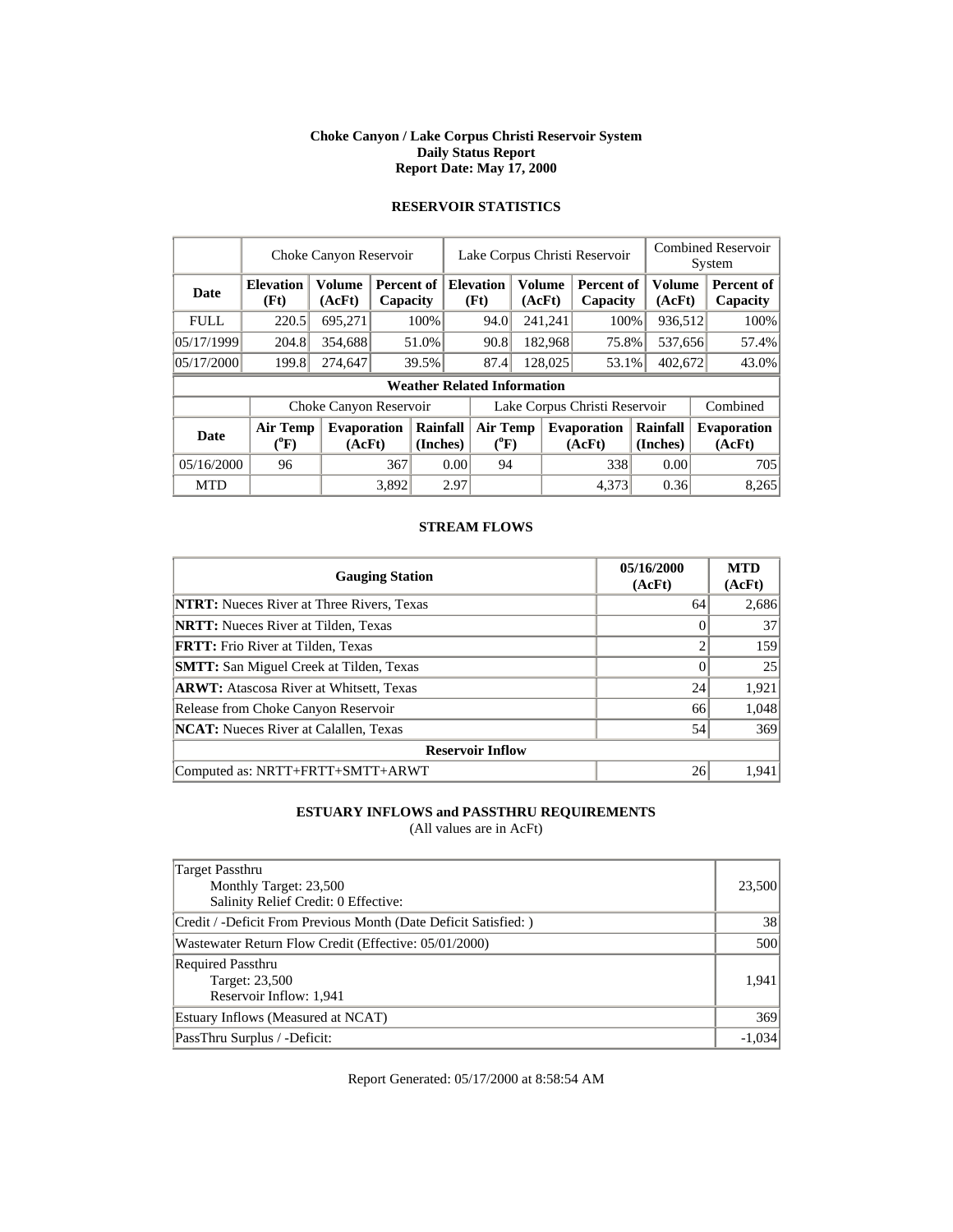#### **Choke Canyon / Lake Corpus Christi Reservoir System Daily Status Report Report Date: May 18, 2000**

|             | Choke Canyon Reservoir       |                              |       |                        |      | Lake Corpus Christi Reservoir      |         |                                                          |                               |                      |  | <b>Combined Reservoir</b><br>System |  |  |
|-------------|------------------------------|------------------------------|-------|------------------------|------|------------------------------------|---------|----------------------------------------------------------|-------------------------------|----------------------|--|-------------------------------------|--|--|
| <b>Date</b> | <b>Elevation</b><br>(Ft)     | <b>Volume</b><br>(AcFt)      |       | Percent of<br>Capacity |      | <b>Elevation</b><br>(Ft)           |         | <b>Volume</b><br><b>Percent of</b><br>(AcFt)<br>Capacity |                               | Volume<br>(AcFt)     |  | Percent of<br>Capacity              |  |  |
| <b>FULL</b> | 220.5                        | 695,271                      |       | 100%                   |      | 94.0                               | 241,241 |                                                          | 100%                          | 936,512              |  | 100%                                |  |  |
| 05/18/1999  | 204.8                        | 355,212                      |       | 51.1%                  |      | 182,968<br>90.8                    |         |                                                          | 75.8%                         | 538.180              |  | 57.5%                               |  |  |
| 05/18/2000  | 199.8                        | 274,348                      |       | 39.5%                  |      | 87.4                               |         | 127,431                                                  | 52.8%                         | 401.779              |  | 42.9%                               |  |  |
|             |                              |                              |       |                        |      | <b>Weather Related Information</b> |         |                                                          |                               |                      |  |                                     |  |  |
|             |                              | Choke Canyon Reservoir       |       |                        |      |                                    |         |                                                          | Lake Corpus Christi Reservoir |                      |  | Combined                            |  |  |
| <b>Date</b> | <b>Air Temp</b><br>$(^{0}F)$ | <b>Evaporation</b><br>(AcFt) |       | Rainfall<br>(Inches)   |      | <b>Air Temp</b><br>$(^{0}F)$       |         |                                                          | <b>Evaporation</b><br>(AcFt)  | Rainfall<br>(Inches) |  | <b>Evaporation</b><br>(AcFt)        |  |  |
| 05/17/2000  | 94                           |                              |       | 384<br>0.00            |      | 92                                 |         |                                                          | 380                           | 0.00                 |  | 764                                 |  |  |
| <b>MTD</b>  |                              |                              | 4,276 |                        | 2.97 |                                    |         |                                                          | 4.753                         | 0.36                 |  | 9.029                               |  |  |

### **RESERVOIR STATISTICS**

#### **STREAM FLOWS**

| <b>Gauging Station</b>                                  | 05/17/2000<br>(AcFt) | <b>MTD</b><br>(AcFt) |
|---------------------------------------------------------|----------------------|----------------------|
| <b>NTRT:</b> Nueces River at Three Rivers, Texas        | 85                   | 2,771                |
| <b>NRTT:</b> Nueces River at Tilden, Texas              |                      | 37                   |
| <b>FRTT:</b> Frio River at Tilden, Texas                |                      | 161                  |
| <b>SMTT:</b> San Miguel Creek at Tilden, Texas          |                      | 25                   |
| <b>ARWT:</b> Atascosa River at Whitsett, Texas          | 10                   | 1,932                |
| Release from Choke Canyon Reservoir                     | 66                   | 1,114                |
| <b>NCAT:</b> Nueces River at Calallen, Texas            | 16                   | 385                  |
| <b>Reservoir Inflow</b>                                 |                      |                      |
| Computed as: (NTRT+FRTT+SMTT)-Release From Choke Canyon | 21                   | 1.962                |

### **ESTUARY INFLOWS and PASSTHRU REQUIREMENTS**

(All values are in AcFt)

| Target Passthru<br>Monthly Target: 23,500<br>Salinity Relief Credit: 0 Effective: | 23,500   |
|-----------------------------------------------------------------------------------|----------|
| Credit / -Deficit From Previous Month (Date Deficit Satisfied:)                   | 38       |
| Wastewater Return Flow Credit (Effective: 05/01/2000)                             | 500      |
| <b>Required Passthru</b><br>Target: 23,500<br>Reservoir Inflow: 1,962             | 1.962    |
| Estuary Inflows (Measured at NCAT)                                                | 385      |
| PassThru Surplus / -Deficit:                                                      | $-1,039$ |

Report Generated: 05/18/2000 at 9:00:14 AM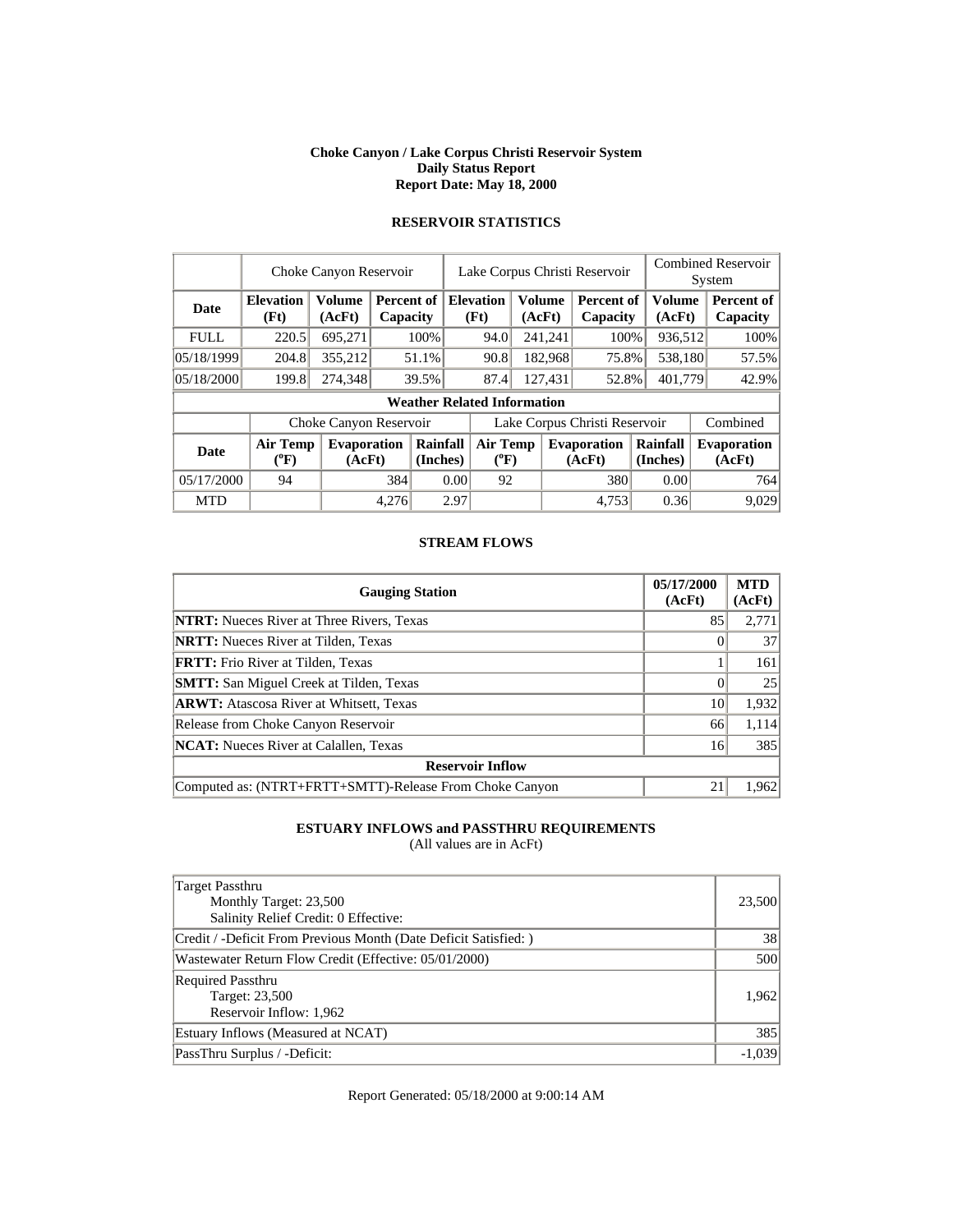#### **Choke Canyon / Lake Corpus Christi Reservoir System Daily Status Report Report Date: May 19, 2000**

|             | Choke Canyon Reservoir   |                              |       |                          |      | Lake Corpus Christi Reservoir                |         |         |                               |                      |  | <b>Combined Reservoir</b><br>System |  |  |
|-------------|--------------------------|------------------------------|-------|--------------------------|------|----------------------------------------------|---------|---------|-------------------------------|----------------------|--|-------------------------------------|--|--|
| <b>Date</b> | <b>Elevation</b><br>(Ft) | <b>Volume</b><br>(AcFt)      |       | Percent of I<br>Capacity |      | <b>Elevation</b><br>Volume<br>(Ft)<br>(AcFt) |         |         | Percent of<br>Capacity        | Volume<br>(AcFt)     |  | Percent of<br>Capacity              |  |  |
| <b>FULL</b> | 220.5                    | 695,271                      |       | 100%                     |      | 94.0                                         |         | 241,241 | 100%                          | 936,512              |  | 100%                                |  |  |
| 05/19/1999  | 204.8                    | 354,863                      |       | 51.0%                    |      | 90.9                                         | 184,006 |         | 76.3%                         | 538,869              |  | 57.5%                               |  |  |
| 05/19/2000  | 199.8                    | 274.198                      |       | 39.4%                    |      | 87.3                                         | 126.986 |         | 52.6%                         | 401.184              |  | 42.8%                               |  |  |
|             |                          |                              |       |                          |      | <b>Weather Related Information</b>           |         |         |                               |                      |  |                                     |  |  |
|             |                          | Choke Canyon Reservoir       |       |                          |      |                                              |         |         | Lake Corpus Christi Reservoir |                      |  | Combined                            |  |  |
| Date        | <b>Air Temp</b><br>(°F)  | <b>Evaporation</b><br>(AcFt) |       | Rainfall<br>(Inches)     |      | <b>Air Temp</b><br>$(^{0}F)$                 |         |         | <b>Evaporation</b><br>(AcFt)  | Rainfall<br>(Inches) |  | <b>Evaporation</b><br>(AcFt)        |  |  |
| 05/18/2000  | 95                       |                              |       | 323<br>0.00              |      | 91                                           |         |         | 293                           | 0.00                 |  | 616                                 |  |  |
| <b>MTD</b>  |                          |                              | 4.599 |                          | 2.97 |                                              |         |         | 5.046                         | 0.36                 |  | 9.645                               |  |  |

# **RESERVOIR STATISTICS**

#### **STREAM FLOWS**

| <b>Gauging Station</b>                                  | 05/18/2000<br>(AcFt) | <b>MTD</b><br>(AcFt) |
|---------------------------------------------------------|----------------------|----------------------|
| <b>NTRT:</b> Nueces River at Three Rivers, Texas        | 75                   | 2,846                |
| <b>NRTT:</b> Nueces River at Tilden, Texas              |                      | 37                   |
| <b>FRTT:</b> Frio River at Tilden, Texas                |                      | 161                  |
| <b>SMTT:</b> San Miguel Creek at Tilden, Texas          |                      | 25                   |
| <b>ARWT:</b> Atascosa River at Whitsett, Texas          | 9                    | 1,940                |
| Release from Choke Canyon Reservoir                     | 66                   | 1,179                |
| <b>NCAT:</b> Nueces River at Calallen, Texas            | 24                   | 409                  |
| <b>Reservoir Inflow</b>                                 |                      |                      |
| Computed as: (NTRT+FRTT+SMTT)-Release From Choke Canyon | 10                   | 1.972                |

### **ESTUARY INFLOWS and PASSTHRU REQUIREMENTS**

(All values are in AcFt)

| Target Passthru<br>Monthly Target: 23,500<br>Salinity Relief Credit: 0 Effective: | 23,500   |
|-----------------------------------------------------------------------------------|----------|
| Credit / -Deficit From Previous Month (Date Deficit Satisfied: )                  | 38       |
| Wastewater Return Flow Credit (Effective: 05/01/2000)                             | 500      |
| <b>Required Passthru</b><br>Target: 23,500<br>Reservoir Inflow: 1,972             | 1.972    |
| Estuary Inflows (Measured at NCAT)                                                | 409      |
| PassThru Surplus / -Deficit:                                                      | $-1.025$ |

Report Generated: 05/19/2000 at 8:28:10 AM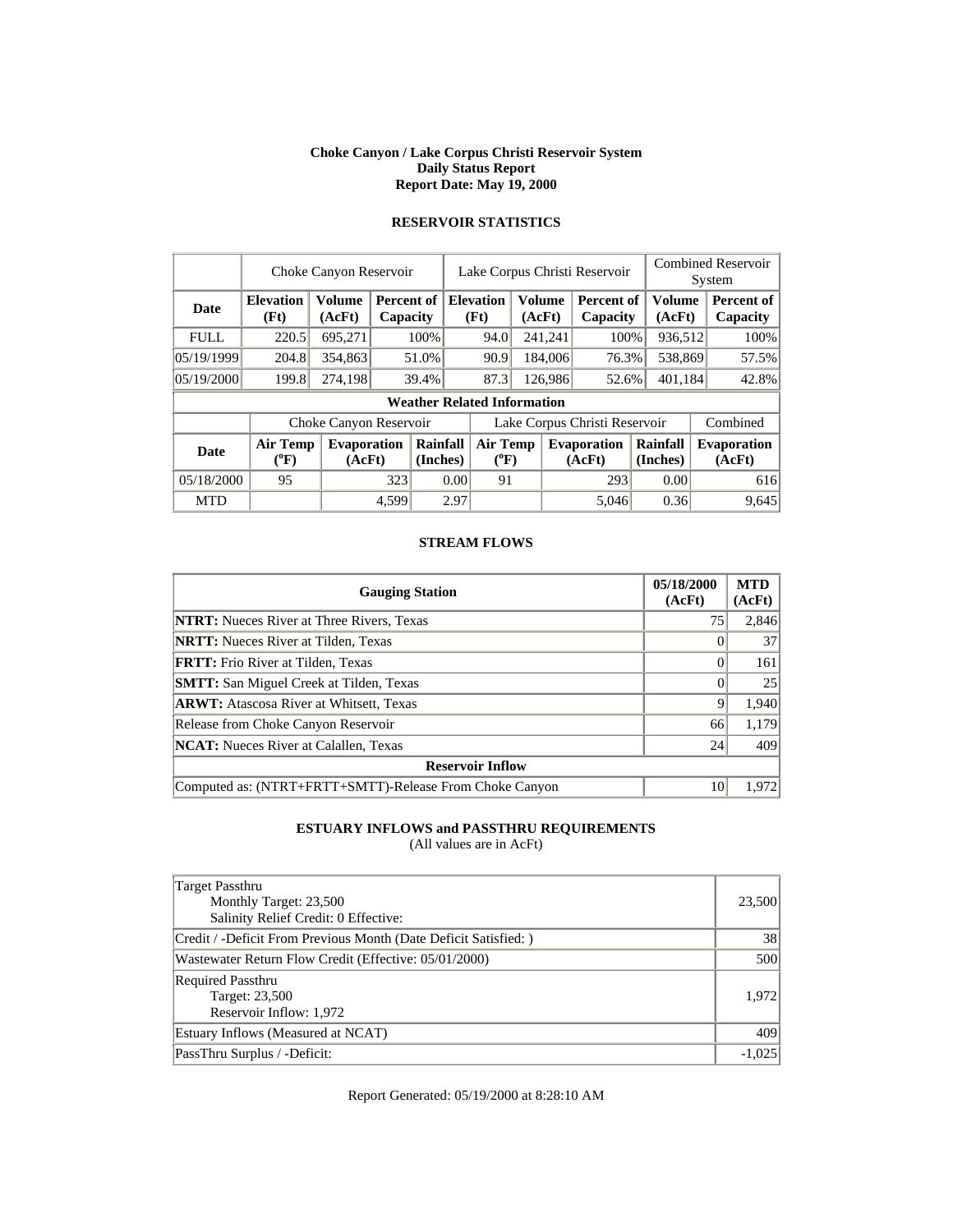#### **Choke Canyon / Lake Corpus Christi Reservoir System Daily Status Report Report Date: May 20, 2000**

### **RESERVOIR STATISTICS**

|             | Choke Canyon Reservoir                |                              |       |                                         |      | Lake Corpus Christi Reservoir      |                                  |                         |                               |                         |  | <b>Combined Reservoir</b><br>System |  |  |
|-------------|---------------------------------------|------------------------------|-------|-----------------------------------------|------|------------------------------------|----------------------------------|-------------------------|-------------------------------|-------------------------|--|-------------------------------------|--|--|
| <b>Date</b> | <b>Elevation</b><br>(Ft)              | <b>Volume</b><br>(AcFt)      |       | <b>Percent of Elevation</b><br>Capacity |      | (Ft)                               |                                  | <b>Volume</b><br>(AcFt) | Percent of<br>Capacity        | <b>Volume</b><br>(AcFt) |  | Percent of<br>Capacity              |  |  |
| <b>FULL</b> | 220.5                                 | 695,271                      |       | 100%                                    |      | 94.0                               |                                  | 241,241<br>100%         |                               | 936,512                 |  | 100%                                |  |  |
| 05/20/1999  | 204.7                                 | 354,166                      |       | 50.9%                                   |      | 90.8                               | 183,314                          |                         | 76.0%                         | 537,480                 |  | 57.4%                               |  |  |
| 05/20/2000  | 199.8                                 | 273,898                      |       | 39.4%                                   |      | 87.3                               |                                  | 127,134                 | 52.7%                         | 401,032                 |  | 42.8%                               |  |  |
|             |                                       |                              |       |                                         |      | <b>Weather Related Information</b> |                                  |                         |                               |                         |  |                                     |  |  |
|             |                                       | Choke Canyon Reservoir       |       |                                         |      |                                    |                                  |                         | Lake Corpus Christi Reservoir |                         |  | Combined                            |  |  |
| <b>Date</b> | <b>Air Temp</b><br>$({}^0\mathrm{F})$ | <b>Evaporation</b><br>(AcFt) |       | Rainfall<br>(Inches)                    |      |                                    | <b>Air Temp</b><br>$(^{\circ}F)$ |                         | <b>Evaporation</b><br>(AcFt)  | Rainfall<br>(Inches)    |  | <b>Evaporation</b><br>(AcFt)        |  |  |
| 05/19/2000  | 91                                    |                              | 227   | 0.18                                    |      | 89                                 |                                  |                         | 423                           | 0.63                    |  | 650                                 |  |  |
| <b>MTD</b>  |                                       |                              | 4.826 |                                         | 3.15 |                                    |                                  |                         | 5,469                         | 0.99                    |  | 10,295                              |  |  |

### **STREAM FLOWS**

| <b>Gauging Station</b>                                  | 05/19/2000<br>(AcFt) | <b>MTD</b><br>(AcFt) |
|---------------------------------------------------------|----------------------|----------------------|
| <b>NTRT:</b> Nueces River at Three Rivers, Texas        | 71                   | 2,918                |
| <b>NRTT:</b> Nueces River at Tilden, Texas              |                      | 37                   |
| <b>FRTT:</b> Frio River at Tilden, Texas                |                      | 161                  |
| <b>SMTT:</b> San Miguel Creek at Tilden, Texas          |                      | 25                   |
| <b>ARWT:</b> Atascosa River at Whitsett, Texas          |                      | 1,947                |
| Release from Choke Canyon Reservoir                     | 66                   | 1,245                |
| <b>NCAT:</b> Nueces River at Calallen, Texas            | 91                   | 500                  |
| <b>Reservoir Inflow</b>                                 |                      |                      |
| Computed as: (NTRT+FRTT+SMTT)-Release From Choke Canyon | 6                    | 1.979                |

# **ESTUARY INFLOWS and PASSTHRU REQUIREMENTS**

(All values are in AcFt)

| Target Passthru<br>Monthly Target: 23,500<br>Salinity Relief Credit: 0 Effective: | 23,500 |
|-----------------------------------------------------------------------------------|--------|
| Credit / -Deficit From Previous Month (Date Deficit Satisfied:)                   | 38     |
| Wastewater Return Flow Credit (Effective: 05/01/2000)                             | 500    |
| <b>Required Passthru</b><br>Target: 23,500<br>Reservoir Inflow: 1,979             | 1.979  |
| Estuary Inflows (Measured at NCAT)                                                | 500    |
| PassThru Surplus / -Deficit:                                                      | $-940$ |

Report Generated: 05/20/2000 at 9:07:21 AM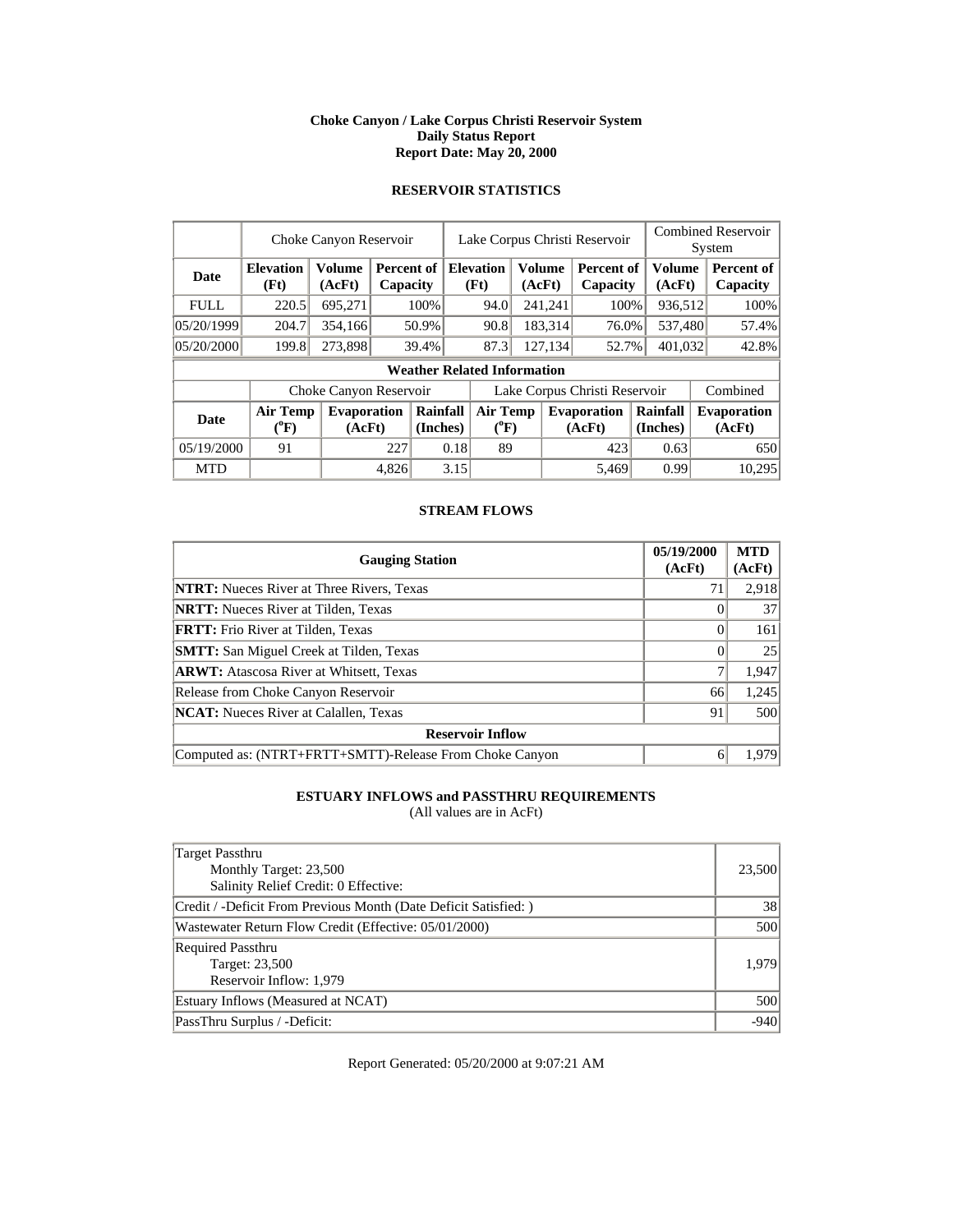#### **Choke Canyon / Lake Corpus Christi Reservoir System Daily Status Report Report Date: May 21, 2000**

|             | Choke Canyon Reservoir   |                              |       |                        |      | Lake Corpus Christi Reservoir         |    |                         |                               |                         |  | <b>Combined Reservoir</b><br>System |  |  |
|-------------|--------------------------|------------------------------|-------|------------------------|------|---------------------------------------|----|-------------------------|-------------------------------|-------------------------|--|-------------------------------------|--|--|
| <b>Date</b> | <b>Elevation</b><br>(Ft) | <b>Volume</b><br>(AcFt)      |       | Percent of<br>Capacity |      | <b>Elevation</b><br>(Ft)              |    | <b>Volume</b><br>(AcFt) | Percent of<br>Capacity        | <b>Volume</b><br>(AcFt) |  | Percent of<br>Capacity              |  |  |
| <b>FULL</b> | 220.5                    | 695,271                      |       | 100%                   | 94.0 |                                       |    | 241,241                 | 100%                          | 936,512                 |  | 100%                                |  |  |
| 05/21/1999  | 204.7                    | 353,817                      |       | 50.9%                  |      | 90.8                                  |    | 182,968                 | 75.8%                         | 536,785                 |  | 57.3%                               |  |  |
| 05/21/2000  | 199.8                    | 274,198                      |       | 39.4%                  |      | 87.3                                  |    | 126,986                 | 52.6%                         | 401,184                 |  | 42.8%                               |  |  |
|             |                          |                              |       |                        |      | <b>Weather Related Information</b>    |    |                         |                               |                         |  |                                     |  |  |
|             |                          | Choke Canyon Reservoir       |       |                        |      |                                       |    |                         | Lake Corpus Christi Reservoir |                         |  | Combined                            |  |  |
| <b>Date</b> | Air Temp<br>$(^{0}F)$    | <b>Evaporation</b><br>(AcFt) |       | Rainfall<br>(Inches)   |      | <b>Air Temp</b><br>$({}^0\mathrm{F})$ |    |                         | <b>Evaporation</b><br>(AcFt)  | Rainfall<br>(Inches)    |  | <b>Evaporation</b><br>(AcFt)        |  |  |
| 05/20/2000  | 84                       |                              |       | 183<br>0.03            |      |                                       | 84 |                         | 164                           | 0.03                    |  | 347                                 |  |  |
| <b>MTD</b>  |                          |                              | 5,009 |                        | 3.18 |                                       |    |                         | 5,633                         | 1.02                    |  | 10.642                              |  |  |

# **RESERVOIR STATISTICS**

#### **STREAM FLOWS**

| <b>Gauging Station</b>                                  | 05/20/2000<br>(AcFt) | <b>MTD</b><br>(AcFt) |
|---------------------------------------------------------|----------------------|----------------------|
| <b>NTRT:</b> Nueces River at Three Rivers, Texas        | 73                   | 2,991                |
| <b>NRTT:</b> Nueces River at Tilden, Texas              |                      | 37                   |
| <b>FRTT:</b> Frio River at Tilden, Texas                | 0                    | 161                  |
| <b>SMTT:</b> San Miguel Creek at Tilden, Texas          | 272                  | 297                  |
| <b>ARWT:</b> Atascosa River at Whitsett, Texas          | 103                  | 2,050                |
| Release from Choke Canyon Reservoir                     | 66                   | 1,310                |
| <b>NCAT:</b> Nueces River at Calallen, Texas            | 60                   | 560                  |
| <b>Reservoir Inflow</b>                                 |                      |                      |
| Computed as: (NTRT+FRTT+SMTT)-Release From Choke Canyon | 280                  | 2.259                |

### **ESTUARY INFLOWS and PASSTHRU REQUIREMENTS**

(All values are in AcFt)

| Target Passthru<br>Monthly Target: 23,500                             | 23,500   |
|-----------------------------------------------------------------------|----------|
| Salinity Relief Credit: 0 Effective:                                  |          |
| Credit / -Deficit From Previous Month (Date Deficit Satisfied: )      | 38       |
| Wastewater Return Flow Credit (Effective: 05/01/2000)                 | 500      |
| <b>Required Passthru</b><br>Target: 23,500<br>Reservoir Inflow: 2,259 | 2,259    |
| Estuary Inflows (Measured at NCAT)                                    | 560      |
| PassThru Surplus / -Deficit:                                          | $-1,161$ |

Report Generated: 05/21/2000 at 9:47:53 AM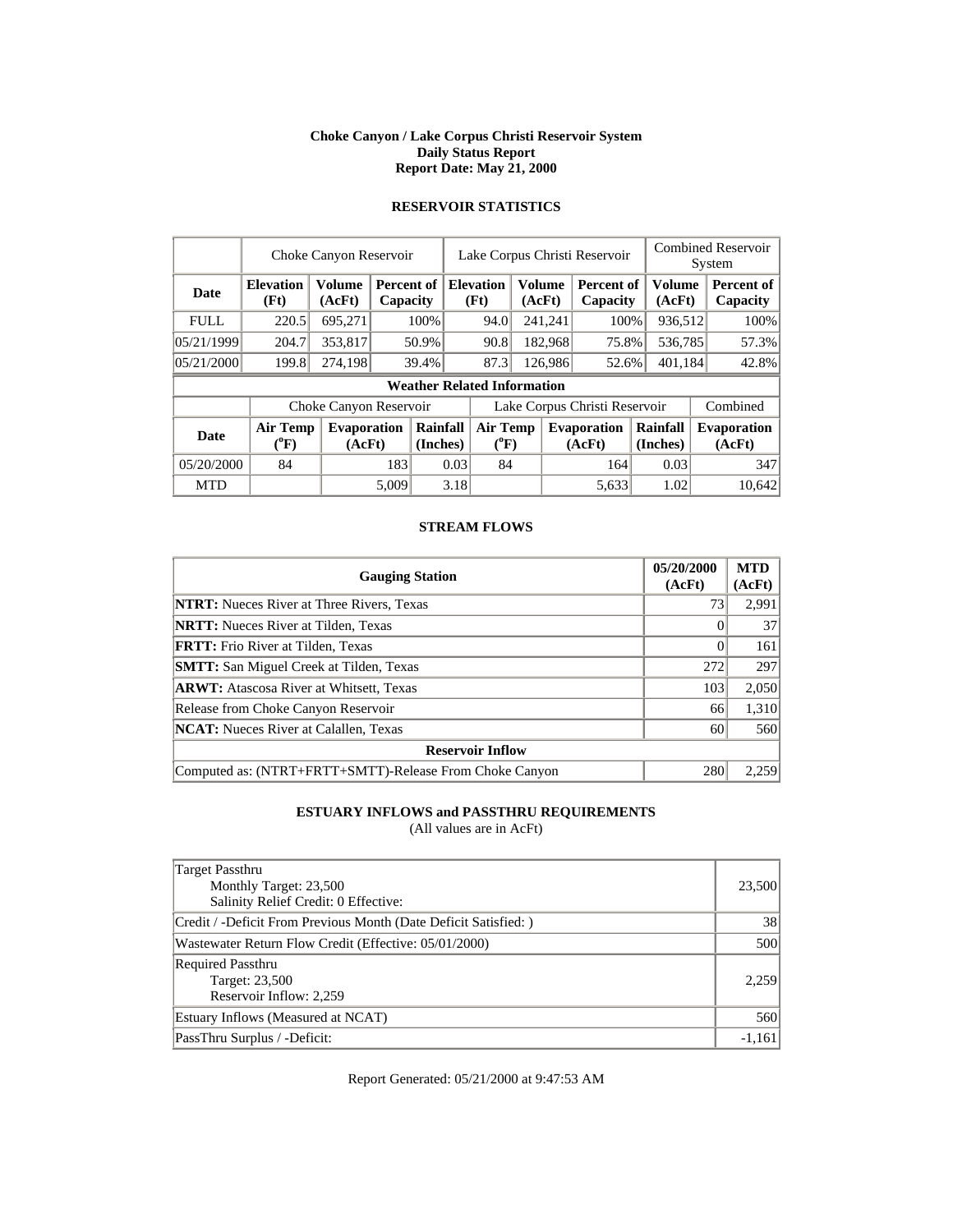#### **Choke Canyon / Lake Corpus Christi Reservoir System Daily Status Report Report Date: May 22, 2000**

|             | Choke Canyon Reservoir   |                              |       |                        |                               | Lake Corpus Christi Reservoir                       |         |         |                               |                      |                         | <b>Combined Reservoir</b><br>System |
|-------------|--------------------------|------------------------------|-------|------------------------|-------------------------------|-----------------------------------------------------|---------|---------|-------------------------------|----------------------|-------------------------|-------------------------------------|
| Date        | <b>Elevation</b><br>(Ft) | <b>Volume</b><br>(AcFt)      |       | Percent of<br>Capacity |                               | <b>Volume</b><br><b>Elevation</b><br>(Ft)<br>(AcFt) |         |         | <b>Percent of</b><br>Capacity |                      | <b>Volume</b><br>(AcFt) | Percent of<br>Capacity              |
| <b>FULL</b> | 220.5                    | 695,271                      |       | 100%                   |                               | 94.0                                                | 241,241 |         | 100%                          |                      | 936,512                 | 100%                                |
| 05/22/1999  | 204.7                    | 353,643                      |       | 50.9%                  |                               | 90.8                                                |         | 183,141 | 75.9%                         |                      | 536,784                 | 57.3%                               |
| 05/22/2000  | 199.8                    | 274,048                      |       | 39.4%                  |                               | 87.3<br>126,690                                     |         |         | 52.5%                         |                      | 400,738                 | 42.8%                               |
|             |                          |                              |       |                        |                               | <b>Weather Related Information</b>                  |         |         |                               |                      |                         |                                     |
|             |                          | Choke Canyon Reservoir       |       |                        | Lake Corpus Christi Reservoir |                                                     |         |         |                               |                      |                         | Combined                            |
| Date        | Air Temp<br>$(^oF)$      | <b>Evaporation</b><br>(AcFt) |       | Rainfall<br>(Inches)   |                               | <b>Air Temp</b><br>$(^{0}F)$                        |         |         | <b>Evaporation</b><br>(AcFt)  | Rainfall<br>(Inches) |                         | <b>Evaporation</b><br>(AcFt)        |
| 05/21/2000  | 91                       |                              |       | 0.00<br>314            |                               | 87                                                  |         |         | 233                           | 0.00                 |                         | 547                                 |
| <b>MTD</b>  |                          |                              | 5,323 |                        | 3.18                          |                                                     |         |         | 5,866                         |                      | 1.02                    | 11,189                              |

# **RESERVOIR STATISTICS**

#### **STREAM FLOWS**

| <b>Gauging Station</b>                                  | 05/21/2000<br>(AcFt) | <b>MTD</b><br>(AcFt) |
|---------------------------------------------------------|----------------------|----------------------|
| <b>NTRT:</b> Nueces River at Three Rivers, Texas        | 242                  | 3,234                |
| <b>NRTT:</b> Nueces River at Tilden, Texas              |                      | 37                   |
| <b>FRTT:</b> Frio River at Tilden, Texas                | 0                    | 162                  |
| <b>SMTT:</b> San Miguel Creek at Tilden, Texas          | 347                  | 645                  |
| <b>ARWT:</b> Atascosa River at Whitsett, Texas          | 667                  | 2,717                |
| Release from Choke Canyon Reservoir                     | 66                   | 1,376                |
| <b>NCAT:</b> Nueces River at Calallen, Texas            |                      | 562                  |
| <b>Reservoir Inflow</b>                                 |                      |                      |
| Computed as: (NTRT+FRTT+SMTT)-Release From Choke Canyon | 524                  | 2,783                |

### **ESTUARY INFLOWS and PASSTHRU REQUIREMENTS**

(All values are in AcFt)

| Target Passthru<br>Monthly Target: 23,500<br>Salinity Relief Credit: 0 Effective: | 23,500   |
|-----------------------------------------------------------------------------------|----------|
| Credit / -Deficit From Previous Month (Date Deficit Satisfied: )                  | 38       |
| Wastewater Return Flow Credit (Effective: 05/01/2000)                             | 500      |
| <b>Required Passthru</b><br>Target: 23,500<br>Reservoir Inflow: 2,783             | 2.783    |
| Estuary Inflows (Measured at NCAT)                                                | 562      |
| PassThru Surplus / -Deficit:                                                      | $-1,683$ |

Report Generated: 05/22/2000 at 8:59:36 AM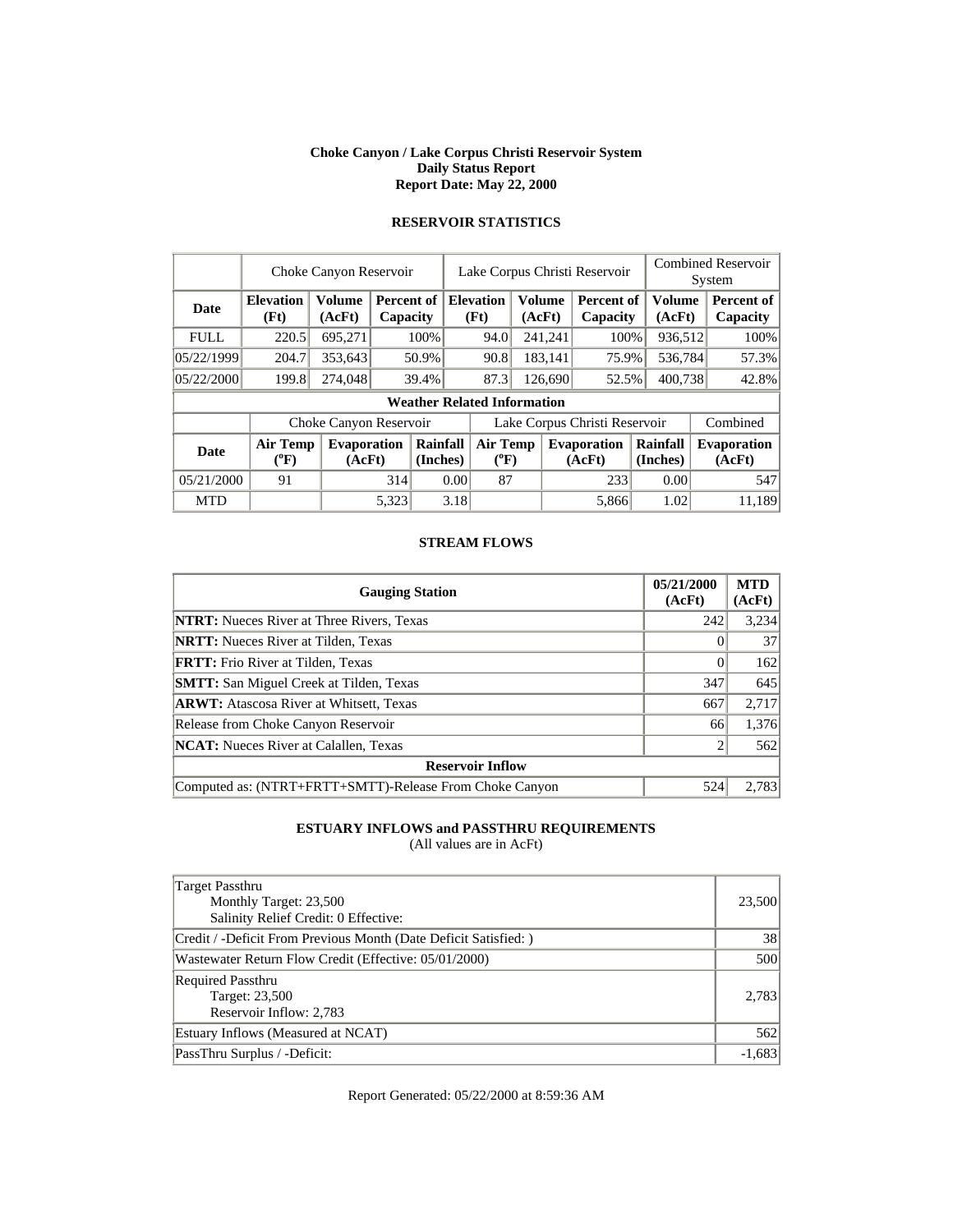#### **Choke Canyon / Lake Corpus Christi Reservoir System Daily Status Report Report Date: May 23, 2000**

|             | Choke Canyon Reservoir       |                         |       |                        |                               | Lake Corpus Christi Reservoir                |    |                  |                              | <b>Combined Reservoir</b><br>System |  |                              |
|-------------|------------------------------|-------------------------|-------|------------------------|-------------------------------|----------------------------------------------|----|------------------|------------------------------|-------------------------------------|--|------------------------------|
| Date        | <b>Elevation</b><br>(Ft)     | <b>Volume</b><br>(AcFt) |       | Percent of<br>Capacity |                               | Volume<br><b>Elevation</b><br>(Ft)<br>(AcFt) |    |                  | Percent of<br>Capacity       | Volume<br>(AcFt)                    |  | Percent of<br>Capacity       |
| <b>FULL</b> | 220.5                        | 695,271                 |       | 100%                   |                               | 94.0                                         |    | 241,241          | 100%                         | 936,512                             |  | 100%                         |
| 05/23/1999  | 204.7                        | 353,469                 |       | 50.8%                  |                               | 90.8<br>182,795                              |    |                  | 75.8%                        | 536,264                             |  | 57.3%                        |
| 05/23/2000  | 199.8                        | 273,898                 |       | 39.4%                  |                               | 87.3                                         |    | 126,394<br>52.4% |                              | 400,292                             |  | 42.7%                        |
|             |                              |                         |       |                        |                               | <b>Weather Related Information</b>           |    |                  |                              |                                     |  |                              |
|             |                              | Choke Canyon Reservoir  |       |                        | Lake Corpus Christi Reservoir |                                              |    |                  |                              |                                     |  | Combined                     |
| Date        | <b>Air Temp</b><br>$(^{0}F)$ | Evaporation<br>(AcFt)   |       | Rainfall<br>(Inches)   |                               | Air Temp<br>$(^{0}F)$                        |    |                  | <b>Evaporation</b><br>(AcFt) | Rainfall<br>(Inches)                |  | <b>Evaporation</b><br>(AcFt) |
| 05/22/2000  | 95                           |                         |       | 314<br>0.00            |                               |                                              | 91 |                  | 276                          | 0.00                                |  | 590                          |
| <b>MTD</b>  |                              |                         | 5.637 |                        | 3.18                          |                                              |    |                  | 6.142                        | 1.02                                |  | 11.779                       |

# **RESERVOIR STATISTICS**

#### **STREAM FLOWS**

| <b>Gauging Station</b>                                  | 05/22/2000<br>(AcFt) | <b>MTD</b><br>(AcFt) |
|---------------------------------------------------------|----------------------|----------------------|
| <b>NTRT:</b> Nueces River at Three Rivers, Texas        | 842                  | 4,075                |
| <b>NRTT:</b> Nueces River at Tilden, Texas              |                      | 37                   |
| <b>FRTT:</b> Frio River at Tilden, Texas                | 0                    | 162                  |
| <b>SMTT:</b> San Miguel Creek at Tilden, Texas          | 145                  | 790                  |
| <b>ARWT:</b> Atascosa River at Whitsett, Texas          | 915                  | 3,632                |
| Release from Choke Canyon Reservoir                     | 66                   | 1,441                |
| <b>NCAT:</b> Nueces River at Calallen, Texas            | 6                    | 568                  |
| <b>Reservoir Inflow</b>                                 |                      |                      |
| Computed as: (NTRT+FRTT+SMTT)-Release From Choke Canyon | 921                  | 3.704                |

### **ESTUARY INFLOWS and PASSTHRU REQUIREMENTS**

(All values are in AcFt)

| Target Passthru<br>Monthly Target: 23,500<br>Salinity Relief Credit: 0 Effective: | 23,500   |
|-----------------------------------------------------------------------------------|----------|
| Credit / -Deficit From Previous Month (Date Deficit Satisfied: )                  | 38       |
| Wastewater Return Flow Credit (Effective: 05/01/2000)                             | 500      |
| <b>Required Passthru</b><br>Target: 23,500<br>Reservoir Inflow: 3,704             | 3.704    |
| Estuary Inflows (Measured at NCAT)                                                | 568      |
| PassThru Surplus / -Deficit:                                                      | $-2.599$ |

Report Generated: 05/23/2000 at 9:18:53 AM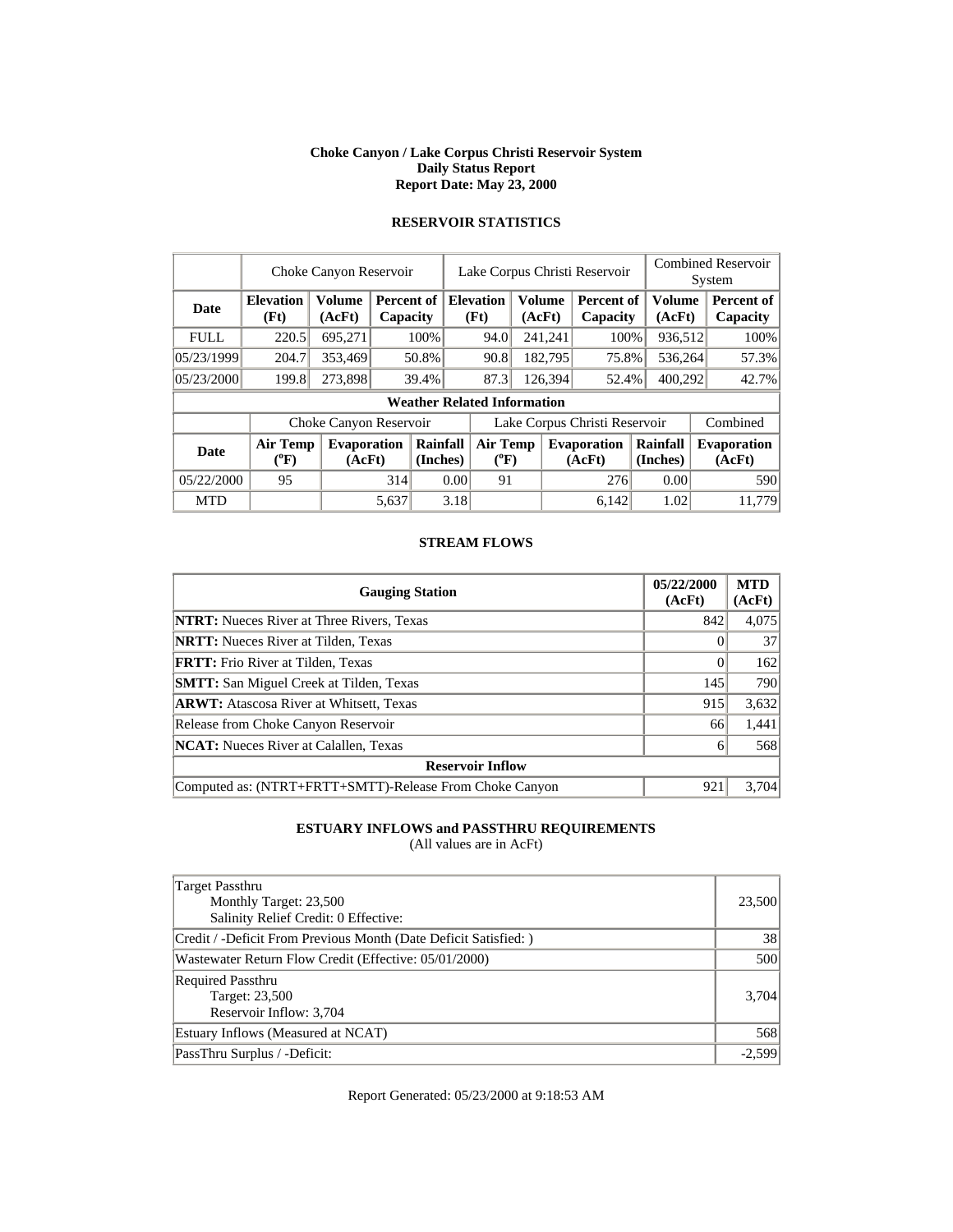#### **Choke Canyon / Lake Corpus Christi Reservoir System Daily Status Report Report Date: May 24, 2000**

|             | Choke Canyon Reservoir       |                         |       |                               |                               | Lake Corpus Christi Reservoir                       |         |         |                               |  |                      | <b>Combined Reservoir</b><br>System |                               |  |
|-------------|------------------------------|-------------------------|-------|-------------------------------|-------------------------------|-----------------------------------------------------|---------|---------|-------------------------------|--|----------------------|-------------------------------------|-------------------------------|--|
| Date        | <b>Elevation</b><br>(Ft)     | <b>Volume</b><br>(AcFt) |       | <b>Percent of</b><br>Capacity |                               | <b>Volume</b><br><b>Elevation</b><br>(Ft)<br>(AcFt) |         |         | <b>Percent of</b><br>Capacity |  | Volume<br>(AcFt)     |                                     | <b>Percent of</b><br>Capacity |  |
| <b>FULL</b> | 220.5                        | 695,271                 |       | 100%                          |                               | 94.0                                                |         | 241,241 | 100%                          |  | 936,512              |                                     | 100%                          |  |
| 05/24/1999  | 204.7                        | 353,121                 |       | 50.8%                         |                               | 90.8                                                |         | 182,968 | 75.8%                         |  | 536,089              |                                     | 57.2%                         |  |
| 05/24/2000  | 199.8                        | 273,449                 |       | 39.3%                         |                               | 87.3                                                | 126,394 |         | 52.4%                         |  | 399,843              |                                     | 42.7%                         |  |
|             |                              |                         |       |                               |                               | <b>Weather Related Information</b>                  |         |         |                               |  |                      |                                     |                               |  |
|             |                              | Choke Canyon Reservoir  |       |                               | Lake Corpus Christi Reservoir |                                                     |         |         |                               |  |                      |                                     | Combined                      |  |
| <b>Date</b> | <b>Air Temp</b><br>$(^{0}F)$ | Evaporation<br>(AcFt)   |       | Rainfall<br>(Inches)          |                               | <b>Air Temp</b><br>$(^{0}F)$                        |         |         | <b>Evaporation</b><br>(AcFt)  |  | Rainfall<br>(Inches) |                                     | <b>Evaporation</b><br>(AcFt)  |  |
| 05/23/2000  | 99                           |                         |       | 349<br>0.00                   |                               | 94                                                  |         |         | 319                           |  | 0.00                 |                                     | 668                           |  |
| <b>MTD</b>  |                              |                         | 5,986 |                               | 3.18                          |                                                     |         |         | 6.461                         |  | 1.02                 |                                     | 12.447                        |  |

# **RESERVOIR STATISTICS**

#### **STREAM FLOWS**

| <b>Gauging Station</b>                                  | 05/23/2000<br>(AcFt) | <b>MTD</b><br>(AcFt) |
|---------------------------------------------------------|----------------------|----------------------|
| <b>NTRT:</b> Nueces River at Three Rivers, Texas        | 667                  | 4,742                |
| <b>NRTT:</b> Nueces River at Tilden, Texas              |                      | 37                   |
| <b>FRTT:</b> Frio River at Tilden, Texas                | $\Omega$             | 162                  |
| <b>SMTT:</b> San Miguel Creek at Tilden, Texas          | 99                   | 889                  |
| <b>ARWT:</b> Atascosa River at Whitsett, Texas          | 191                  | 3,823                |
| Release from Choke Canyon Reservoir                     | 66                   | 1,507                |
| <b>NCAT:</b> Nueces River at Calallen, Texas            | 85                   | 653                  |
| <b>Reservoir Inflow</b>                                 |                      |                      |
| Computed as: (NTRT+FRTT+SMTT)-Release From Choke Canyon | 701                  | 4.405                |

### **ESTUARY INFLOWS and PASSTHRU REQUIREMENTS**

(All values are in AcFt)

| <b>Target Passthru</b><br>Monthly Target: 23,500<br>Salinity Relief Credit: 0 Effective: | 23,500   |
|------------------------------------------------------------------------------------------|----------|
| Credit / -Deficit From Previous Month (Date Deficit Satisfied:)                          | 38       |
| Wastewater Return Flow Credit (Effective: 05/01/2000)                                    | 500      |
| <b>Required Passthru</b><br>Target: 23,500<br>Reservoir Inflow: 4,405                    | 4.405    |
| Estuary Inflows (Measured at NCAT)                                                       | 653      |
| PassThru Surplus / -Deficit:                                                             | $-3.214$ |

Report Generated: 05/24/2000 at 8:24:01 AM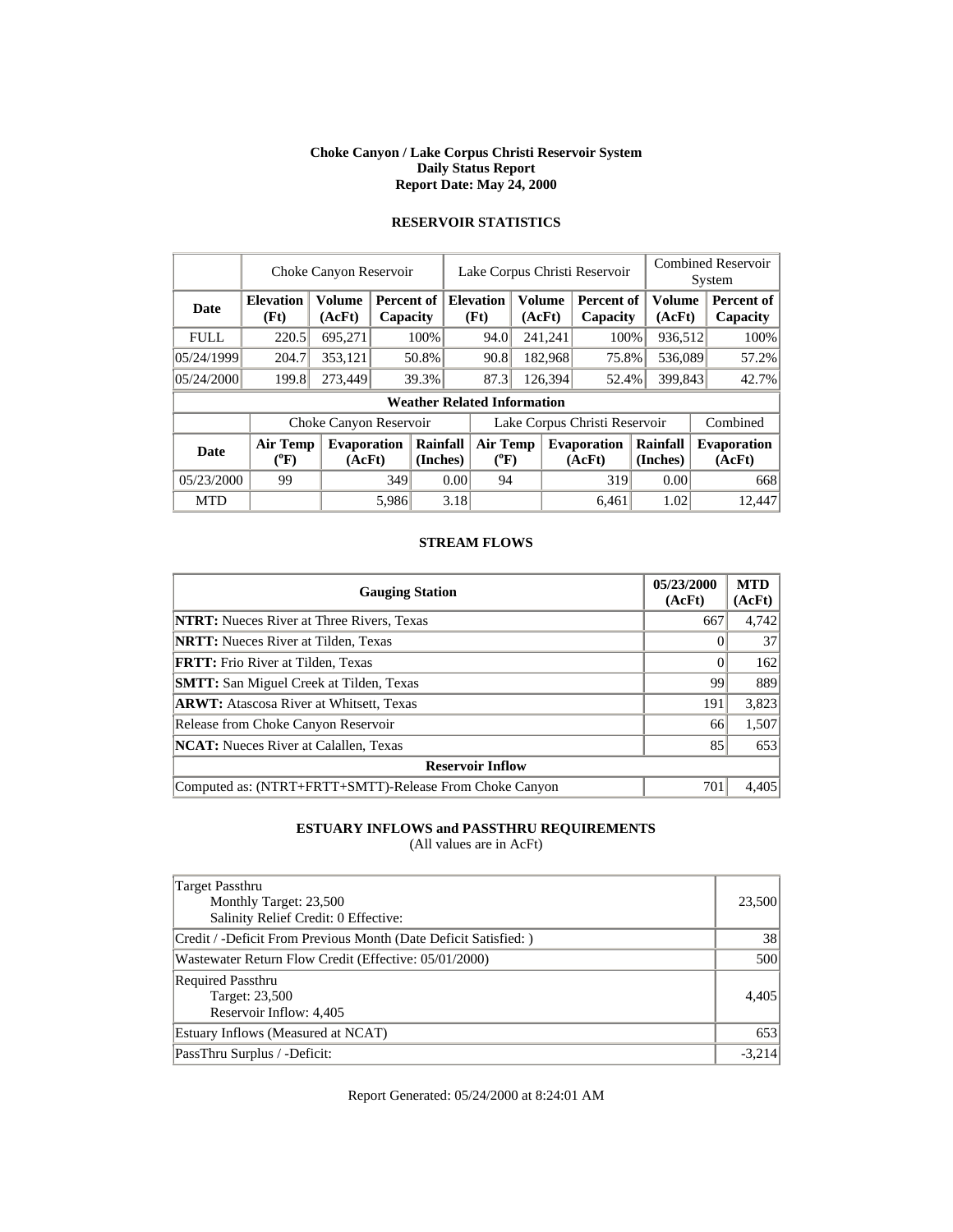#### **Choke Canyon / Lake Corpus Christi Reservoir System Daily Status Report Report Date: May 25, 2000**

|             | Choke Canyon Reservoir                | Lake Corpus Christi Reservoir |       |                        |                               |                                    |         |                         | System                        | <b>Combined Reservoir</b> |                  |          |                              |
|-------------|---------------------------------------|-------------------------------|-------|------------------------|-------------------------------|------------------------------------|---------|-------------------------|-------------------------------|---------------------------|------------------|----------|------------------------------|
| <b>Date</b> | <b>Elevation</b><br>(Ft)              | <b>Volume</b><br>(AcFt)       |       | Percent of<br>Capacity |                               | <b>Elevation</b><br>(Ft)           |         | <b>Volume</b><br>(AcFt) | <b>Percent of</b><br>Capacity |                           | Volume<br>(AcFt) |          | Percent of<br>Capacity       |
| <b>FULL</b> | 220.5                                 | 695,271                       |       | 100%                   |                               | 94.0                               |         | 241,241                 | 100%                          |                           | 936,512          |          | 100%                         |
| 05/25/1999  | 204.7                                 | 352,600                       |       | 50.7%                  |                               | 90.8                               |         | 182,795                 | 75.8%                         |                           | 535,395          |          | 57.2%                        |
| 05/25/2000  | 199.7                                 | 273,150                       |       | 39.3%                  |                               | 87.3                               | 126.246 |                         | 52.3%                         |                           | 399,396          |          | 42.6%                        |
|             |                                       |                               |       |                        |                               | <b>Weather Related Information</b> |         |                         |                               |                           |                  |          |                              |
|             |                                       | Choke Canyon Reservoir        |       |                        | Lake Corpus Christi Reservoir |                                    |         |                         |                               |                           |                  | Combined |                              |
| <b>Date</b> | <b>Air Temp</b><br>$({}^o\mathrm{F})$ | <b>Evaporation</b><br>(AcFt)  |       | Rainfall<br>(Inches)   |                               | <b>Air Temp</b><br>$(^{0}F)$       |         |                         | <b>Evaporation</b><br>(AcFt)  | Rainfall<br>(Inches)      |                  |          | <b>Evaporation</b><br>(AcFt) |
| 05/24/2000  | 99                                    |                               |       | 392<br>0.00            |                               | 93                                 |         |                         | 310                           |                           | 0.00             |          | 702                          |
| <b>MTD</b>  |                                       |                               | 6.378 |                        | 3.18                          |                                    |         |                         | 6.771                         |                           | 1.02             |          | 13.149                       |

# **RESERVOIR STATISTICS**

#### **STREAM FLOWS**

| <b>Gauging Station</b>                                  | 05/24/2000<br>(AcFt) | <b>MTD</b><br>(AcFt) |
|---------------------------------------------------------|----------------------|----------------------|
| <b>NTRT:</b> Nueces River at Three Rivers, Texas        | 200                  | 4,943                |
| <b>NRTT:</b> Nueces River at Tilden, Texas              |                      | 37                   |
| <b>FRTT:</b> Frio River at Tilden, Texas                | 0                    | 162                  |
| <b>SMTT:</b> San Miguel Creek at Tilden, Texas          | 95                   | 984                  |
| <b>ARWT:</b> Atascosa River at Whitsett, Texas          | 67                   | 3,890                |
| Release from Choke Canyon Reservoir                     | 66                   | 1,572                |
| <b>NCAT:</b> Nueces River at Calallen, Texas            | 36                   | 689                  |
| <b>Reservoir Inflow</b>                                 |                      |                      |
| Computed as: (NTRT+FRTT+SMTT)-Release From Choke Canyon | 230                  | 4.636                |

### **ESTUARY INFLOWS and PASSTHRU REQUIREMENTS**

(All values are in AcFt)

| Target Passthru<br>Monthly Target: 23,500<br>Salinity Relief Credit: 0 Effective: | 23,500   |
|-----------------------------------------------------------------------------------|----------|
| Credit / -Deficit From Previous Month (Date Deficit Satisfied: )                  | 38       |
| Wastewater Return Flow Credit (Effective: 05/01/2000)                             | 500      |
| <b>Required Passthru</b><br>Target: 23,500<br>Reservoir Inflow: 4,636             | 4,636    |
| Estuary Inflows (Measured at NCAT)                                                | 689      |
| PassThru Surplus / -Deficit:                                                      | $-3.409$ |

Report Generated: 05/25/2000 at 8:38:21 AM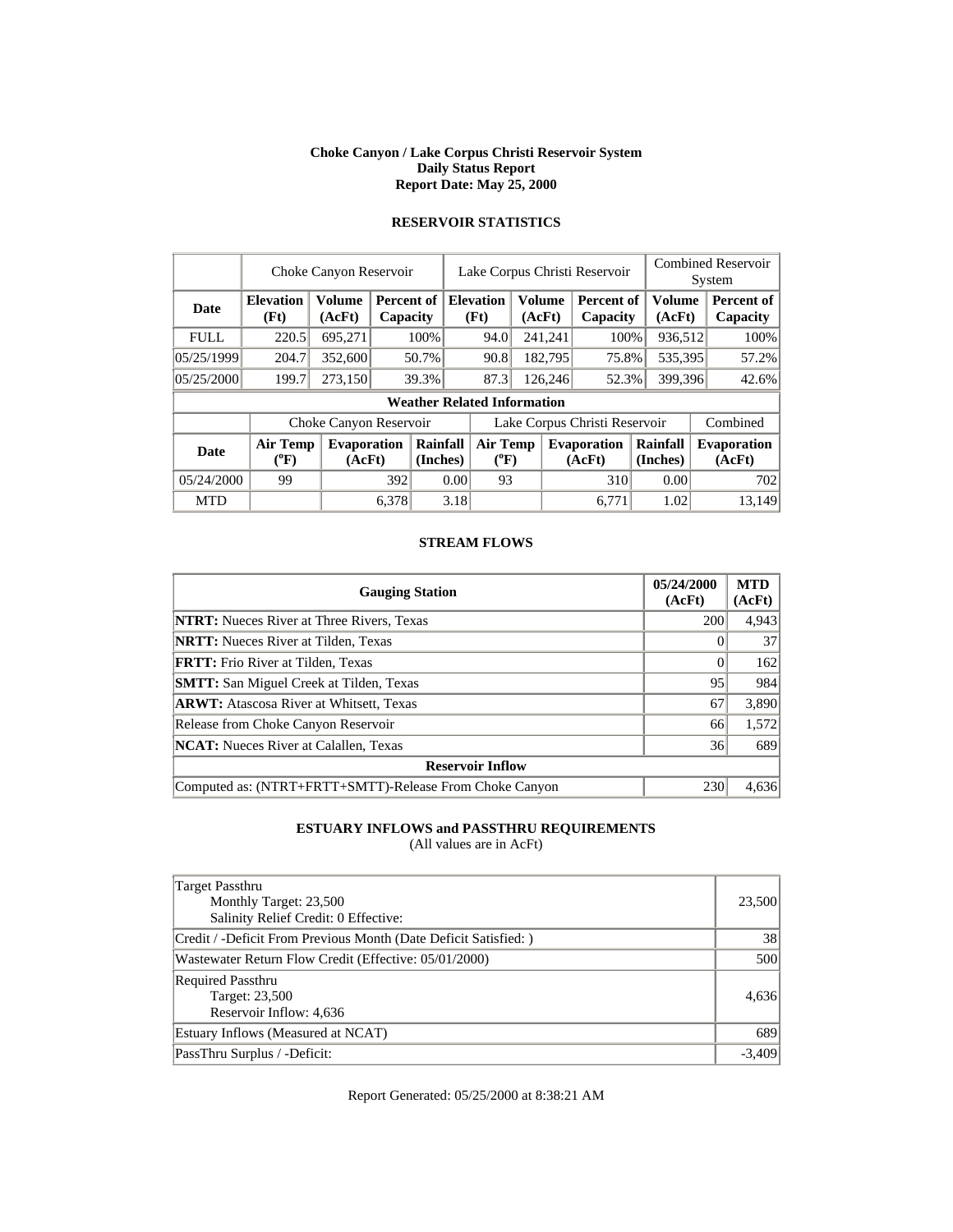#### **Choke Canyon / Lake Corpus Christi Reservoir System Daily Status Report Report Date: May 26, 2000**

|             | Choke Canyon Reservoir   | Lake Corpus Christi Reservoir |       |                        |                               |                                    |        |               | <b>Combined Reservoir</b><br>System |                      |                  |                              |
|-------------|--------------------------|-------------------------------|-------|------------------------|-------------------------------|------------------------------------|--------|---------------|-------------------------------------|----------------------|------------------|------------------------------|
| <b>Date</b> | <b>Elevation</b><br>(Ft) | <b>Volume</b><br>(AcFt)       |       | Percent of<br>Capacity |                               | <b>Elevation</b><br>(Ft)           | (AcFt) | <b>Volume</b> | Percent of<br>Capacity              |                      | Volume<br>(AcFt) | Percent of<br>Capacity       |
| <b>FULL</b> | 220.5                    | 695,271                       |       | 100%                   |                               | 94.0                               |        | 241,241       | 100%                                |                      | 936,512          | 100%                         |
| 05/26/1999  | 204.6                    | 352,426                       |       | 50.7%                  |                               | 90.8                               |        | 182,622       | 75.7%                               |                      | 535,048          | 57.1%                        |
| 05/26/2000  | 199.7                    | 273,000                       |       | 39.3%                  | 87.2                          |                                    |        | 125,508       | 52.0%                               |                      | 398,508          | 42.6%                        |
|             |                          |                               |       |                        |                               | <b>Weather Related Information</b> |        |               |                                     |                      |                  |                              |
|             |                          | Choke Canyon Reservoir        |       |                        | Lake Corpus Christi Reservoir |                                    |        |               |                                     |                      |                  | Combined                     |
| <b>Date</b> | Air Temp<br>$(^{0}F)$    | <b>Evaporation</b><br>(AcFt)  |       | Rainfall<br>(Inches)   |                               | <b>Air Temp</b><br>$(^{0}F)$       |        |               | <b>Evaporation</b><br>(AcFt)        | Rainfall<br>(Inches) |                  | <b>Evaporation</b><br>(AcFt) |
| 05/25/2000  | 95                       |                               | 348   | 0.00                   |                               | 90                                 |        |               | 301                                 |                      | 0.00             | 649                          |
| <b>MTD</b>  |                          |                               | 6.726 |                        | 3.18                          |                                    |        |               | 7.072                               |                      | 1.02             | 13.798                       |

# **RESERVOIR STATISTICS**

#### **STREAM FLOWS**

| <b>Gauging Station</b>                                  | 05/25/2000<br>(AcFt) | <b>MTD</b><br>(AcFt) |
|---------------------------------------------------------|----------------------|----------------------|
| <b>NTRT:</b> Nueces River at Three Rivers, Texas        | 133                  | 5,076                |
| <b>NRTT:</b> Nueces River at Tilden, Texas              |                      | 37                   |
| <b>FRTT:</b> Frio River at Tilden, Texas                | 0                    | 163                  |
| <b>SMTT:</b> San Miguel Creek at Tilden, Texas          | 54                   | 1,038                |
| <b>ARWT:</b> Atascosa River at Whitsett, Texas          | 40                   | 3,930                |
| Release from Choke Canyon Reservoir                     | 66                   | 1,638                |
| <b>NCAT:</b> Nueces River at Calallen, Texas            | 36                   | 725                  |
| <b>Reservoir Inflow</b>                                 |                      |                      |
| Computed as: (NTRT+FRTT+SMTT)-Release From Choke Canyon | 121                  | 4.757                |

### **ESTUARY INFLOWS and PASSTHRU REQUIREMENTS**

(All values are in AcFt)

| Target Passthru<br>Monthly Target: 23,500<br>Salinity Relief Credit: 0 Effective: | 23,500   |
|-----------------------------------------------------------------------------------|----------|
| Credit / -Deficit From Previous Month (Date Deficit Satisfied:)                   | 38       |
| Wastewater Return Flow Credit (Effective: 05/01/2000)                             | 500      |
| <b>Required Passthru</b><br>Target: 23,500<br>Reservoir Inflow: 4,757             | 4.757    |
| Estuary Inflows (Measured at NCAT)                                                | 725      |
| PassThru Surplus / -Deficit:                                                      | $-3.494$ |

Report Generated: 05/26/2000 at 8:38:46 AM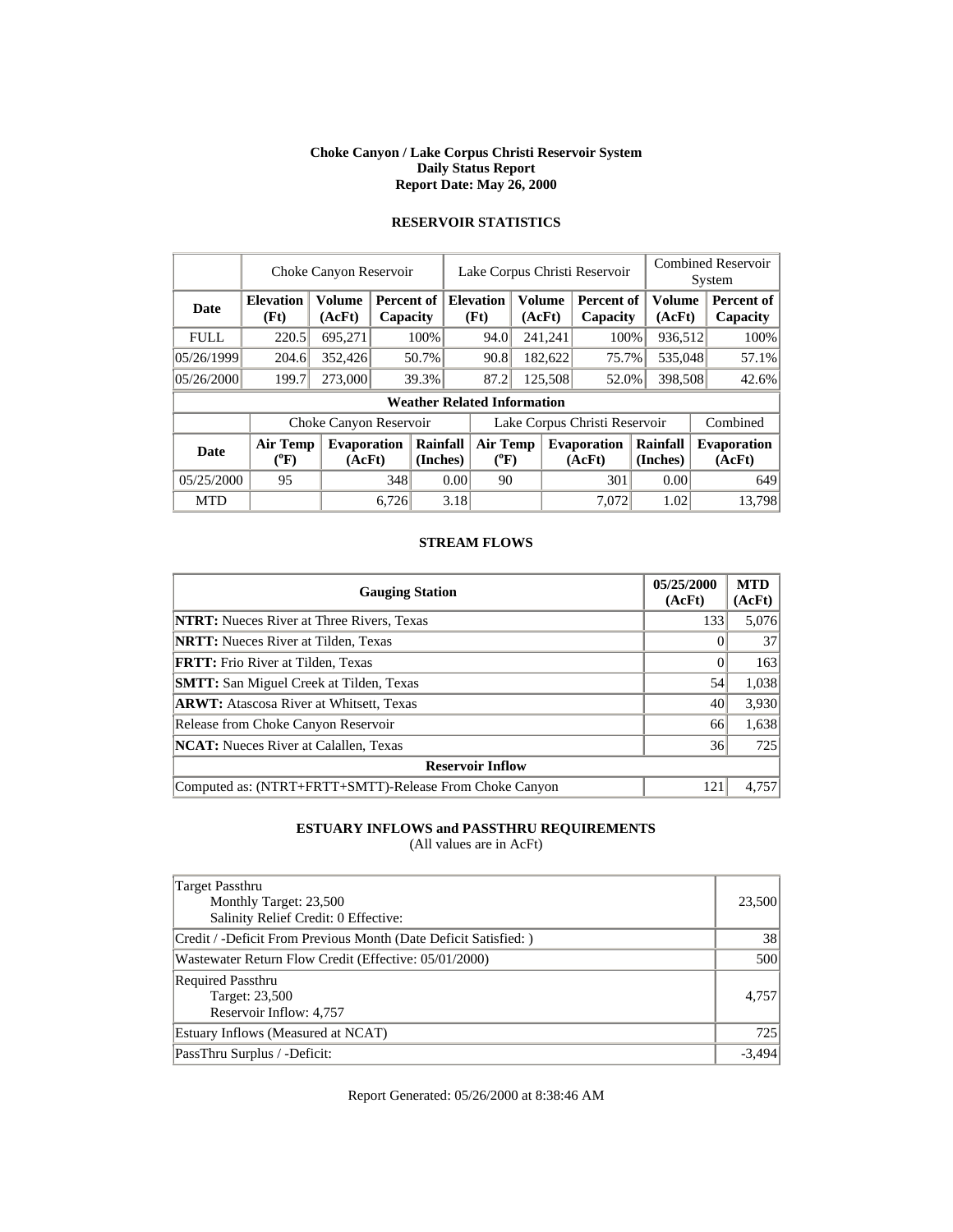#### **Choke Canyon / Lake Corpus Christi Reservoir System Daily Status Report Report Date: May 27, 2000**

|             | Choke Canyon Reservoir     | Lake Corpus Christi Reservoir |       |                        |                               |                                    |  | <b>Combined Reservoir</b><br>System |                              |                      |                        |  |                              |  |                        |
|-------------|----------------------------|-------------------------------|-------|------------------------|-------------------------------|------------------------------------|--|-------------------------------------|------------------------------|----------------------|------------------------|--|------------------------------|--|------------------------|
| Date        | <b>Elevation</b><br>(Ft)   | <b>Volume</b><br>(AcFt)       |       | Percent of<br>Capacity |                               |                                    |  | <b>Elevation</b><br>(Ft)            | <b>Volume</b><br>(AcFt)      |                      | Percent of<br>Capacity |  | <b>Volume</b><br>(AcFt)      |  | Percent of<br>Capacity |
| <b>FULL</b> | 220.5                      | 695.271                       |       | 100%                   |                               | 94.0                               |  | 241,241                             | 100%                         |                      | 936,512                |  | 100%                         |  |                        |
| 05/27/1999  | 204.6                      | 352,252                       |       | 50.7%                  |                               | 90.8                               |  | 182,277                             | 75.6%                        |                      | 534.529                |  | 57.1%                        |  |                        |
| 05/27/2000  | 199.7                      | 272,552                       |       | 39.2%                  |                               | 87.2                               |  | 125,214                             | 51.9%                        |                      | 397,766                |  | 42.5%                        |  |                        |
|             |                            |                               |       |                        |                               | <b>Weather Related Information</b> |  |                                     |                              |                      |                        |  |                              |  |                        |
|             |                            | Choke Canyon Reservoir        |       |                        | Lake Corpus Christi Reservoir |                                    |  |                                     |                              |                      |                        |  | Combined                     |  |                        |
| <b>Date</b> | <b>Air Temp</b><br>$(^0F)$ | <b>Evaporation</b><br>(AcFt)  |       | Rainfall<br>(Inches)   |                               | <b>Air Temp</b><br>$(^{0}F)$       |  |                                     | <b>Evaporation</b><br>(AcFt) | Rainfall<br>(Inches) |                        |  | <b>Evaporation</b><br>(AcFt) |  |                        |
| 05/26/2000  | 96                         |                               | 217   | 0.00                   |                               | 92                                 |  |                                     | 283                          |                      | 0.00                   |  | 500                          |  |                        |
| <b>MTD</b>  |                            |                               | 6.943 |                        | 3.18                          |                                    |  |                                     | 7,355                        |                      | 1.02                   |  | 14,298                       |  |                        |

### **RESERVOIR STATISTICS**

#### **STREAM FLOWS**

| <b>Gauging Station</b>                                  | 05/26/2000<br>(AcFt) | <b>MTD</b><br>(AcFt) |
|---------------------------------------------------------|----------------------|----------------------|
| <b>NTRT:</b> Nueces River at Three Rivers, Texas        | 107                  | 5,183                |
| <b>NRTT:</b> Nueces River at Tilden, Texas              |                      | 37                   |
| <b>FRTT:</b> Frio River at Tilden, Texas                |                      | 163                  |
| <b>SMTT:</b> San Miguel Creek at Tilden, Texas          | 24                   | 1,062                |
| <b>ARWT:</b> Atascosa River at Whitsett, Texas          | 28                   | 3.958                |
| Release from Choke Canyon Reservoir                     | 66                   | 1,703                |
| <b>NCAT:</b> Nueces River at Calallen, Texas            | 99                   | 824                  |
| <b>Reservoir Inflow</b>                                 |                      |                      |
| Computed as: (NTRT+FRTT+SMTT)-Release From Choke Canyon | 66                   | 4,823                |

### **ESTUARY INFLOWS and PASSTHRU REQUIREMENTS**

(All values are in AcFt)

| Target Passthru<br>Monthly Target: 23,500<br>Salinity Relief Credit: 0 Effective: | 23,500   |
|-----------------------------------------------------------------------------------|----------|
| Credit / -Deficit From Previous Month (Date Deficit Satisfied: )                  | 38       |
| Wastewater Return Flow Credit (Effective: 05/01/2000)                             | 500      |
| <b>Required Passthru</b><br>Target: 23,500<br>Reservoir Inflow: 4,823             | 4.823    |
| Estuary Inflows (Measured at NCAT)                                                | 824      |
| PassThru Surplus / -Deficit:                                                      | $-3,461$ |

Report Generated: 05/27/2000 at 8:19:02 AM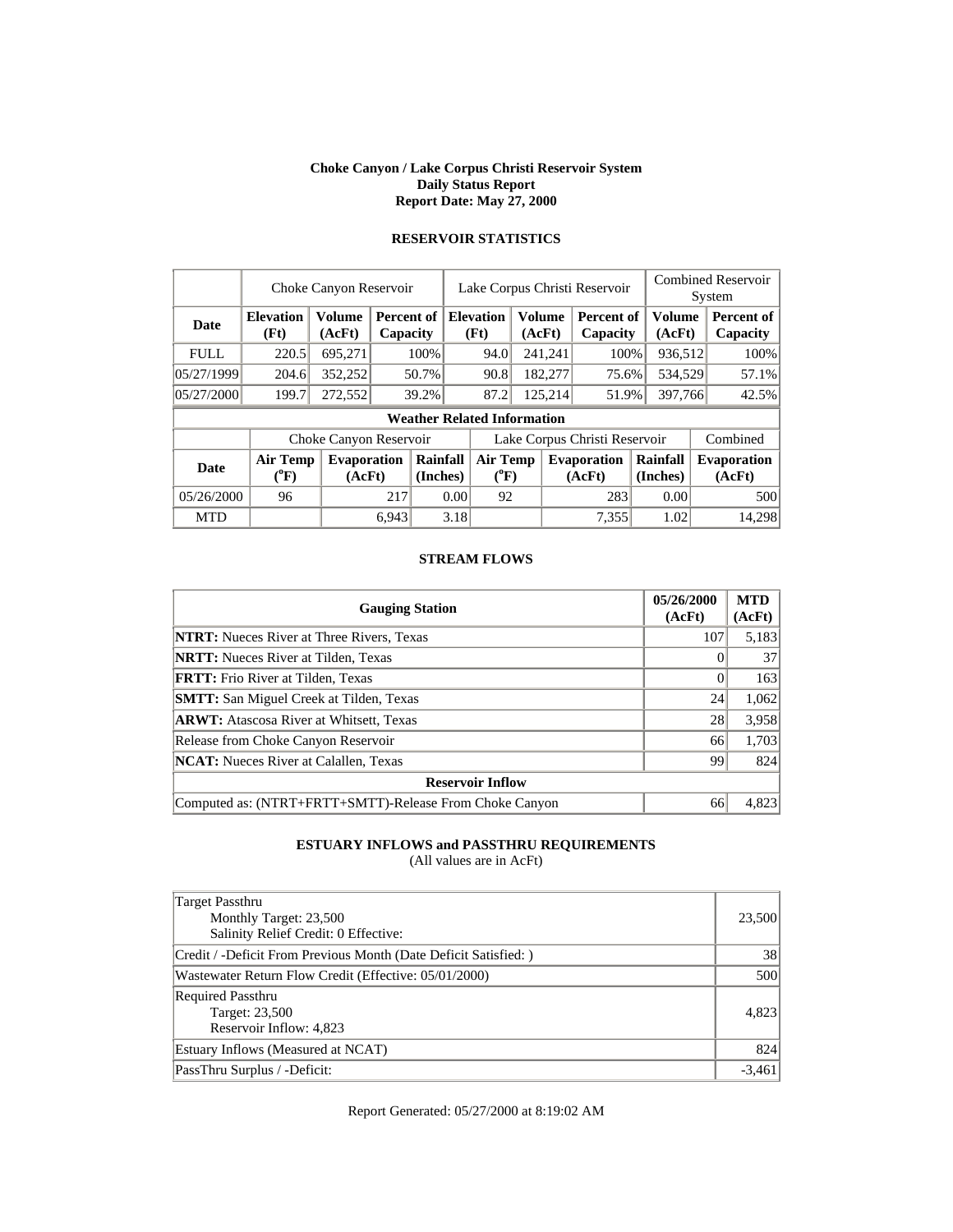#### **Choke Canyon / Lake Corpus Christi Reservoir System Daily Status Report Report Date: May 28, 2000**

|             | Choke Canyon Reservoir       |                              |       |                                    |                               | Lake Corpus Christi Reservoir |  |                          |                              |                      |                               | <b>Combined Reservoir</b><br>System |  |                        |
|-------------|------------------------------|------------------------------|-------|------------------------------------|-------------------------------|-------------------------------|--|--------------------------|------------------------------|----------------------|-------------------------------|-------------------------------------|--|------------------------|
| Date        | <b>Elevation</b><br>(Ft)     | Volume<br>(AcFt)             |       | Percent of<br>Capacity             |                               |                               |  | <b>Elevation</b><br>(Ft) | (AcFt)                       | <b>Volume</b>        | <b>Percent of</b><br>Capacity | <b>Volume</b><br>(AcFt)             |  | Percent of<br>Capacity |
| <b>FULL</b> | 220.5                        | 695,271                      |       | 100%                               |                               | 241,241<br>94.0               |  | 100%                     | 936,512                      |                      | 100%                          |                                     |  |                        |
| 05/28/1999  | 204.6                        | 351,558                      |       | 50.6%                              |                               | 181,932<br>90.8               |  |                          | 75.4%                        | 533.490              |                               | 57.0%                               |  |                        |
| 05/28/2000  | 199.7                        | 272,403                      |       | 39.2%                              | 87.2                          |                               |  | 124,919                  | 51.8%                        | 397,322              |                               | 42.4%                               |  |                        |
|             |                              |                              |       | <b>Weather Related Information</b> |                               |                               |  |                          |                              |                      |                               |                                     |  |                        |
|             |                              | Choke Canyon Reservoir       |       |                                    | Lake Corpus Christi Reservoir |                               |  |                          |                              |                      | Combined                      |                                     |  |                        |
| Date        | <b>Air Temp</b><br>$(^{0}F)$ | <b>Evaporation</b><br>(AcFt) |       | Rainfall<br>(Inches)               |                               | <b>Air Temp</b><br>$(^{0}F)$  |  |                          | <b>Evaporation</b><br>(AcFt) | Rainfall<br>(Inches) |                               | <b>Evaporation</b><br>(AcFt)        |  |                        |
| 05/27/2000  | 92                           |                              | 235   | 0.13                               |                               | 92                            |  |                          | 240                          | 0.20                 |                               | 475                                 |  |                        |
| <b>MTD</b>  |                              |                              | 7.178 |                                    | 3.31                          |                               |  |                          | 7.595                        | 1.22                 |                               | 14.773                              |  |                        |

# **RESERVOIR STATISTICS**

#### **STREAM FLOWS**

| <b>Gauging Station</b>                                  | 05/27/2000<br>(AcFt) | <b>MTD</b><br>(AcFt) |
|---------------------------------------------------------|----------------------|----------------------|
| <b>NTRT:</b> Nueces River at Three Rivers, Texas        | 95                   | 5,278                |
| <b>NRTT:</b> Nueces River at Tilden, Texas              |                      | 37                   |
| <b>FRTT:</b> Frio River at Tilden, Texas                | 0                    | 163                  |
| <b>SMTT:</b> San Miguel Creek at Tilden, Texas          |                      | 1,073                |
| <b>ARWT:</b> Atascosa River at Whitsett, Texas          | 22                   | 3,980                |
| Release from Choke Canyon Reservoir                     | 66                   | 1,769                |
| <b>NCAT:</b> Nueces River at Calallen, Texas            | 252                  | 1,076                |
| <b>Reservoir Inflow</b>                                 |                      |                      |
| Computed as: (NTRT+FRTT+SMTT)-Release From Choke Canyon | 41                   | 4,864                |

### **ESTUARY INFLOWS and PASSTHRU REQUIREMENTS**

(All values are in AcFt)

| Target Passthru<br>Monthly Target: 23,500<br>Salinity Relief Credit: 0 Effective: | 23,500   |
|-----------------------------------------------------------------------------------|----------|
| Credit / -Deficit From Previous Month (Date Deficit Satisfied:)                   | 38       |
| Wastewater Return Flow Credit (Effective: 05/01/2000)                             | 500      |
| <b>Required Passthru</b><br>Target: 23,500<br>Reservoir Inflow: 4,864             | 4.864    |
| Estuary Inflows (Measured at NCAT)                                                | 1,076    |
| PassThru Surplus / -Deficit:                                                      | $-3,250$ |

Report Generated: 05/28/2000 at 8:14:10 AM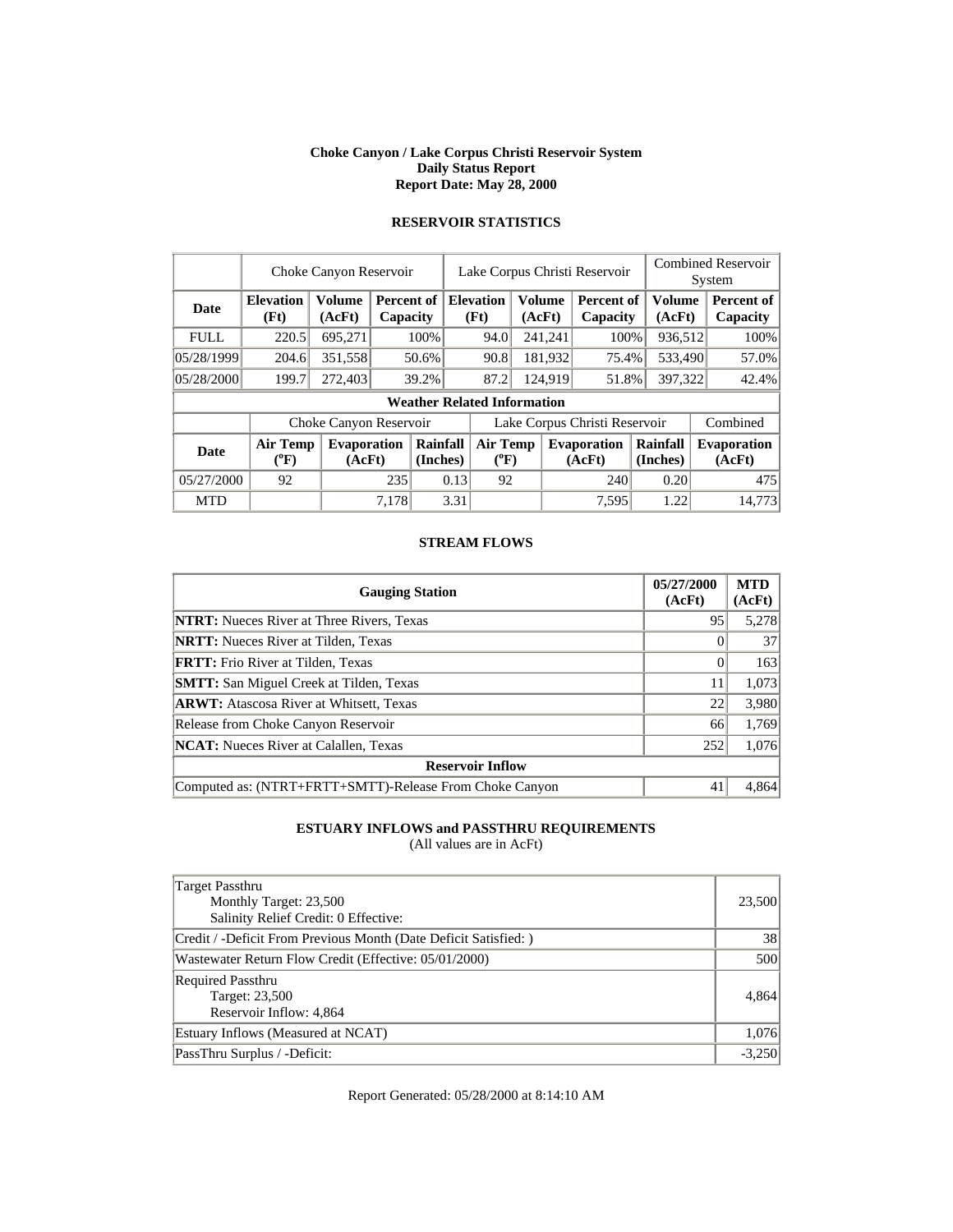#### **Choke Canyon / Lake Corpus Christi Reservoir System Daily Status Report Report Date: May 29, 2000**

|             | Choke Canyon Reservoir   |                              |                        |                      | Lake Corpus Christi Reservoir |                                    |                              |                  |                               |                      | <b>Combined Reservoir</b><br>System |                              |
|-------------|--------------------------|------------------------------|------------------------|----------------------|-------------------------------|------------------------------------|------------------------------|------------------|-------------------------------|----------------------|-------------------------------------|------------------------------|
| <b>Date</b> | <b>Elevation</b><br>(Ft) | <b>Volume</b><br>(AcFt)      | Percent of<br>Capacity |                      |                               | <b>Elevation</b><br>(Ft)           |                              | Volume<br>(AcFt) | <b>Percent of</b><br>Capacity |                      | Volume<br>(AcFt)                    | Percent of<br>Capacity       |
| <b>FULL</b> | 220.5                    | 695,271                      |                        | 100%                 |                               | 94.0                               |                              | 241,241          | 100%                          |                      | 936,512                             | 100%                         |
| 05/29/1999  | 204.6                    | 351,385                      | 50.5%                  |                      |                               | 90.7                               |                              | 181,415          | 75.2%                         |                      | 532,800                             | 56.9%                        |
| 05/29/2000  | 199.7                    | 272,254                      |                        | 39.2%                |                               | 87.2                               |                              | 124,478          |                               | 396,732<br>51.6%     |                                     | 42.4%                        |
|             |                          |                              |                        |                      |                               | <b>Weather Related Information</b> |                              |                  |                               |                      |                                     |                              |
|             | Choke Canyon Reservoir   |                              |                        |                      |                               | Lake Corpus Christi Reservoir      |                              |                  |                               |                      |                                     | Combined                     |
| <b>Date</b> | <b>Air Temp</b><br>(°F)  | <b>Evaporation</b><br>(AcFt) |                        | Rainfall<br>(Inches) |                               |                                    | <b>Air Temp</b><br>$(^{0}F)$ |                  | <b>Evaporation</b><br>(AcFt)  | Rainfall<br>(Inches) |                                     | <b>Evaporation</b><br>(AcFt) |
| 05/28/2000  | 91                       |                              | 209                    | 0.00                 |                               | 92                                 |                              |                  | 171                           | 0.00                 |                                     | 380                          |
| <b>MTD</b>  |                          |                              | 7.387                  |                      | 3.31                          |                                    |                              |                  | 7.766                         |                      | 1.22                                | 15.153                       |

# **RESERVOIR STATISTICS**

#### **STREAM FLOWS**

| <b>Gauging Station</b>                                  | 05/28/2000<br>(AcFt) | <b>MTD</b><br>(AcFt) |
|---------------------------------------------------------|----------------------|----------------------|
| <b>NTRT:</b> Nueces River at Three Rivers, Texas        | 89                   | 5,367                |
| <b>NRTT:</b> Nueces River at Tilden, Texas              |                      | 37                   |
| <b>FRTT:</b> Frio River at Tilden, Texas                | 0                    | 163                  |
| <b>SMTT:</b> San Miguel Creek at Tilden, Texas          |                      | 1,080                |
| <b>ARWT:</b> Atascosa River at Whitsett, Texas          | 58                   | 4,037                |
| Release from Choke Canyon Reservoir                     | 66                   | 1,834                |
| <b>NCAT:</b> Nueces River at Calallen, Texas            | 310                  | 1,386                |
| <b>Reservoir Inflow</b>                                 |                      |                      |
| Computed as: (NTRT+FRTT+SMTT)-Release From Choke Canyon | 31                   | 4.895                |

### **ESTUARY INFLOWS and PASSTHRU REQUIREMENTS**

(All values are in AcFt)

| Target Passthru<br>Monthly Target: 23,500<br>Salinity Relief Credit: 0 Effective: | 23,500   |
|-----------------------------------------------------------------------------------|----------|
| Credit / -Deficit From Previous Month (Date Deficit Satisfied: )                  | 38       |
| Wastewater Return Flow Credit (Effective: 05/01/2000)                             | 500      |
| <b>Required Passthru</b><br>Target: 23,500<br>Reservoir Inflow: 4,895             | 4.895    |
| Estuary Inflows (Measured at NCAT)                                                | 1,386    |
| PassThru Surplus / -Deficit:                                                      | $-2.971$ |

Report Generated: 05/29/2000 at 9:06:07 AM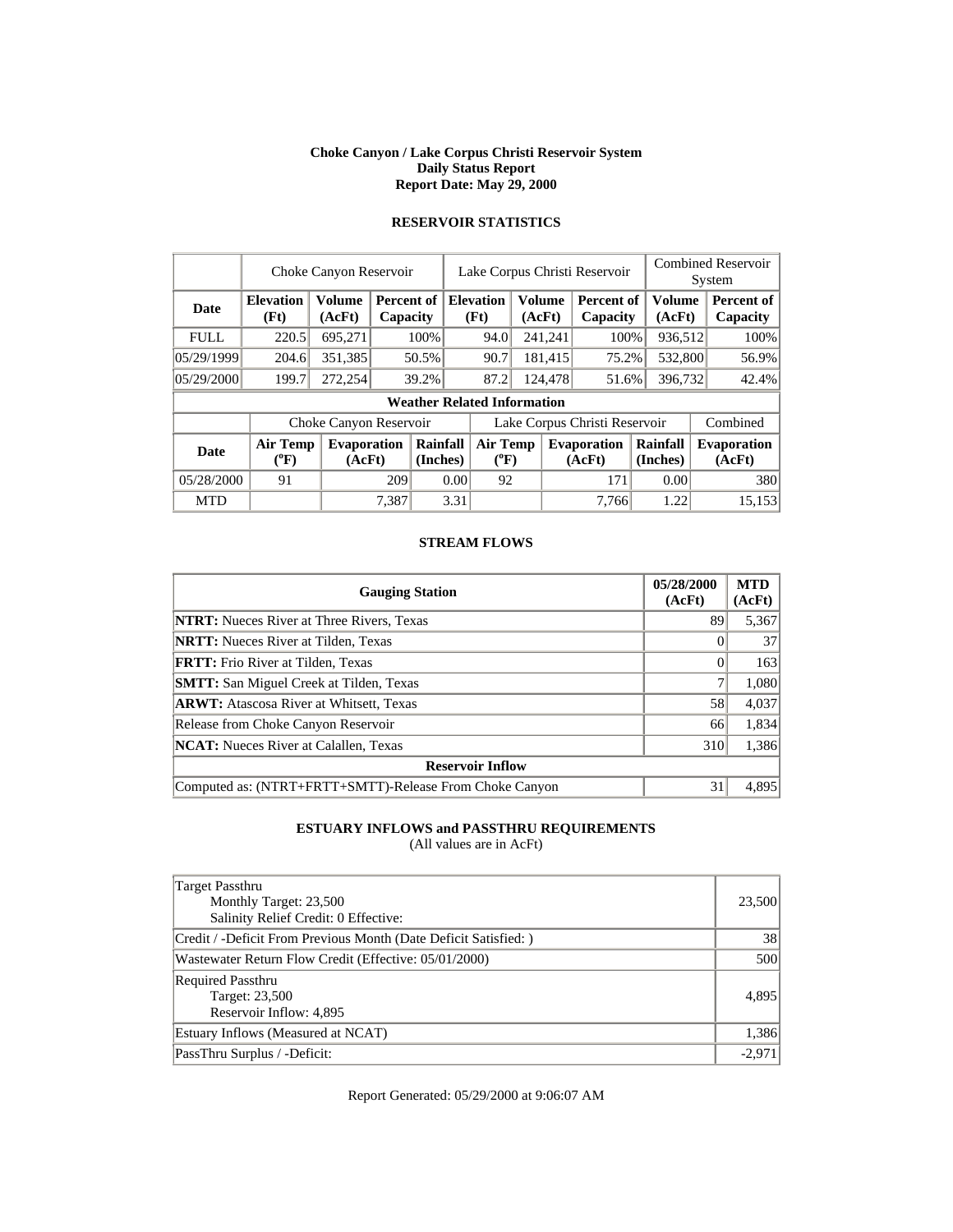#### **Choke Canyon / Lake Corpus Christi Reservoir System Daily Status Report Report Date: May 30, 2000**

|             |      | Choke Canyon Reservoir |                 |      | Lake Corpus Christi Reservoir | <b>Combined Reservoir</b><br>System                                                                 |        |          |
|-------------|------|------------------------|-----------------|------|-------------------------------|-----------------------------------------------------------------------------------------------------|--------|----------|
| <b>Date</b> | (Ft) | (AcFt)                 | <b>Capacity</b> | (Ft) | (AcFt)                        | Elevation   Volume   Percent of   Elevation   Volume   Percent of   Volume   Percent of<br>Capacity | (AcFt) | Capacity |

FULL 220.5 695,271 100% 94.0 241,241 100% 936,512 100%  $0.05/30/1999$   $204.6$   $351,038$   $50.5\%$   $90.7$   $181,243$   $75.1\%$   $532,281$   $56.8\%$ 05/30/2000 199.7 271,956 39.1% 87.1 123,891 51.4% 395,847 42.3% **Weather Related Information** 

Choke Canyon Reservoir | Lake Corpus Christi Reservoir | Combined

**( o F)** 

**Rainfall Air Temp Evaporation Rainfall** 

**(AcFt)** 

**(Inches)** 

**Evaporation (AcFt)** 

### **RESERVOIR STATISTICS**

| <b>STREAM FLOWS</b> |  |
|---------------------|--|
|                     |  |

05/29/2000 97 278 0.00 95 299 0.00 577 MTD | 7,665 3.31 | 8,065 1.22 15,730

**(Inches)** 

**Date Air Temp** 

**( o F)** 

**Evaporation (AcFt)** 

| <b>Gauging Station</b>                                  | 05/29/2000<br>(AcFt) | <b>MTD</b><br>(AcFt) |
|---------------------------------------------------------|----------------------|----------------------|
| <b>NTRT:</b> Nueces River at Three Rivers, Texas        | 133                  | 5,500                |
| <b>NRTT:</b> Nueces River at Tilden, Texas              |                      | 39                   |
| <b>FRTT:</b> Frio River at Tilden, Texas                |                      | 168                  |
| <b>SMTT:</b> San Miguel Creek at Tilden, Texas          | 10                   | 1,090                |
| <b>ARWT:</b> Atascosa River at Whitsett, Texas          | 83                   | 4,121                |
| Release from Choke Canyon Reservoir                     | 66                   | 1,900                |
| <b>NCAT:</b> Nueces River at Calallen, Texas            | 335                  | 1,721                |
| <b>Reservoir Inflow</b>                                 |                      |                      |
| Computed as: (NTRT+FRTT+SMTT)-Release From Choke Canyon | 82                   | 4,977                |

#### **ESTUARY INFLOWS and PASSTHRU REQUIREMENTS**

(All values are in AcFt)

| Target Passthru<br>Monthly Target: 23,500<br>Salinity Relief Credit: 0 Effective: | 23,500   |
|-----------------------------------------------------------------------------------|----------|
| Credit / -Deficit From Previous Month (Date Deficit Satisfied:)                   | 38       |
| Wastewater Return Flow Credit (Effective: 05/01/2000)                             | 500      |
| <b>Required Passthru</b><br>Target: 23,500<br>Reservoir Inflow: 4,977             | 4.977    |
| Estuary Inflows (Measured at NCAT)                                                | 1,721    |
| PassThru Surplus / -Deficit:                                                      | $-2,718$ |

Report Generated: 05/30/2000 at 8:34:22 AM